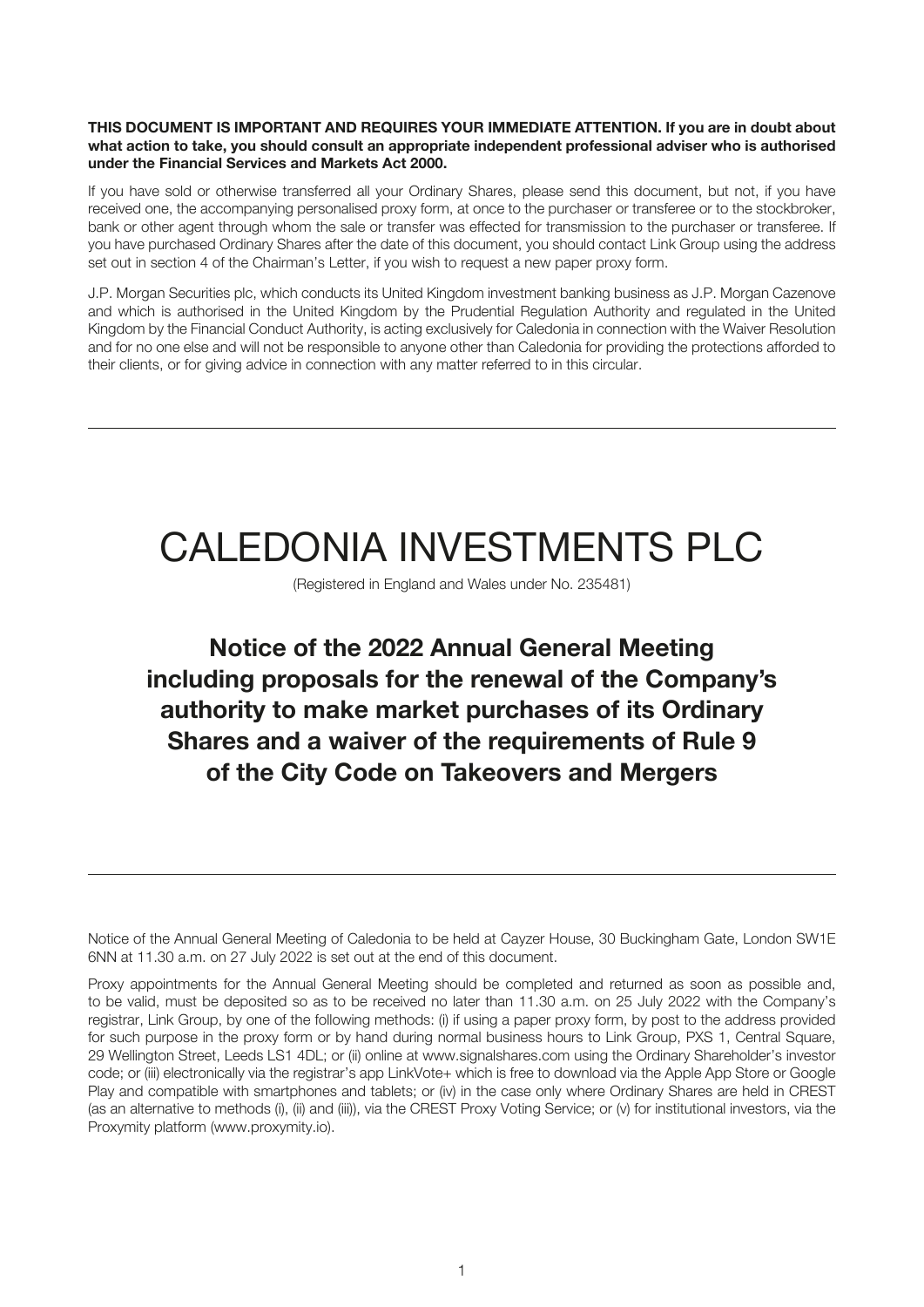# **Contents**

|                                                                    | Page |
|--------------------------------------------------------------------|------|
| <b>Definitions</b>                                                 | 3    |
| Part I - Letter from the Chairman                                  | 5    |
| Part II - Additional information relating to the Waiver Resolution | 14   |
| Part III – Documents available for inspection                      | 24   |
| Notice of Annual General Meeting                                   | 25   |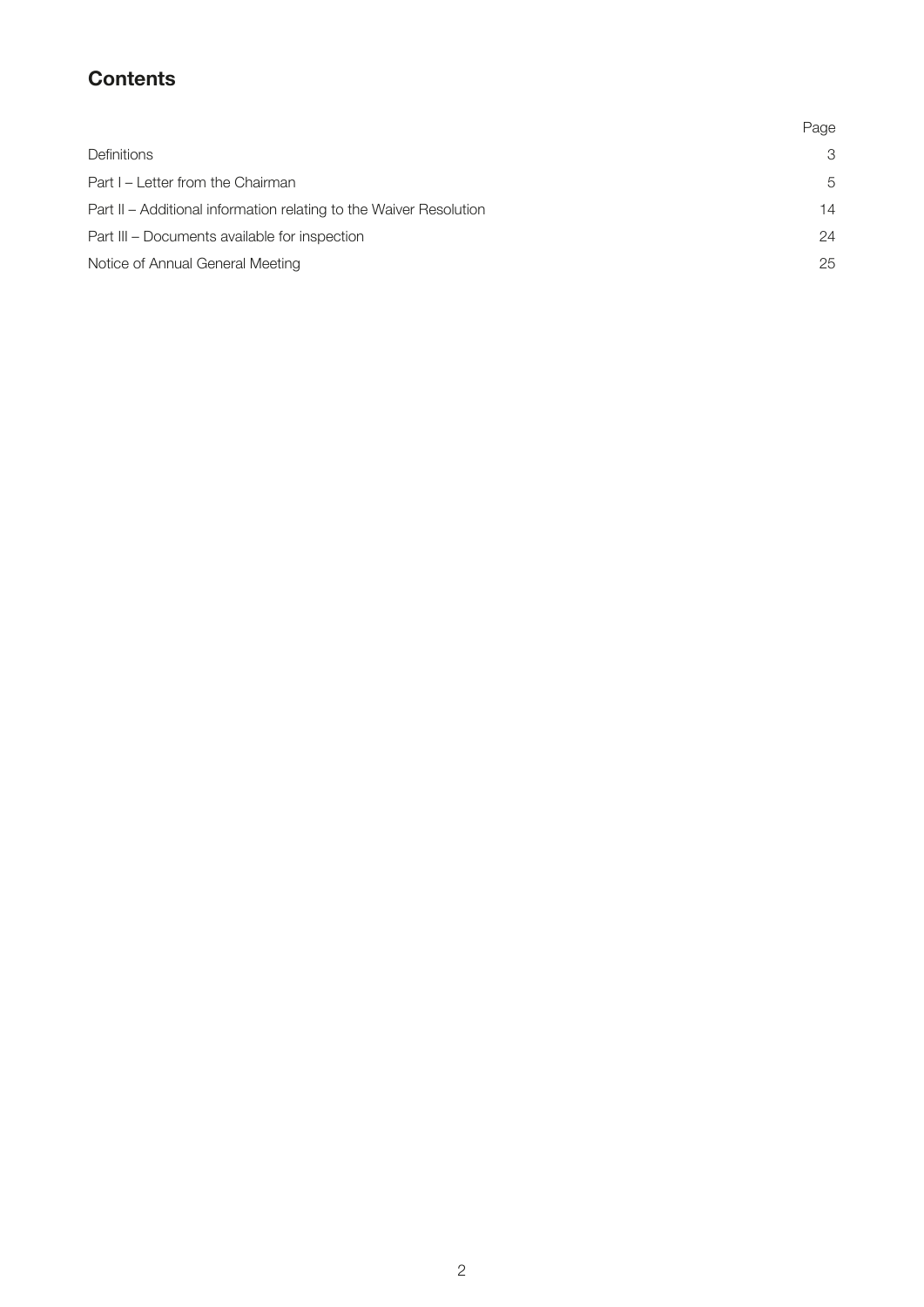# **Definitions**

The following definitions apply throughout this document, unless the context otherwise requires:

| <b>2006 Act</b>                                     | means the Companies Act 2006                                                                                                                                                                                      |
|-----------------------------------------------------|-------------------------------------------------------------------------------------------------------------------------------------------------------------------------------------------------------------------|
| <b>2021 AGM</b>                                     | means the annual general meeting of the Company held on 21 July 2021                                                                                                                                              |
| <b>Annual General Meeting or AGM</b>                | means the annual general meeting of the Company to be held at Cayzer House,<br>30 Buckingham Gate, London SW1E 6NN at 11.30 a.m. on 27 July 2022 and<br>any adjournment(s) thereof                                |
| <b>Annual Report</b>                                | means Caledonia's annual report for the year ended 31 March 2022                                                                                                                                                  |
| <b>Articles</b>                                     | means the articles of association of the Company                                                                                                                                                                  |
| <b>Authority to Make Market</b><br><b>Purchases</b> | means the authority to make market purchases of Ordinary Shares to be<br>proposed to Ordinary Shareholders in the terms of resolution 18 set out in the<br>notice of AGM at the end of this document              |
| <b>Board</b>                                        | means Caledonia's board of directors                                                                                                                                                                              |
| <b>Business Day</b>                                 | means any day (other than a Saturday, Sunday or public holiday) on which banks<br>are generally open for business in London                                                                                       |
| <b>Caledonia or the Company</b>                     | means Caledonia Investments plc of Cayzer House, 30 Buckingham Gate,<br>London SW1E 6NN                                                                                                                           |
| <b>Caledonia Group Services</b>                     | means Caledonia Group Services Limited, a wholly-owned subsidiary of the<br>Company                                                                                                                               |
| <b>Cayzer Trust</b>                                 | means The Cayzer Trust Company Limited of Cayzer House, 30 Buckingham<br>Gate, London SW1E 6NN                                                                                                                    |
| Chairman                                            | means Mr D C Stewart, the chairman of Caledonia                                                                                                                                                                   |
| <b>Chairman's Letter</b>                            | means the letter from the Chairman set out in Part I of this document                                                                                                                                             |
| <b>Concert Party</b>                                | means that group of Ordinary Shareholders which the Panel has confirmed is<br>deemed to act in concert, details of the members of the Concert Party being set<br>out in paragraph 4.6 of Part II of this document |
| <b>Concert Party Directors</b>                      | means those Directors who are members of the Concert Party, namely The Hon<br>C W Cayzer, Mr J M B Cayzer-Colvin and Mr W P Wyatt                                                                                 |
| <b>CREST</b>                                        | means the relevant system (as defined in the CREST Regulations) in respect of<br>which Euroclear is the Operator (as defined in the CREST Regulations)                                                            |
| <b>CREST Manual</b>                                 | means the document entitled 'CREST Manual' issued by Euroclear                                                                                                                                                    |
| <b>CREST Member</b>                                 | means a person who has been admitted by Euroclear as a system-member (as<br>defined in the CREST Regulations)                                                                                                     |
| <b>CREST Participant</b>                            | means a person who has been admitted by Euroclear as a system-participant (as<br>defined in the CREST Regulations)                                                                                                |
| <b>CREST Proxy Voting Service</b>                   | means Euroclear's electronic proxy voting service                                                                                                                                                                 |
| <b>CREST Regulations</b>                            | means the Uncertificated Securities Regulations 2001 (SI 2001 No 3755)                                                                                                                                            |
| <b>CREST Sponsor</b>                                | means a CREST Participant admitted to CREST as a sponsor                                                                                                                                                          |
| <b>CREST Sponsored Member</b>                       | means a CREST Member admitted to CREST as a sponsored member                                                                                                                                                      |
| <b>Deferred Bonus Plan</b>                          | means the Caledonia Investments 2011 Deferred Bonus Plan and the Caledonia<br>Investments 2020 Deferred Bonus Plan                                                                                                |
| <b>Directors</b>                                    | means the directors of Caledonia                                                                                                                                                                                  |
| <b>Employee Share Trust</b>                         | means The Caledonia Investments plc Employee Share Trust                                                                                                                                                          |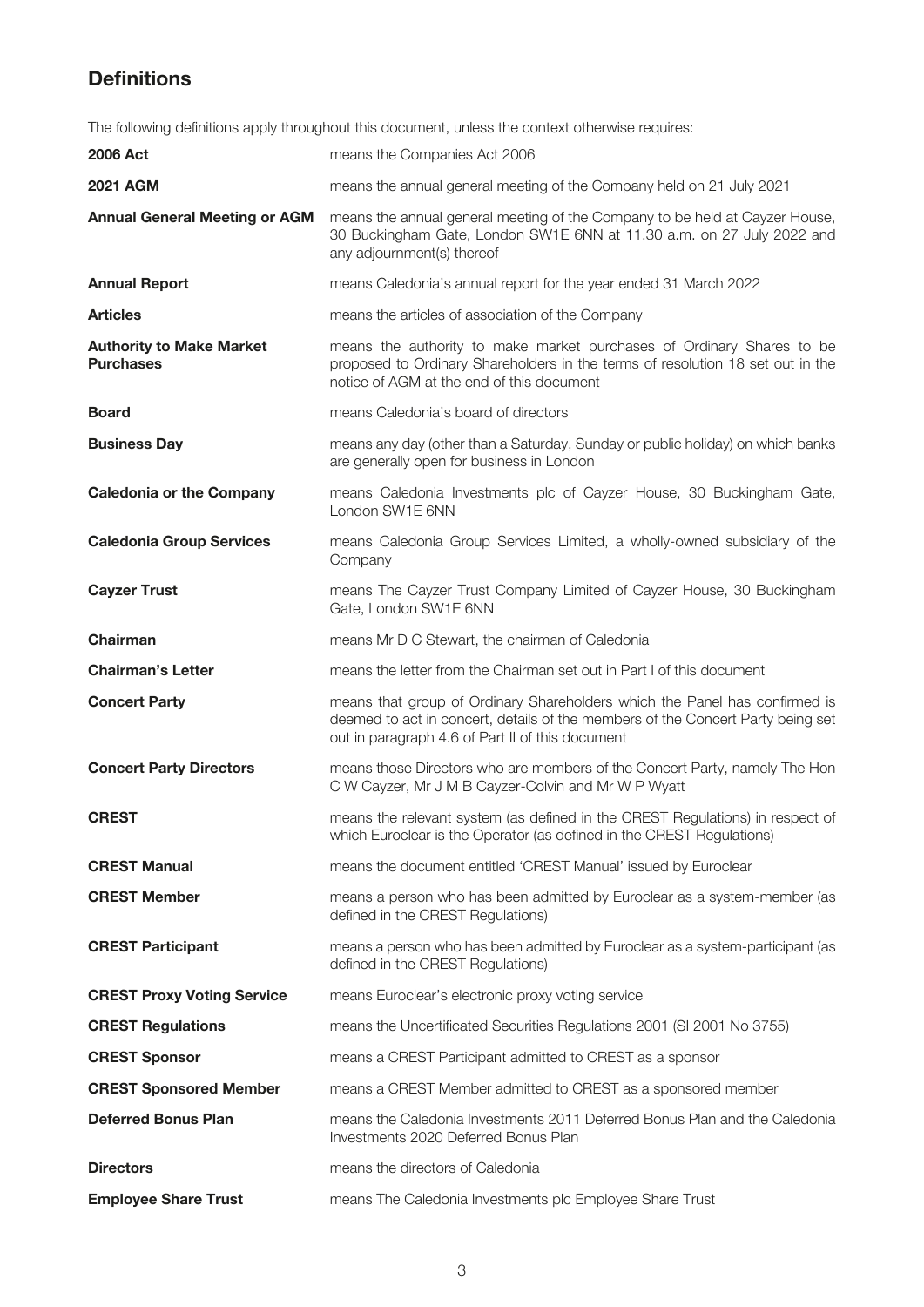| <b>Euroclear</b>                    | means Euroclear UK & Ireland Limited                                                                                                                                                                            |
|-------------------------------------|-----------------------------------------------------------------------------------------------------------------------------------------------------------------------------------------------------------------|
| <b>Executive Directors</b>          | means Mr J M B Cayzer-Colvin, Mr T J Livett, Mr M S D Masters and Mr W P<br>Wyatt                                                                                                                               |
| <b>FCA</b>                          | means the Financial Conduct Authority acting in its capacity as the competent<br>authority for the purposes of Part VI of the Financial Services and Markets Act<br>2000                                        |
| Group                               | means Caledonia and its subsidiaries                                                                                                                                                                            |
| <b>Independent Shareholders</b>     | means those Ordinary Shareholders who are not members of the Concert Party                                                                                                                                      |
| J.P. Morgan Cazenove                | means J.P. Morgan Securities plc, which conducts its UK investment banking<br>activities as J.P. Morgan Cazenove                                                                                                |
| <b>Latest Practicable Date</b>      | means the close of business on 17 June 2022, being the latest practicable date<br>prior to the publication of this document                                                                                     |
| <b>Link Group</b>                   | means Link Group, a trading name of Link Market Services Limited, 10th Floor,<br>Central Square, 29 Wellington Street, Leeds LS1 4DL                                                                            |
| <b>Listing Rules</b>                | means the Listing Rules as published by the FCA in its handbook of rules and<br>guidance                                                                                                                        |
| <b>Market Abuse Regulation</b>      | means the UK onshored legislation, effected by the Market Abuse Exit Regulations<br>2019, reflecting EU Market Abuse Regulation no. 596/2014                                                                    |
| <b>Non-Concert Party Directors</b>  | means Mr S J Bridges, Mr G B Davison, Ms M A Farlow, Mrs C L Fitzalan Howard,<br>Ms L R Fordham, Mr T J Livett and Mr D C Stewart                                                                               |
| <b>Non-Executive Directors</b>      | means Mr S J Bridges, The Hon C W Cayzer, Mr G B Davison, Ms M A Farlow,<br>Mrs C L Fitzalan Howard and Ms L R Fordham                                                                                          |
| <b>Official List</b>                | means the Official List of the FCA                                                                                                                                                                              |
| <b>Ordinary Shares</b>              | means ordinary shares of 5p each in Caledonia                                                                                                                                                                   |
| <b>Ordinary Shareholders</b>        | means the holders of Ordinary Shares                                                                                                                                                                            |
| <b>Panel</b>                        | means the Panel on Takeovers and Mergers                                                                                                                                                                        |
| <b>PSS</b>                          | means the Caledonia Investments 2011 Performance Share Scheme and the<br>Caledonia Investments 2020 Performance Share Scheme                                                                                    |
| <b>Takeover Code</b>                | means the City Code on Takeovers and Mergers                                                                                                                                                                    |
| <b>UK Corporate Governance Code</b> | means the UK Corporate Governance Code published by the Financial Reporting<br>Council in July 2018                                                                                                             |
| <b>Waiver Resolution</b>            | means the ordinary resolution 19 in the form set out in the notice of AGM at the<br>end of this document approving a waiver of the mandatory offer provisions set<br>out in Rules 9 and 37 of the Takeover Code |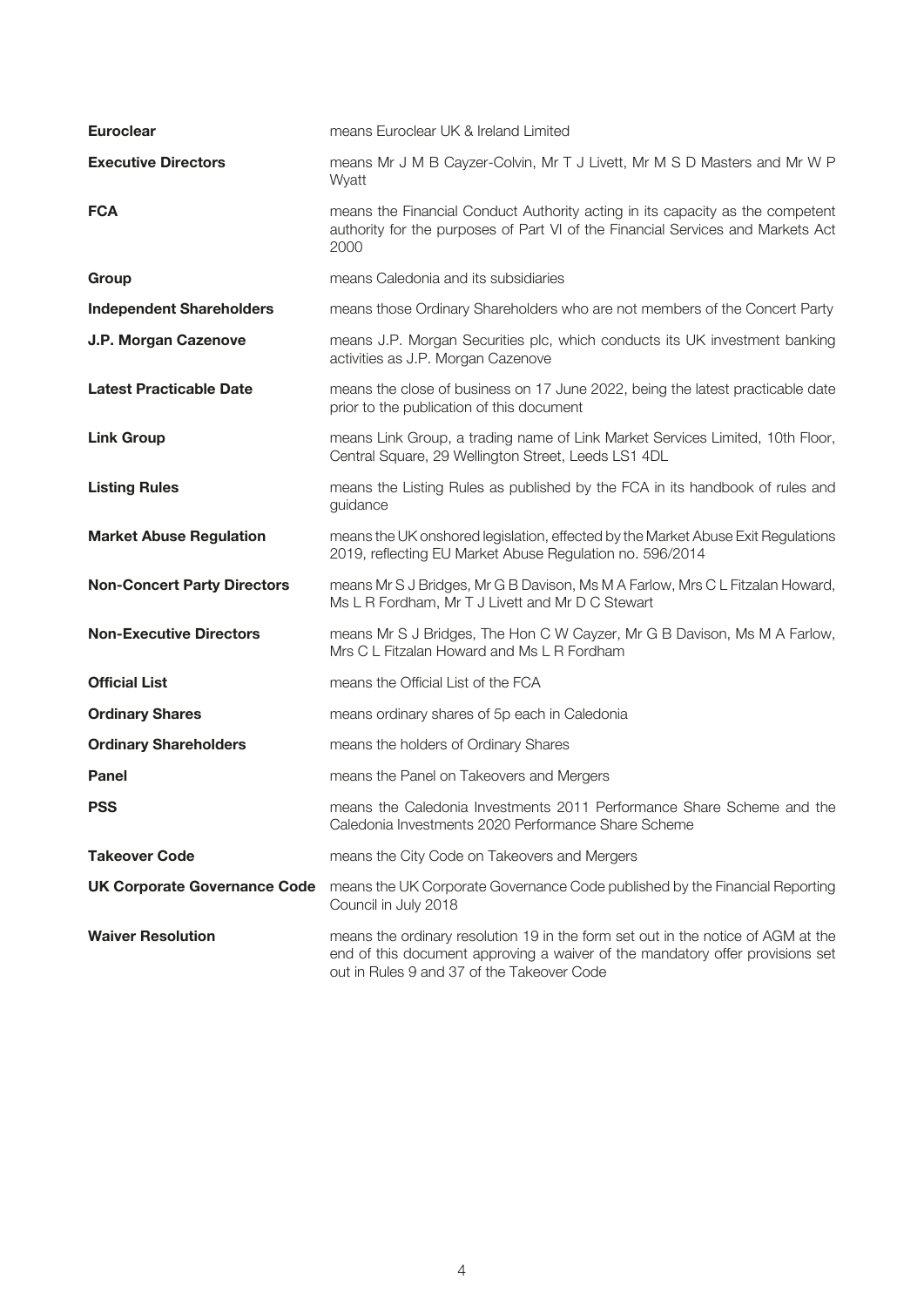### **Part I – Letter from the Chairman**



Caledonia Investments plc

*Registered and head office* Cayzer House 30 Buckingham Gate London SW1E 6NN

Registered in England and Wales under No. 235481

17 June 2022

*Directors:*

| David C Stewart                       | (Chairman)                                         |
|---------------------------------------|----------------------------------------------------|
| William P Wyatt <sup>1</sup>          | (Chief Executive and Non-Executive Director elect) |
| Timothy J Livett                      | (Chief Financial Officer)                          |
| Jamie M B Cayzer-Colvin <sup>1</sup>  | (Executive Director)                               |
| Mathew S D Masters                    | (Chief Executive Officer Designate)                |
| Stuart J Bridges                      | (Non-Executive Director)                           |
| The Hon Charles W Cayzer <sup>1</sup> | (Non-Executive Director)                           |
| Guy B Davison                         | (Senior Independent Non-Executive Director)        |
| M Anne Farlow                         | (Non-Executive Director)                           |
| Claire L Fitzalan Howard              | (Non-Executive Director)                           |
| Lynn R Fordham                        | (Non-Executive Director)                           |
| 1. Concert Party Directors.           |                                                    |

To Ordinary Shareholders and, for information only, holders of awards under the PSS and the Deferred Bonus Plan.

Dear Shareholder

#### **1. Introduction**

The purpose of this letter is to provide you with an explanation of the resolutions to be proposed at the ninety-third Annual General Meeting of the Company, which will be held at Cayzer House, 30 Buckingham Gate, London SW1E 6NN, at 11.30 a.m. on Wednesday 27 July 2022 and to seek your approval of them. The notice of AGM is set out at the end of this document.

We remain pleased to answer any questions you may have regarding Caledonia, the Annual Report or business of the meeting ahead of the AGM. Your questions should be submitted via email to investorrelations@caledonia.com by no later than 11.30 a.m. on 25 July 2022.

All votes at the AGM will be conducted on a poll. The results of the meeting will be announced, in the normal way, as soon as possible following the conclusion of the meeting.

The first part of the AGM (resolutions 1 to 17 inclusive) will address the ordinary business of the AGM. The second part of the AGM (resolutions 18 to 22 inclusive) will seek the necessary shareholder approvals for:

- the Authority to Make Market Purchases:
- a waiver which the Panel has agreed to grant (subject to Independent Shareholders' approval) of any obligation on the Concert Party under Rule 9 of the Takeover Code which might arise if the Company makes purchases of Ordinary Shares pursuant to the Authority to Make Market Purchases;
- the renewal of the Company's authority to allot unissued Ordinary Shares;
- the renewal of the Directors' authority to allot Ordinary Shares, or transfer Ordinary Shares from treasury, on a non pre-emptive basis; and
- the renewal of the Directors' authority to convene general meetings of the Company, other than annual general meetings, on 14 clear days' notice.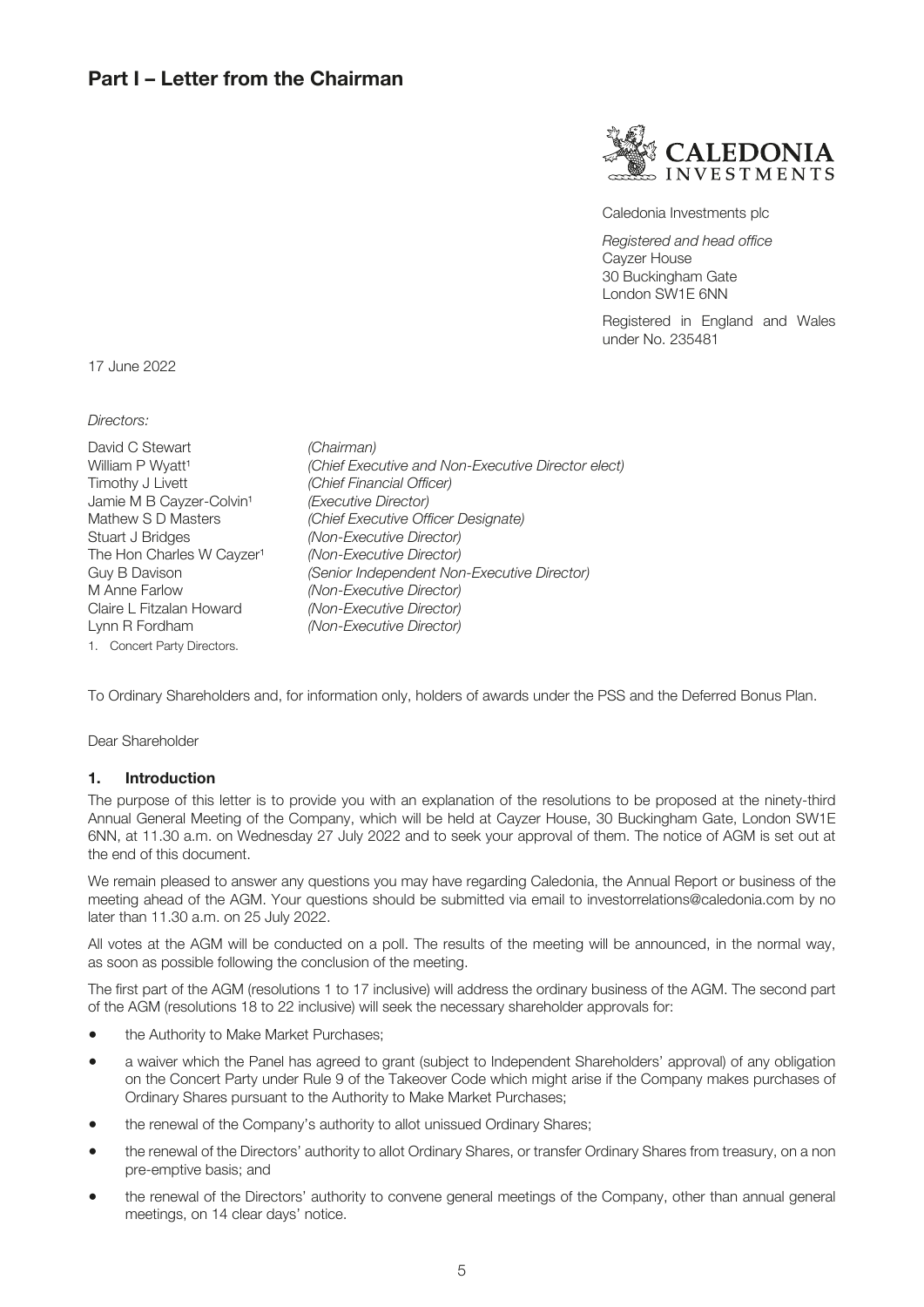All of the resolutions to be proposed at the AGM (including for the proposals outlined above) are explained in further detail below.

#### **2. Ordinary business**

The ordinary business of the AGM comprises resolutions 1 to 17 inclusive.

#### *Resolution 1: Annual Report*

The Directors are required to lay the Annual Report before the AGM. The Directors approved the Annual Report on 25 May 2022. Although not a statutory requirement, resolution 1 seeks the approval of the Annual Report by Ordinary Shareholders.

A copy of the Annual Report accompanies this document.

#### *Resolution 2: Directors' remuneration report*

The Directors' remuneration report comprises three sections:

- an annual statement by the Chairman of the Remuneration Committee, which summarises and explains the major decisions taken and changes made to Directors' remuneration during the year;
- a remuneration policy, which sets out the framework for future remuneration payments to Directors; and
- an annual report on Directors' remuneration, which sets out payments made to Directors during the year.

The statement by the Chairman of the Remuneration Committee and the annual report on Directors' remuneration are required to be put to an annual advisory vote of shareholders. The remuneration policy is subject to a binding vote of shareholders and must be approved at least every three years, although an earlier vote will be required if the Remuneration Committee wishes to implement any policy changes or if an advisory vote on an annual report on Directors' remuneration is not passed. The current remuneration policy was approved by shareholders at the 2020 AGM and no changes are proposed to it this year.

#### *Resolutions 3 and 4: Dividends*

The Directors have proposed a final dividend of 47.3p per Ordinary Share for the year ended 31 March 2022, payable on 4 August 2022 to Ordinary Shareholders on the register of members as at the close of business on 1 July 2022. Resolution 3 seeks Ordinary Shareholders' approval of this dividend.

As explained in the Annual Report, following the realisation of a number of portfolio holdings, in particular the disposals of Deep Sea Electronics and BioAgilytix during the year, the Directors have also proposed a special dividend of 175p per Ordinary Share, in addition to the final dividend and with the same record and payment dates. Resolution 4 seeks Ordinary Shareholders' approval of this special dividend.

#### *Resolutions 5 to 15: Election and re-election of Directors*

In accordance with the provisions of the UK Corporate Governance Code, all of the Directors who will be retiring from the Board at the AGM, are offering themselves for re-election, or, in the case of Mr Masters, Ms Farlow and Ms Fordham, who were appointed with effect from 1 April 2022, 28 March 2022 and 1 January 2022 respectively, election, as set out in resolutions 5 to 15.

On 23 November 2021, Caledonia announced that Mr Wyatt will retire as Chief Executive at the AGM. The Board has asked him to continue to serve as a non-independent non-executive director.

Biographies of the directors proposed for election or re-election, including details of the specific experience and attributes that they bring to the Board and why their contributions are, and continue to be, important to the Company's long-term sustainable success, are set out below.

#### ● *Mr D C Stewart, Chairman (resolution 5)*

David Stewart was appointed a non-executive director of Caledonia in 2015 and Chairman in July 2017 and is Chairman of the Nomination Committee and a member of the Remuneration Committee. Having begun his career at Swire Pacific in 1981, he joined James Capel in 1986 and then Fidelity Investments in 1994, where he was Head of Emerging Markets and subsequently European President. From 2005 until 2013, he was Chief Executive Officer of Odey Asset Management before assuming a non-executive director role until 2014. He is a director and co-founder of IMM Associates and Chairman of Hermes Investment Management and Marathon Asset Management.

Mr Stewart brings to the Board extensive experience of international business and asset management in the UK, Asia and emerging markets, which enables him to provide effective leadership of Caledonia's Board and valuable insight and advice in relation to the Company's global portfolio.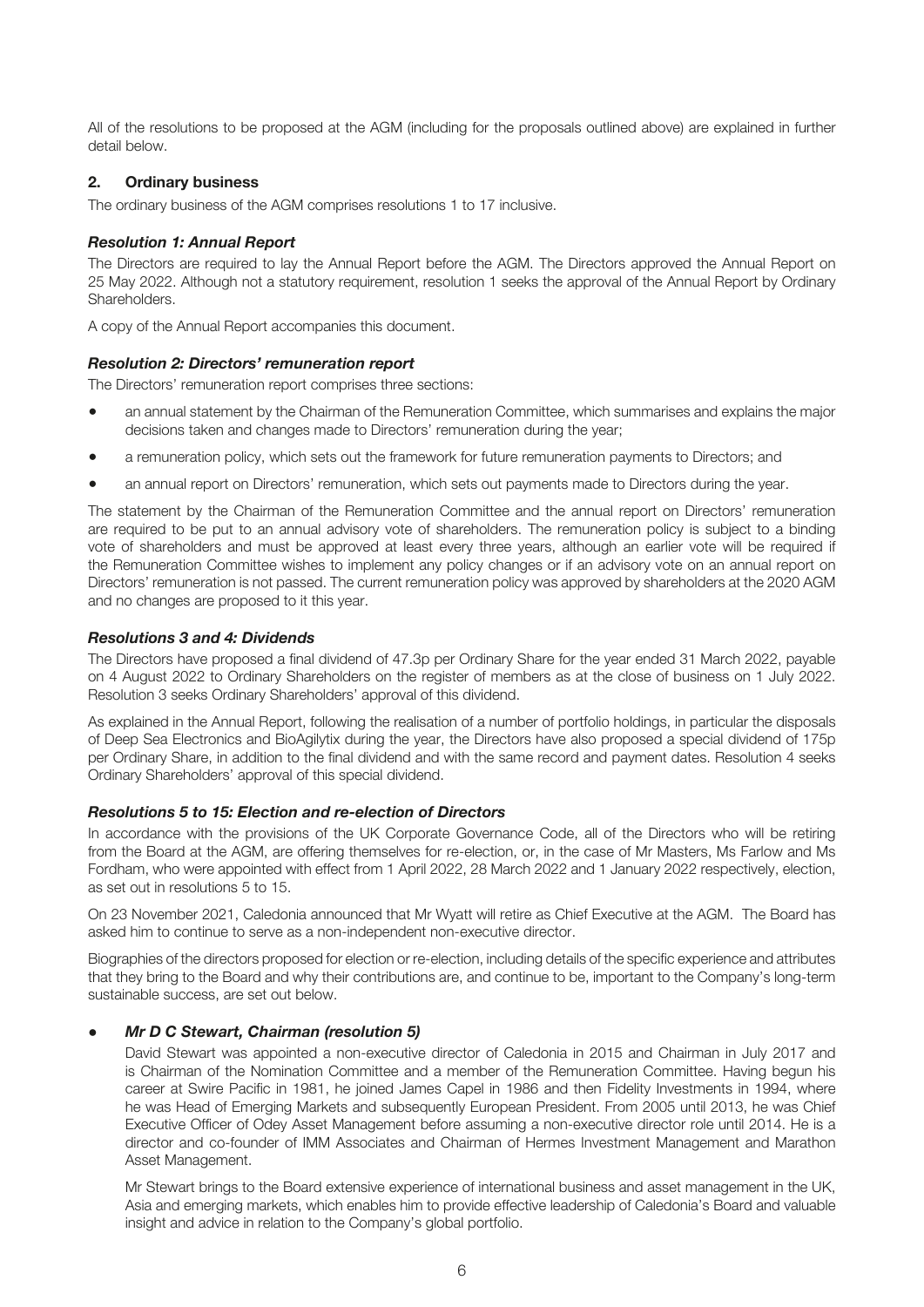#### *Mr M S D Masters, Chief Executive Officer (resolution 6)*

Mathew Masters joined Caledonia in 2006 with a broad role across the investment portfolio, becoming Head of the Capital portfolio in 2010, before taking on increased responsibility for the Income strategy in 2019 when he was promoted to Head of Quoted Equity. Appointed as Chief Executive Officer Designate on 1 April 2022, he succeeds Mr Wyatt as Chief Executive Officer in July.

Mr Masters specialised in corporate finance before joining Caledonia, helping small and mid-sized companies access private equity finance. He has served on numerous private and public company boards.

A qualified accountant, Mr Masters brings to the board investment expertise, senior management, international business experience and leadership skills to enable him to execute the Board's strategy.

#### ● *Mr T J Livett, Chief Financial Officer (resolution 7)*

Tim Livett was appointed as Chief Financial Officer in March 2019, joining Caledonia from the Wellcome Trust, where he had been Chief Financial Officer since 2014. Prior to this position, he worked for Virgin Atlantic for ten years, initially as Finance Director and latterly as Chief Financial Officer, having previously held senior financial positions at Hudson Global Resources and British Airways. He is also a non-executive director of Premier Marinas Holdings.

Mr Livett brings to the Board extensive commercial and financial experience, together with knowledge gained from his responsibilities for risk and performance oversight of Wellcome Trust's asset management division.

#### *Mr J M B Cayzer-Colvin, Executive Director (resolution 8)*

Jamie Cayzer-Colvin joined the Caledonia group in 1995, initially working at its Amber speciality chemicals subsidiary before becoming an investment executive at Caledonia's head office in 1999. He was appointed a director in 2005 and has held board positions at numerous Caledonia investee companies. He is currently a member of the advisory committees of a number of Caledonia's fund investments. He is also Chairman of The Caledonia Investments Charitable Foundation, the RHS Pension Scheme and Heritage of London Trust and is a non-executive director of Polar Capital Holdings and Polar Capital Funds. He served as Chairman of The Henderson Smaller Companies Investment Trust until October 2021.

Mr Cayzer-Colvin brings to the Board broad senior management experience and investment expertise and he specifically contributes to the long-term sustainable success of the Company through his leadership of Caledonia's funds investment strategy.

#### ● *The Hon C W Cayzer, Non-Executive Director (resolution 9)*

Having gained experience of merchant banking, commercial banking and corporate and project finance with Baring Brothers, Cayzer Irvine and Cayzer Ltd, The Hon Charles Cayzer was appointed an executive director of Caledonia in 1985, becoming non-executive in 2012, and is also a member of the Nomination Committee. During his period as an executive director of Caledonia, he was responsible for a large number of investment acquisitions and disposals and served on the boards of many investee companies, mostly in the property and hotels sectors. He is currently Chairman of Cayzer Trust and the Bedford Estates.

The Hon C W Cayzer brings to the Board extensive knowledge of the commercial property sector and broad commercial management experience, which enable him to provide insight and constructive challenge across the breadth of Caledonia's investment activities.

#### *Mr W P Wyatt, Non-Executive Director (resolution 10)*

Will Wyatt joined the Caledonia group in 1997 from Close Brothers Corporate Finance, working first at Sterling Industries before transferring to Caledonia's head office in 1999 as an investment executive. He was appointed as a director in 2005 and Chief Executive in 2010 and is also a member of the Nomination Committee. He will step down as Chief Executive at the AGM. He has held board positions at numerous Caledonia investee companies and is currently a non-executive director of Cobehold. He is also a non-executive director of Real Estate Investors, a trustee of the Rank Foundation and Chairman of Newmarket Racecourses.

Mr Wyatt brings to the Board corporate finance and investment expertise and broad senior management experience and team leadership skills, which will benefit the successful delivery of the Board's strategy.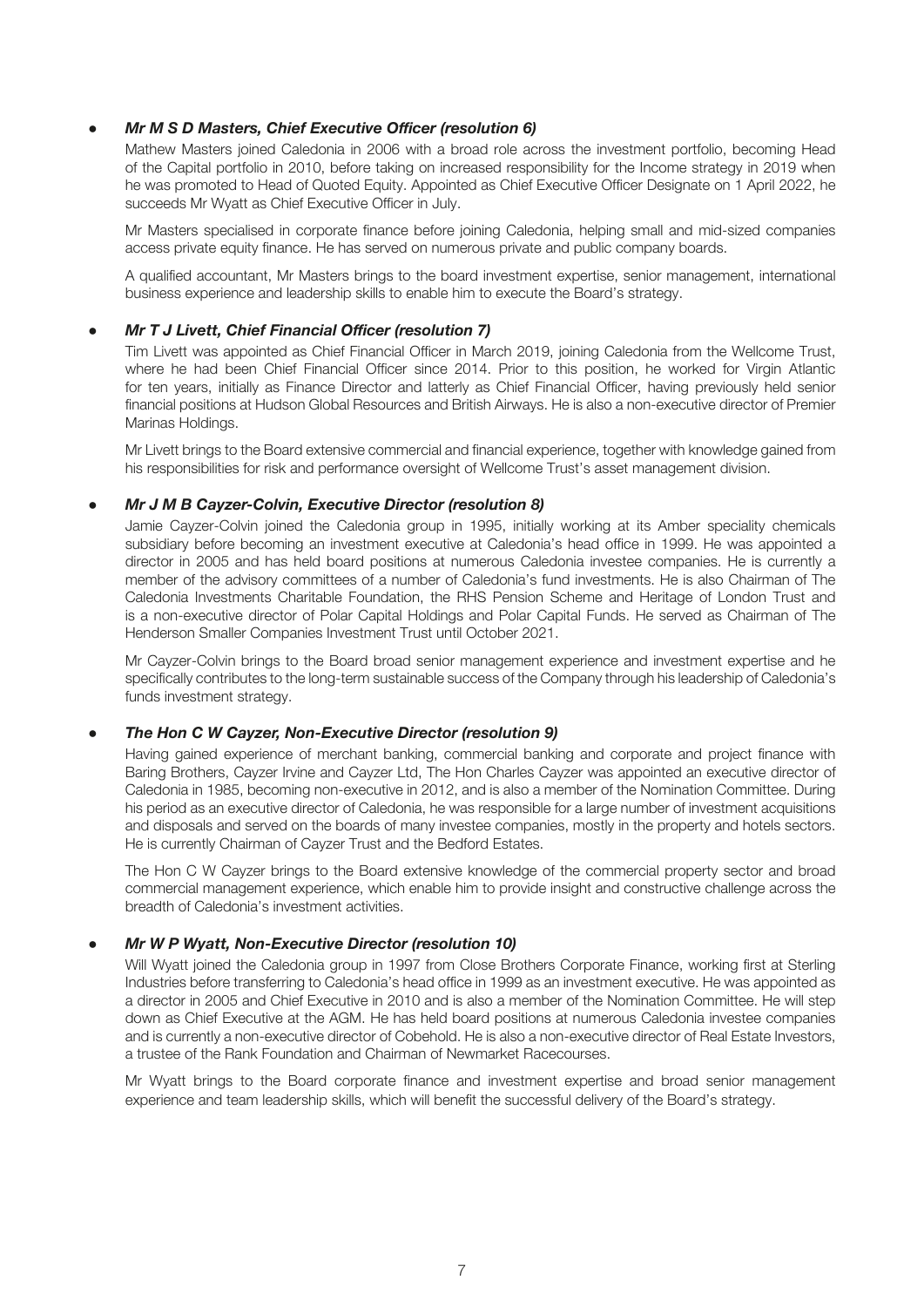#### *Mr S J Bridges, Independent Non-Executive Director (resolution 11)*

Stuart Bridges was appointed a non-executive director of Caledonia in 2013 and a member of the Governance and Nomination Committees. He is currently Chairman of the Audit Committee and will be succeeded by Ms L R Fordham on 27 July 2022 subject to her election as a director at the AGM. A chartered accountant, he has held positions in various financial services companies in the UK and US, including Henderson Global Investors. He served as Chief Financial Officer of Hiscox for some 16 years before holding the same role at Nex Group and Control Risks. He is Chief Financial Officer of Inigo Limited and a non-executive director of UIL Limited.

Mr Bridges brings to the Board a wide knowledge of both the insurance and investment markets, as well as financial oversight expertise.

#### ● *Mr G B Davison, Senior Independent Non-Executive Director (resolution 12)*

Guy Davison joined the Board as a non-executive director in January 2018. He is Senior Independent Director, Chairman of the Governance Committee and a member of the Audit and Nomination Committees. After qualifying as a chartered accountant, he spent four years at Larpent Newton before joining Cinven, the leading international private equity firm, in 1988 as a founding partner, remaining with the firm until his retirement in January 2017. During that time, he was central to the development and expansion of the business from the time of its buy-out from British Coal in 1995 to an international operation which today has offices throughout Europe and North America. During his 29 years at Cinven, Mr Davison represented the firm as chairman or non-executive director at some 25 of its portfolio companies. He also serves on the board of Ascot Authority (Holdings) Limited.

Mr Davison brings to the Board over 30 years' knowledge and experience of private equity investing, both in the UK and in Europe, which is of particular benefit to the Board and Caledonia's Private Capital team in evaluating new unquoted investment opportunities and managing its existing unquoted portfolio.

#### **Ms M A Farlow, Independent Non-Executive Director (resolution 13)**

Anne Farlow was appointed a non-executive director of Caledonia in 2022. She is Chairman of the Remuneration Committee and a member of the Audit, Governance and Nomination Committees.

Ms Farlow was a director at Electra Partners in London and Hong Kong from 1992 to 2000. She subsequently joined Providence Equity Partners where she was a London-based director until 2005. She has worked with both established and early-stage companies during her private equity and investment career across a range of different sectors and jurisdictions. Based in Hong Kong since 2007, she is currently non-executive chair of Pershing Square Holdings and a non-executive director of Blue River Acquisition Corp.

Ms Farlow brings to the board extensive private equity and investment experience in Europe, North America and Asia, enabling her to provide constructive challenge across a broad range of the Company's investments.

#### **Mrs C L Fitzalan Howard, Independent Non-Executive Director (resolution 14)**

Claire Fitzalan Howard was appointed a non-executive director of Caledonia in July 2019 and is a member of the Governance, Nomination and Remuneration Committees.

She spent five years at Kleinwort Benson before joining Gauntlet Insurance Services, a privately-owned insurance broking company specialising in high net worth clients, where she held an executive role until 1996, and served as a non-executive director between 2004 and 2019. She is a non-executive director of Schroders plc and is involved in a number of charitable trusts and foundations, including as a director of the Schroder Charity Trust and as a trustee of the Schroder Foundation.

Mrs Fitzalan Howard brings to the Board her broad experience in both the financial services and charitable sectors, as well as a deep experience of public and private businesses with significant family shareholdings.

#### ● *Ms L R Fordham, Independent Non-Executive Director (resolution 15)*

Lynn Fordham was appointed a non-executive director of Caledonia in 2022. She is a member of the Audit, Governance and Nomination Committees and will succeed Mr Bridges as Chairman of the Audit Committee on 27 July 2022. She is a chartered accountant, was most recently Managing Partner of private investment firm Larchpoint Capital LLP, a position she held from June 2017 to 2021. Prior to joining Larchpoint, Lynn was CEO of SVG Capital for eight years, having previously served as CFO. Before that she held senior finance, risk and strategy positions at Barratt Developments, BAA, Boots, ED&F Man, BAT and Mobil Oil. Lynn also served as a non-executive director on the board of Fuller, Smith & Turner for seven years until 2018, chairing its Audit Committee. Until recently she was a Supervisory Board Member of Varo Energy BV and is currently Chair of RMA-The Royal Marines Charity and a non-executive director of Domino's Pizza Group and Enfinium.

Ms Fordham brings to the Board wide ranging listed company, private equity and finance experience across a range of sectors, the latter being of particular importance to her future role as Chairman of the Audit Committee.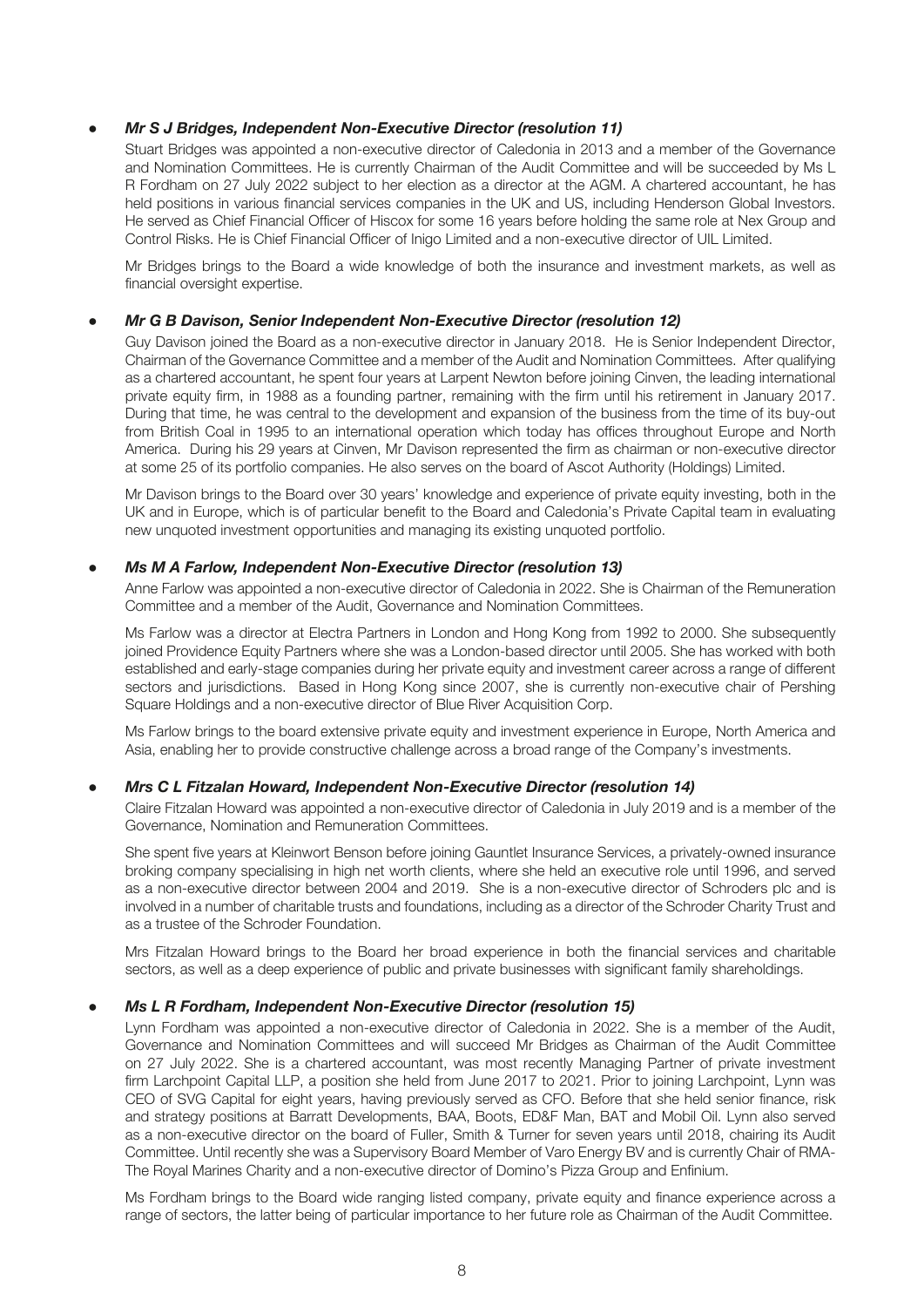Following completion of the Board's annual evaluation process, the Nomination Committee is of the opinion (confirmed by the Chairman) that all of the directors offering themselves for election or re-election continue to make effective contributions to the performance of the Board and to demonstrate commitment to their roles as directors, including commitment of time for board and committee meetings and any other duties. Accordingly, the Nomination Committee recommends that all of the directors proposed for election or re-election at the AGM should be elected or re-elected.

Under the Listing Rules, where a premium listed company has a controlling shareholder or shareholders (being a person or persons acting in concert who exercise or control 30 per cent. or more of the company's voting rights), the election or re-election of any director determined by its board to be independent must be approved by a majority vote of both (i) all of the shareholders of the company; and (ii) the independent shareholders, being those who are not controlling shareholders. If the election or re-election of an independent director is not approved by votes of both all shareholders and the independent shareholders and the company still wishes to propose that director for election or re-election, it must propose a further resolution, to be approved by all shareholders, at a meeting which must be held more than 90 days, but within 120 days, of the first votes. In the interim, the relevant independent director is treated as having been elected or re-elected until the meeting at which the further resolution is proposed. The level of the shareholding of the Concert Party in Caledonia means that these provisions apply to Caledonia's independent directors.

The Board proposes to extend Mr Bridges' tenure as an independent non-executive director beyond nine years for an additional period of up to twelve months following the decision of Mrs Jemmett-Page to step down as an independent non-executive director on 31 May 2022, ahead of the end of her third term of office in 2024. This extension was deemed to be important to:

- enable the search for a suitable replacement for Mrs Jemmett-Page to be conducted without unnecessary time pressure and, importantly, ensure that at least half the Board remains independent; and
- give an appropriate period of time for Ms Fordham, Ms Farlow and Mr Masters to become fully embedded on the Board and to benefit from Mr Bridges' experience before further changes are made.

The Board recognises that service over nine years is one of the circumstances set out in the UK Corporate Governance Code that is considered likely to, or could appear to, impair independence. However, following a careful assessment, including feedback obtained as part of the 2022 board evaluation process, the Board has concluded that Mr Bridges remains strongly independent in character and judgement. The Board has therefore determined that Mr Bridges, Mr Davison, Ms Farlow, Mrs Fitzalan Howard and Ms Fordham are independent and accordingly the resolutions for their election or re-election (resolutions 11 to 15 inclusive) will be subject to the dual voting procedure described above. Single resolutions will be proposed at the AGM for the election or re-election of each director on which all shareholders may vote, but the Company will separately count the number of votes cast in favour by Independent Shareholders to determine whether the second requisite majority has been met. The Company will announce the results of the votes on each basis after the AGM has been held.

The Listing Rules also require that, where a premium listed company has a controlling shareholder, a circular to shareholders relating to the election or re-election of an independent director must include details of any existing or previous relationship, transaction or arrangement that the proposed independent director has, or has had, with the listed company, its directors, any controlling shareholder or any associate of a controlling shareholder. It must also include a description of why the listed company considers the proposed independent director will be an effective director, how the listed company has determined that the proposed director is independent and the process followed by the listed company for the selection of the proposed independent director.

Caledonia has received confirmation from each of the above directors that, other than by virtue of their positions as directors of Caledonia or as present or past shareholders in the Company, there are no existing or previous relationships, transactions or arrangements as referred to above requiring disclosure.

The attributes that enable the independent directors to make an effective contribution to the Board and the specific reasons why their contributions are, and continue to be, important to the Company's long-term sustainable success are described in their biographies above. To determine their independence, the Board has taken into account the experience and standing of the individual directors concerned and the strength of character and judgement demonstrated by them.

To recruit new independent non-executive directors, the Nomination Committee will normally engage an independent search consultant to find appropriate candidates with the requisite skills, although the Nomination Committee may also consider candidates introduced from other sources. All of the independent directors proposed for election or re-election were selected following a search assisted by external consultants.

None of the Executive Directors has a contract of service which cannot be terminated within one year. The Non-Executive Directors seeking election or re-election are appointed under letters of appointment which do not provide any entitlement to compensation in the event of their ceasing to be directors.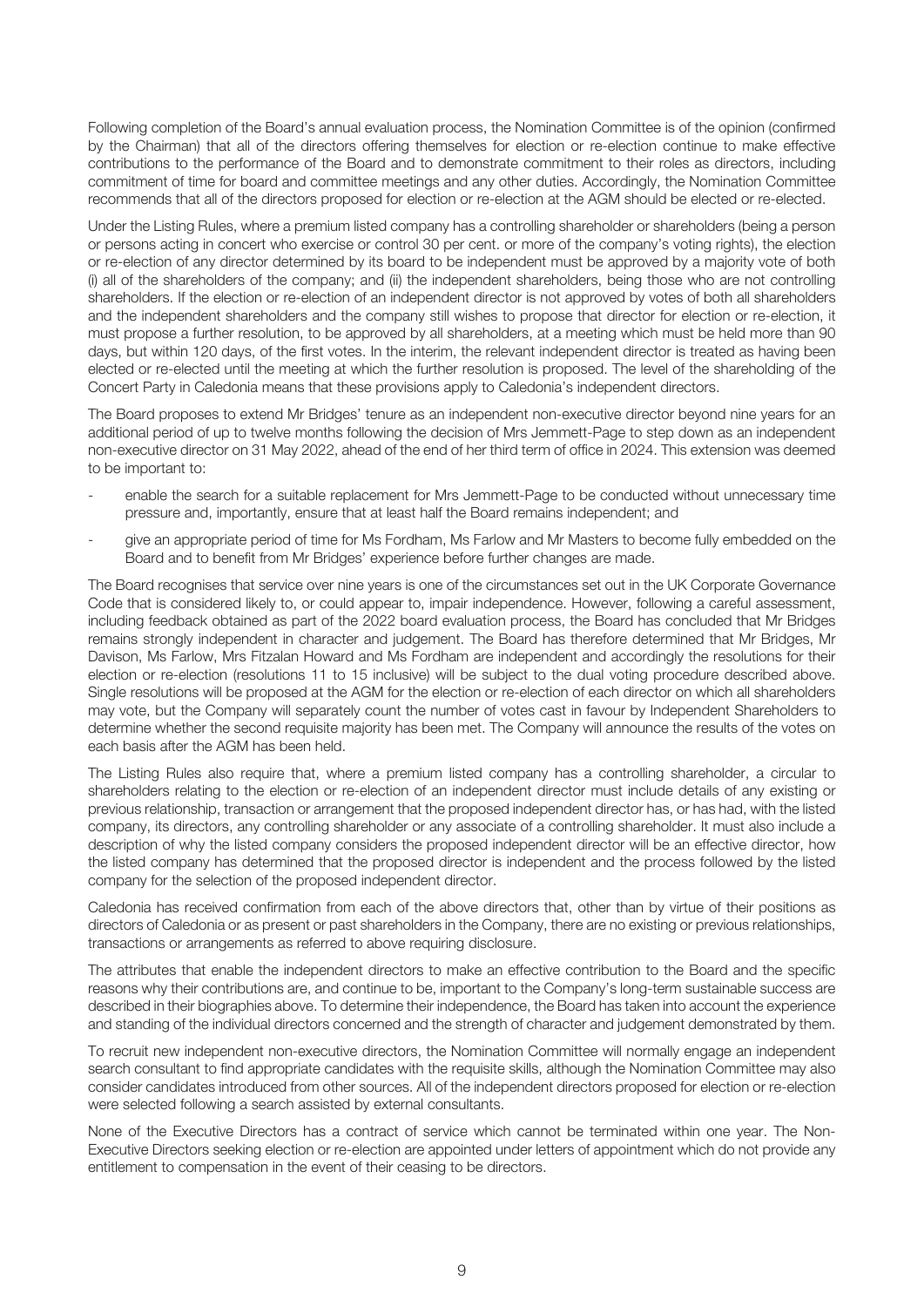#### *Resolutions 16 and 17: Re-appointment and remuneration of the auditor*

Resolution 16 seeks approval, as recommended by Caledonia's Audit Committee, for the re-appointment of BDO LLP as auditor to the Company until the conclusion of the next general meeting of the Company at which accounts are laid. Resolution 17 will give authority to the Directors, acting through the Audit Committee, to agree the auditor's remuneration.

#### **3. Special business**

The special business to be considered at the AGM comprises resolutions 18 to 22 inclusive.

#### *Resolution 18: Authority to make market purchases by the Company of its Ordinary Shares*

Authority was granted by Ordinary Shareholders of the Company at the 2021 AGM to purchase up to a maximum of 5,537,730 Ordinary Shares, representing approximately 10 per cent. of the then issued Ordinary Shares. Ordinary Shareholders are being asked by resolution 18, which will be proposed as a special resolution, to grant a new authority (which will replace the existing authority) to Caledonia to purchase up to a maximum of 5,466,300 Ordinary Shares, which represents approximately 10 per cent. of the issued Ordinary Shares as at the Latest Practicable Date.

If the resolution is passed, it will empower the Company to make market purchases on the London Stock Exchange of up to 5,466,300 Ordinary Shares at a price per Ordinary Share not more than the higher of:

- a. 5 per cent. above the average of the middle market quotations for Ordinary Shares during the five Business Days preceding any such purchase; and
- b. the higher of:
	- i. the price of the last independent trade in Ordinary Shares; and
	- ii. the highest current independent bid relating thereto on the trading venue where the purchase is carried out;

nor less than 5p, being the nominal value of an Ordinary Share.

The Authority to Make Market Purchases will only be utilised if the Board believes that purchases of Ordinary Shares will be in the best interests of Caledonia and Ordinary Shareholders as a whole and will result in an increase in net asset value per Ordinary Share. In considering whether to exercise the Authority to Make Market Purchases, the Board will take into account both the longer-term investment opportunities available to Caledonia and any discount at which the Ordinary Shares are trading in the market relative to the net asset value per Ordinary Share.

A purchase of Ordinary Shares by the Company pursuant to the Authority to Make Market Purchases could increase the percentage of voting rights held by the Concert Party. In certain circumstances (described below), such an increase could trigger an obligation on the Concert Party to make a mandatory offer for the whole of the issued share capital of the Company pursuant to the Takeover Code. Accordingly, Independent Shareholders will be asked to renew the waiver of the mandatory offer provisions granted at the 2021 AGM such that purchases of Ordinary Shares by the Company pursuant to the Authority to Make Market Purchases will not trigger a requirement for the Concert Party to make a mandatory offer for the entire issued share capital of the Company. Further details relating to this waiver are set out below.

There are currently outstanding awards over 1,057,964 Ordinary Shares under the PSS and over 93,074 Ordinary Shares under the Deferred Bonus Plan, in aggregate representing approximately 2.11 per cent. of the issued Ordinary Shares as at the Latest Practicable Date. If the Authority to Make Market Purchases was exercised in full, the Ordinary Shares under award would represent approximately 2.34 per cent. of the issued Ordinary Shares. It is, however, the Board's policy, where possible, to source awards exercised under the PSS or called under the Deferred Bonus Plan using Ordinary Shares held by the Employee Share Trust, thereby avoiding dilution of Ordinary Shareholders' holdings.

The Authority to Make Market Purchases, if granted, will expire at the close of business on 27 October 2023 or, if earlier, at the conclusion of the next annual general meeting of the Company.

Ordinary Shares purchased by the Company pursuant to the Authority to Make Market Purchases may be cancelled, or held in treasury and subsequently cancelled, or sold for cash, or used to satisfy share-based awards issued to employees pursuant to the PSS and the Deferred Bonus Plan. Since the 2021 AGM, the Company has purchased 525,981 Ordinary Shares for cancellation. Excluding stamp duty and commission, the weighted average cost per Ordinary Share was £34.45, the total cost was £18,121,904 and the average discount to NAV was 23.2 per cent. No Ordinary Shares are currently held in treasury.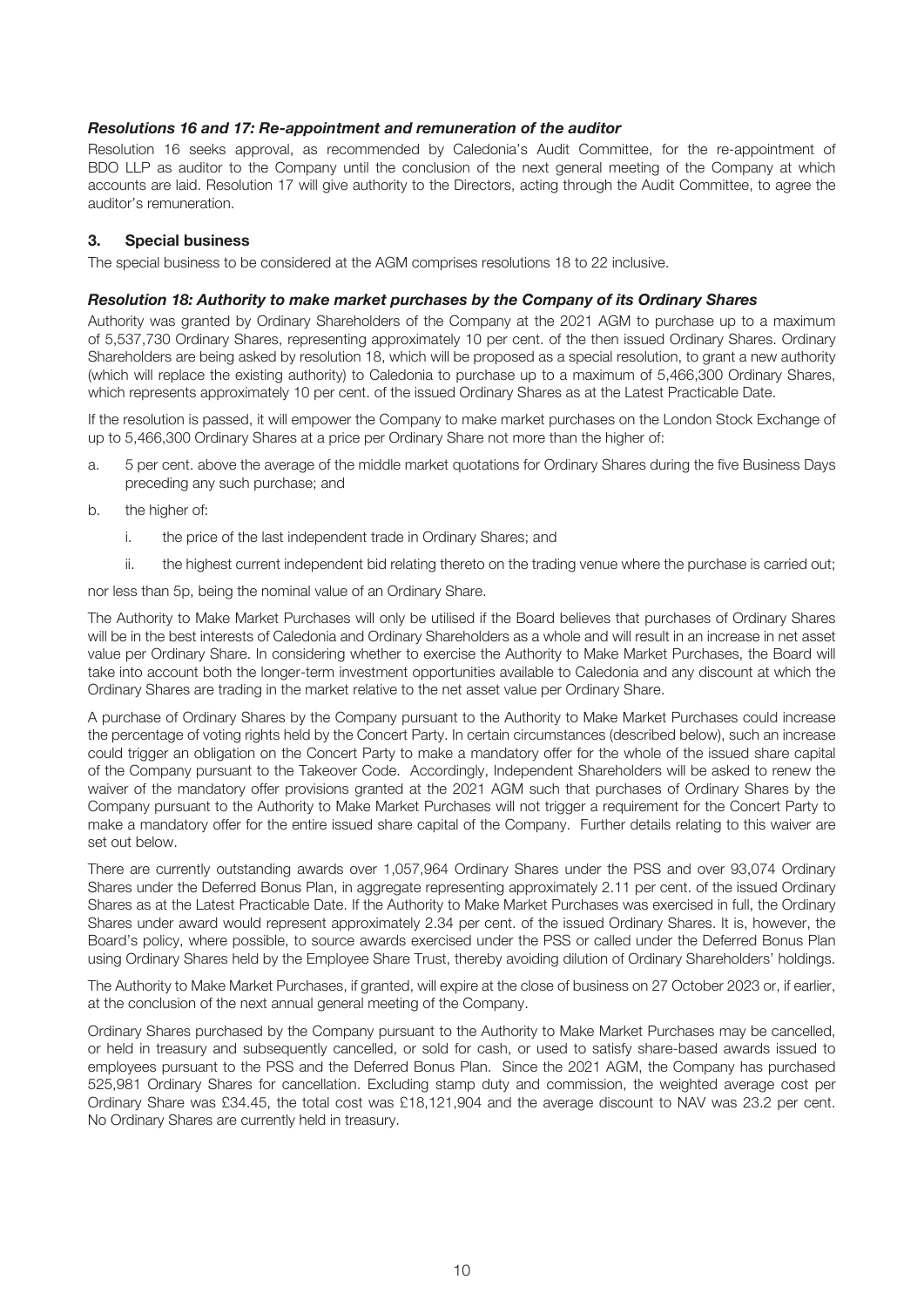#### *Resolution 19: Waiver of mandatory offer provisions set out in Rule 9 of the Takeover Code*

Resolution 19, the Waiver Resolution, which will be proposed as an ordinary resolution, seeks Independent Shareholders' approval on a poll of a waiver of the obligation that could arise on the Concert Party to make a general offer for the entire issued share capital of the Company as a result of purchases by the Company of Ordinary Shares pursuant to the Authority to Make Market Purchases.

The Panel has confirmed that a group of Ordinary Shareholders is deemed to form a concert party for the purposes of the Takeover Code. As at the Latest Practicable Date, these shareholders, being Cayzer Trust, the Concert Party Directors, the Employee Share Trust, the directors of Cayzer Trust and other members of the wider Cayzer family, details of whom are disclosed in paragraph 4.6 of Part II of this document, between them were interested in 26,729,908 Ordinary Shares, representing approximately 48.90 per cent. of the shares carrying voting rights of the Company. The Concert Party's highest percentage of shares carrying voting rights held in the 12 months prior to the Latest Practicable Date was approximately 48.96 per cent.

Under Rule 9 of the Takeover Code, where any person who, together with persons acting in concert with him, is interested in shares which in aggregate carry not less than 30 per cent., but does not hold shares carrying more than 50 per cent., of the voting rights of a company and such person, or any persons acting in concert with him, acquires an interest in any other shares in the company which increases the percentage of shares carrying voting rights in which he is interested, such person would normally have to extend a general offer to all shareholders to acquire their shares for cash at not less than the highest price paid by him, or parties acting in concert with him, during the 12 months prior to the announcement of the offer.

The percentage of shares carrying voting rights in which the Concert Party is interested could be increased by the purchase by the Company of Ordinary Shares through the exercise by the Company of the Authority to Make Market Purchases. Pursuant to Rule 37 of the Takeover Code, any increase in the percentage of shares carrying voting rights of the Concert Party resulting from such an exercise would normally be treated as an acquisition of interests in shares by the Concert Party for the purposes of Rule 9 of the Takeover Code. Accordingly, if the effect of such exercise was to increase the percentage of shares in which the Concert Party is interested, this could result in members of the Concert Party being obliged to make a general offer for the entire issued Ordinary Share capital of the Company.

In accordance with Rule 37 and Appendix 1 of the Takeover Code, the Panel has agreed to waive any requirement on the Concert Party to make a general offer to all shareholders of the Company which could arise as a result of an exercise of the Authority to Make Market Purchases, provided that the Independent Shareholders have passed, on a poll, the Waiver Resolution. In no circumstances will the Company make market purchases of Ordinary Shares which would result in the percentage of voting rights in which the Concert Party is interested exceeding 49.9 per cent. Accordingly, Independent Shareholders are being asked to approve, on a poll, the Waiver Resolution which, if so approved, will expire at the close of business on 27 October 2023 or, if earlier, at the conclusion of the next annual general meeting of the Company.

The waiver by the Panel will (subject to the discretion of the Panel) be invalidated if any further purchases of Ordinary Shares are made by any member of the Concert Party in the period between the date of this document and the date of the AGM. The waiver by the Panel will also not apply to the purchase of Ordinary Shares by the Concert Party itself, which would remain subject to the provisions of Rule 9 of the Takeover Code as described above. In the event that resolution 19 is passed, the Concert Party will not be restricted from making an offer for the Company.

The Concert Party has no intention of increasing or materially decreasing its interest in Caledonia, although this interest may subsequently increase to not more than 49.9 per cent. as a result of the exercise by the Company of the Authority to Make Market Purchases. The Concert Party remains fully supportive of Caledonia's management and has no intention to make any changes to the future business of the Company, to the continued employment of the employees and management of the Company and its subsidiaries (including material changes in their employment conditions or the balance of their skills and functions), to its pension scheme arrangements, to its fixed assets or to the existing trading facilities for the Company's Ordinary Shares. The Concert Party has also confirmed to the Company that it has no intentions in relation to the strategic direction of the Company, including in respect of the location of the Company's place of business or its headquarters and associated functions. The Company does not carry out research and development.

In considering whether to seek a waiver of the mandatory offer provisions set out in Rule 9 of the Takeover Code, the Non-Concert Party Directors have taken into account: (i) their belief that market purchases of Ordinary Shares as envisaged by resolution 18, details of which are set out above, will be in the best interests of Caledonia and Ordinary Shareholders as a whole; and (ii) the potential increase in the aggregate Concert Party holding, subject to the limit of this increase to a maximum of 49.9 per cent. from its current 48.90 per cent. interest in shares carrying voting rights in the Company.

Further details in relation to the Waiver Resolution are set out in Part II of this document.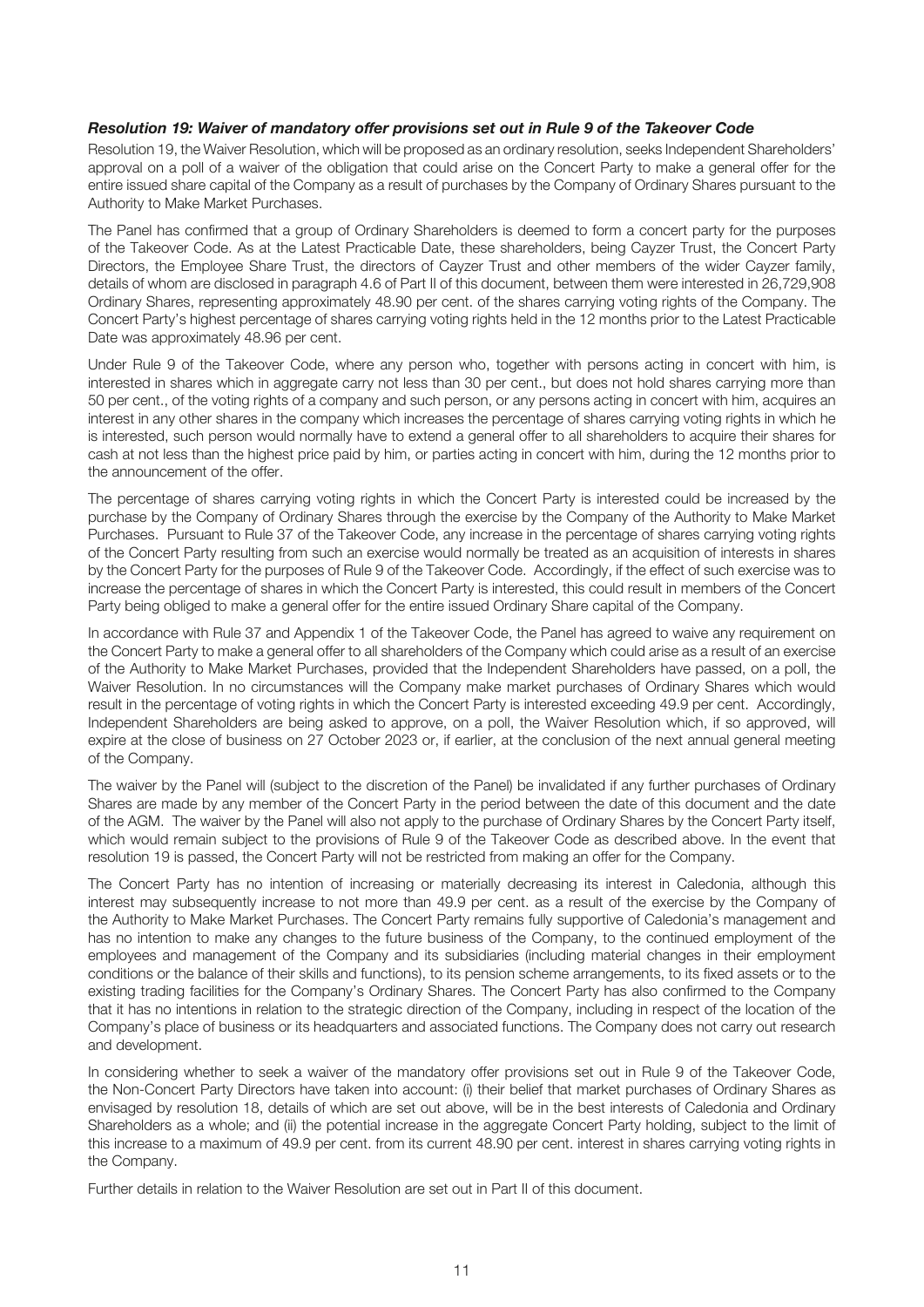#### *Resolution 20: Authority to allot unissued Ordinary Shares*

Resolution 20, which will be proposed as an ordinary resolution, seeks to renew the authority granted at the 2021 AGM to allot unissued Ordinary Shares. Whilst they do not have any present intention of exercising any such authority, the Directors believe that it would be in the Company's interests to retain the maximum flexibility permitted by guidance issued by the Investment Association and, accordingly, are seeking authority to allot Ordinary Shares up to a nominal amount of £1,822,000, representing approximately two-thirds of the issued Ordinary Shares as at the Latest Practicable Date. Of this amount, Ordinary Shares with a nominal value of £911,000, representing approximately one-third of the issued Ordinary Shares as at the Latest Practicable Date, would only be available for allotment in connection with preemptive rights issues as set out in the resolution.

The authority, if granted, will last until the next annual general meeting of the Company or, if earlier, the close of business on 27 October 2023.

#### *Resolution 21: Authority to allot Ordinary Shares on a non pre-emptive basis*

Resolution 21, which will be proposed as a special resolution, seeks to renew the Directors' authority to allot Ordinary Shares for cash in connection with a rights issue or other than pro rata to existing Ordinary Shareholders. In the case of an issue of Ordinary Shares other than pro rata to existing Ordinary Shareholders, the authority will be limited to a nominal amount of £136,659, which represents no more than 5 per cent. of the issued Ordinary Shares as at the Latest Practicable Date. If granted, the authority will last until the next annual general meeting of the Company or, if earlier, the close of business on 27 October 2023. This authority to allot shares on a non pre-emptive basis will also apply to the transfer of Ordinary Shares held in treasury, if any.

The Board will comply with the provision of the Statement of Principles of the Pre-Emption Group that no more than 7.5 per cent. of the issued Ordinary Share capital should be allotted for cash, or transferred from treasury, on a non pre-emptive basis during any rolling three-year period.

#### *Resolution 22: Notice of general meetings*

Resolution 22, which will be proposed as a special resolution, seeks to renew the shareholder approval granted at the 2021 AGM to enable the Company to continue to convene general meetings, other than annual general meetings, on 14 clear days' notice.

An amendment to the 2006 Act, which came into force in 2009, increased the notice period for general meetings to 21 days. A listed company may, however, continue to call general meetings on 14 clear days' notice, provided that: (i) the company offers the facility for members to vote by electronic means accessible to all members who hold shares that carry rights to vote at general meetings; and (ii) members have passed a special resolution approving shorter notice at the immediately preceding annual general meeting or at a general meeting held since the annual general meeting.

The Board believes that it will be beneficial to preserve the current ability to convene general meetings, other than annual general meetings, on 14 clear days' notice and, accordingly, is seeking to renew the requisite shareholder approval at the AGM. This shorter notice period will not however be used as a matter of course, but only when merited by the business of the meeting. If granted, the approval will last until the next annual general meeting of the Company and it is the Board's intention to renew the authority at each subsequent annual general meeting.

#### **4. Action to be taken**

You will find set out at the end of this document the notice convening the AGM, at which the resolutions referred to above will be proposed. Further information relating to the Waiver Resolution is set out in Part II of this document.

You are encouraged to lodge a proxy form for use at the AGM with Caledonia's registrar, Link Group, as soon as possible. To be valid, proxy forms must be deposited with Link Group, so as to be received no later than 11.30 a.m. on 25 July 2022, by one of the following methods: (i) if using a paper proxy form, by post to the address provided for such purpose in the proxy form or by hand during normal business hours to Link Group, PXS 1, Central Square, 29 Wellington Street, Leeds LS1 4DL; or (ii) online at www.signalshares.com using your investor code; or (iii) in the case only where Ordinary Shares are held in CREST (as an alternative to methods (i) and (ii)), via the CREST Proxy Voting Service; or (iv) for institutional investors, via the Proxymity platform (www.proxymity.io). The return of a proxy form would not ordinarily preclude you from attending the AGM and voting in person should you wish to do so.

If you are a CREST Member and wish to appoint a proxy or proxies through the CREST Proxy Voting Service for the AGM and any adjournment(s) thereof, you may do so by using the procedures described in the CREST Manual. Appointing a proxy or proxies through the CREST Proxy Voting Service is more fully explained in the notice convening the AGM set out at the end of this document.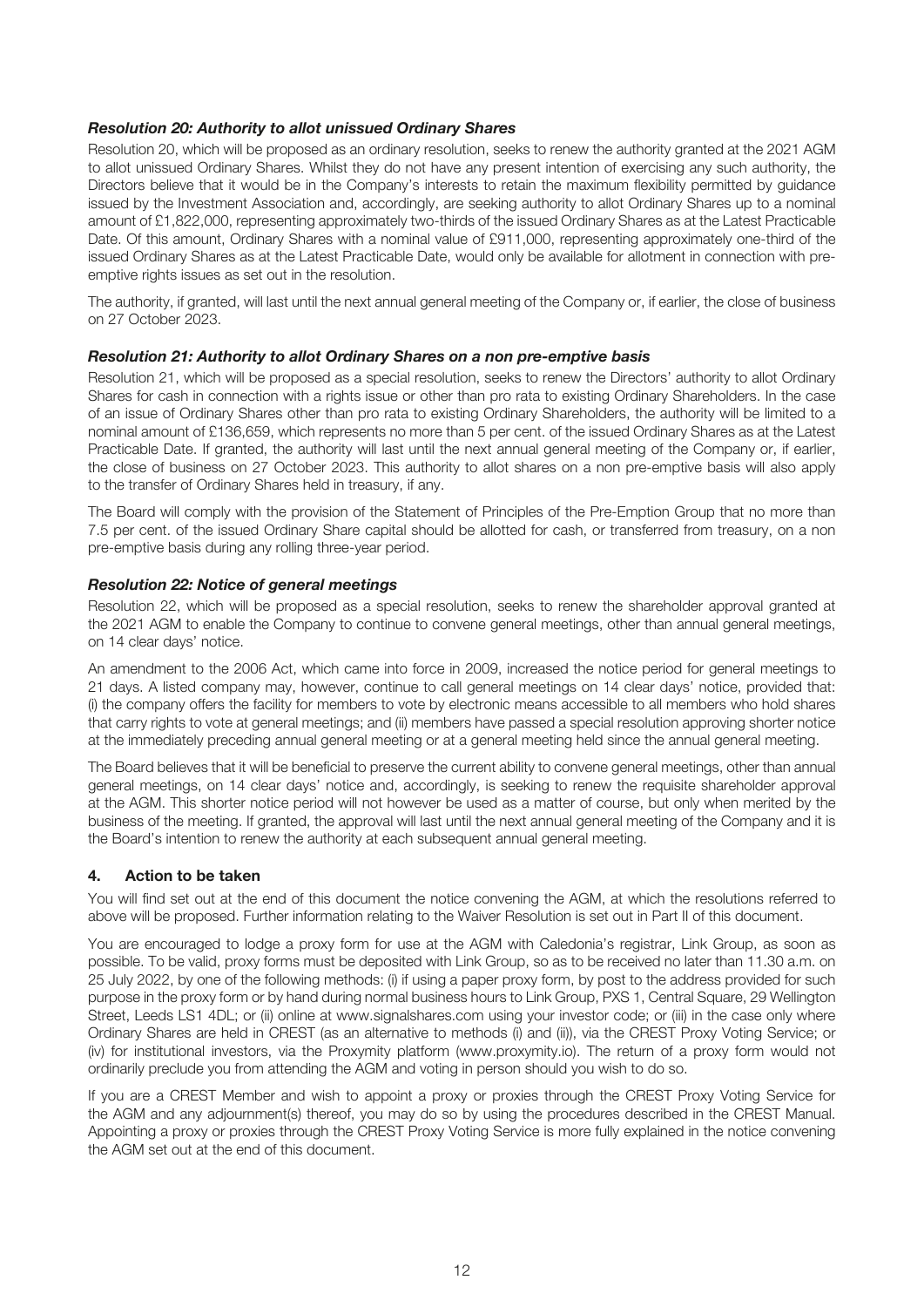**Please note that only Independent Shareholders are entitled to vote on the Waiver Resolution and that the vote on the Waiver Resolution will be by way of a poll. Accordingly, it is very important that a proxy form is duly completed by Ordinary Shareholders and returned or submitted by one of the methods described above.**

#### *Further information*

Your attention is drawn to the further information set out in Parts II and III of this document and to the Annual Report.

#### **5. Recommendations**

#### *Resolutions other than the Waiver Resolution*

**The Board believes that the proposals described above regarding the resolutions to be proposed at the AGM (other than the Waiver Resolution which was considered by the Non-Concert Party Directors whose recommendation is set out below) to be in the best interests of the Company and Ordinary Shareholders as a whole. Accordingly, the Board recommends Ordinary Shareholders to vote in favour of such resolutions at the AGM, as the Directors and certain of their close family members and connected persons intend to do in respect of their own beneficial holdings of Ordinary Shares, which amount to approximately 2.66 per cent. of the issued Ordinary Shares.**

#### *The Waiver Resolution*

**The Non-Concert Party Directors, who have been so advised by J.P. Morgan Cazenove, consider the waiver of the obligations that could arise on the Concert Party to make an offer under Rule 9 of the Takeover Code on the exercise of the Authority to Make Market Purchases to be fair and reasonable and in the best interests of the Independent Shareholders and the Company as a whole. In providing its advice to the Non-Concert Party Directors, J.P. Morgan Cazenove has taken into account the Non-Concert Party Directors' commercial assessments. Accordingly, the Non-Concert Party Directors unanimously recommend that Independent Shareholders vote in favour of the Waiver Resolution to be proposed at the AGM, as the Non-Concert Party Directors and certain of their close family members and connected persons intend to do in respect of their own beneficial holdings of Ordinary Shares, which amount to approximately 0.13 per cent. of the issued Ordinary Shares.**

In accordance with the provisions of the Takeover Code, the Concert Party is considered to be interested in the outcome of the Waiver Resolution and, accordingly, none of its members will vote on this resolution.

Yours faithfully

David Stewart Chairman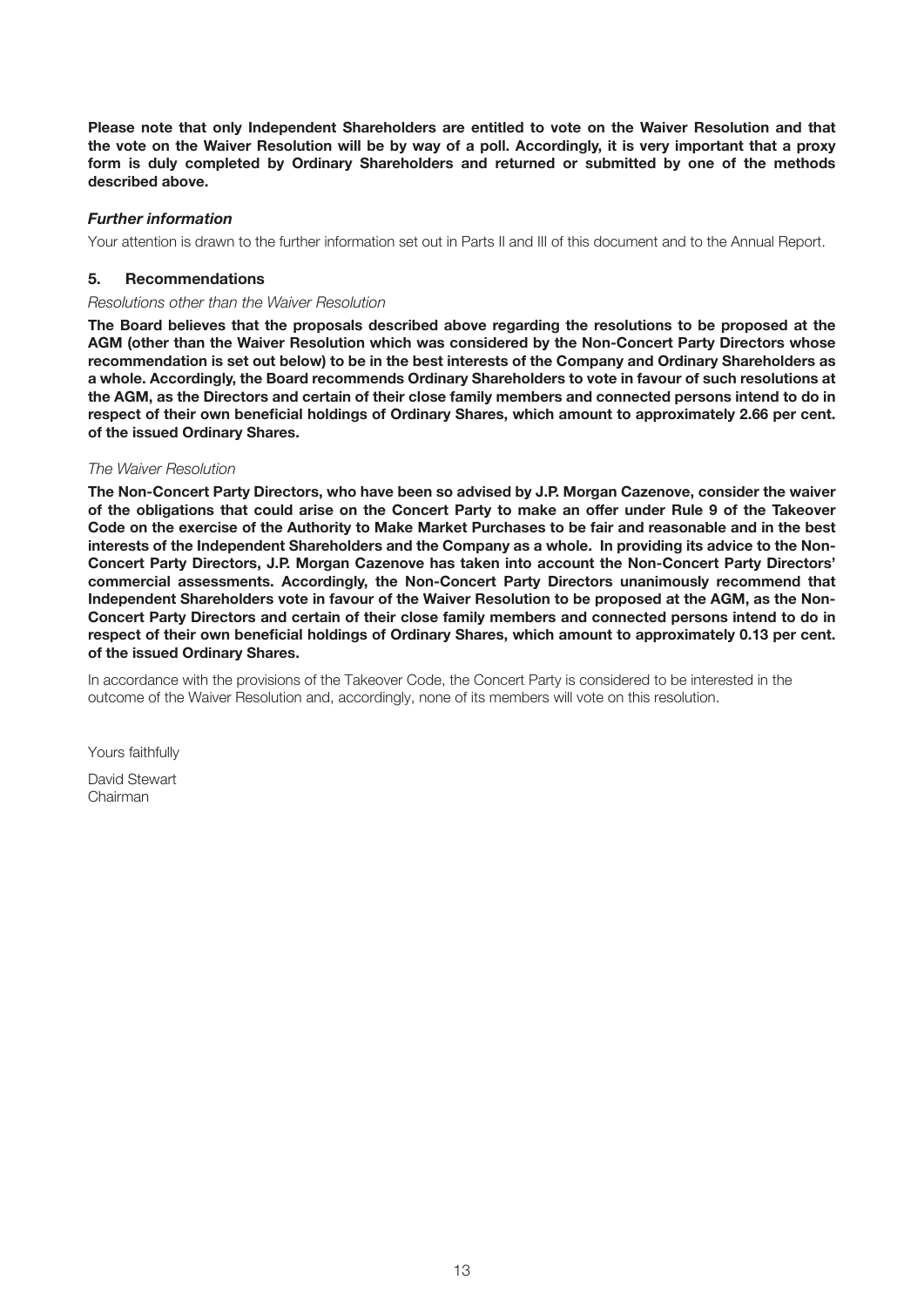# **Part II – Additional information relating to the Waiver Resolution**

#### **1. Responsibility**

- 1.1. The Directors take responsibility for the information (including any expressions of opinion) contained in this document other than:
	- 1.1.1. the recommendation and associated opinion attributed to the Non-Concert Party Directors set out in section 5 of the Chairman's Letter;
	- 1.1.2. the statements in section 3 of the Chairman's Letter relating to the intentions of the Concert Party and to the Company's strategic direction and its repercussions; and
	- 1.1.3. the information relating to Cayzer Trust and the Concert Party contained in this Part II of this document.

To the best of the knowledge and belief of the Directors (who have taken all reasonable care to ensure that such is the case), the information for which they take responsibility is in accordance with the facts and does not omit anything likely to affect the import of such information.

- 1.2. The Concert Party Directors take responsibility for:
	- 1.2.1. the statements in section 3 of the Chairman's Letter relating to the intentions of the Concert Party and to the Company's strategic direction and its repercussions; and
	- 1.2.2. the information (including any expressions of opinion) relating to Cayzer Trust and the Concert Party contained in this Part II of this document.

To the best of the knowledge and belief of the Concert Party Directors (who have taken all reasonable care to ensure that such is the case), the information for which they take responsibility is in accordance with the facts and does not omit anything likely to affect the import of such information.

1.3. The Non-Concert Party Directors take responsibility for the recommendation and associated opinion attributed to them in section 5 of the Chairman's Letter. To the best of the knowledge and belief of the Non-Concert Party Directors (who have taken all reasonable care to ensure that such is the case), the information contained for which they take responsibility is in accordance with the facts and does not omit anything likely to affect the import of such information.

#### **2. Business overview**

Caledonia is a self-managed investment trust company with a premium listing on the London Stock Exchange. As at 31 March 2022, being the date to which the Annual Report is drawn up, it had net assets of approximately £2.8bn.

Caledonia's aim is to grow net assets and dividends paid to shareholders over the long term, whilst managing risk to avoid permanent loss of capital. It seeks to achieve this by investing in well-managed businesses that combine long-term growth characteristics with an ability to deliver increasing levels of income. Caledonia's investment strategy covers both listed and private markets, a range of sectors and, particularly through its fund investments, has global reach.

Caledonia has increased its annual dividend for 55 years.

#### **3. The Board**

The names of the Directors and the positions they hold are as follows:

| D C Stewart                           | Chairman                                         |
|---------------------------------------|--------------------------------------------------|
| W P Wyatt <sup>1</sup>                | Chief Executive and Non-Executive Director elect |
| M S D Masters                         | <b>Chief Executive Officer Designate</b>         |
| T J Livett                            | <b>Chief Financial Officer</b>                   |
| J M B Cayzer-Colvin <sup>1</sup>      | Executive Director                               |
| S J Bridges                           | Non-Executive Director                           |
| The Hon C W Cayzer <sup>1</sup>       | Non-Executive Director                           |
| G B Davison                           | Senior Independent Non-Executive Director        |
| M A Farlow                            | Non-Executive Director                           |
| C L Fitzalan Howard                   | Non-Executive Director                           |
| L R Fordham                           | Non-Executive Director                           |
| <sup>1</sup> Concert Party Directors. |                                                  |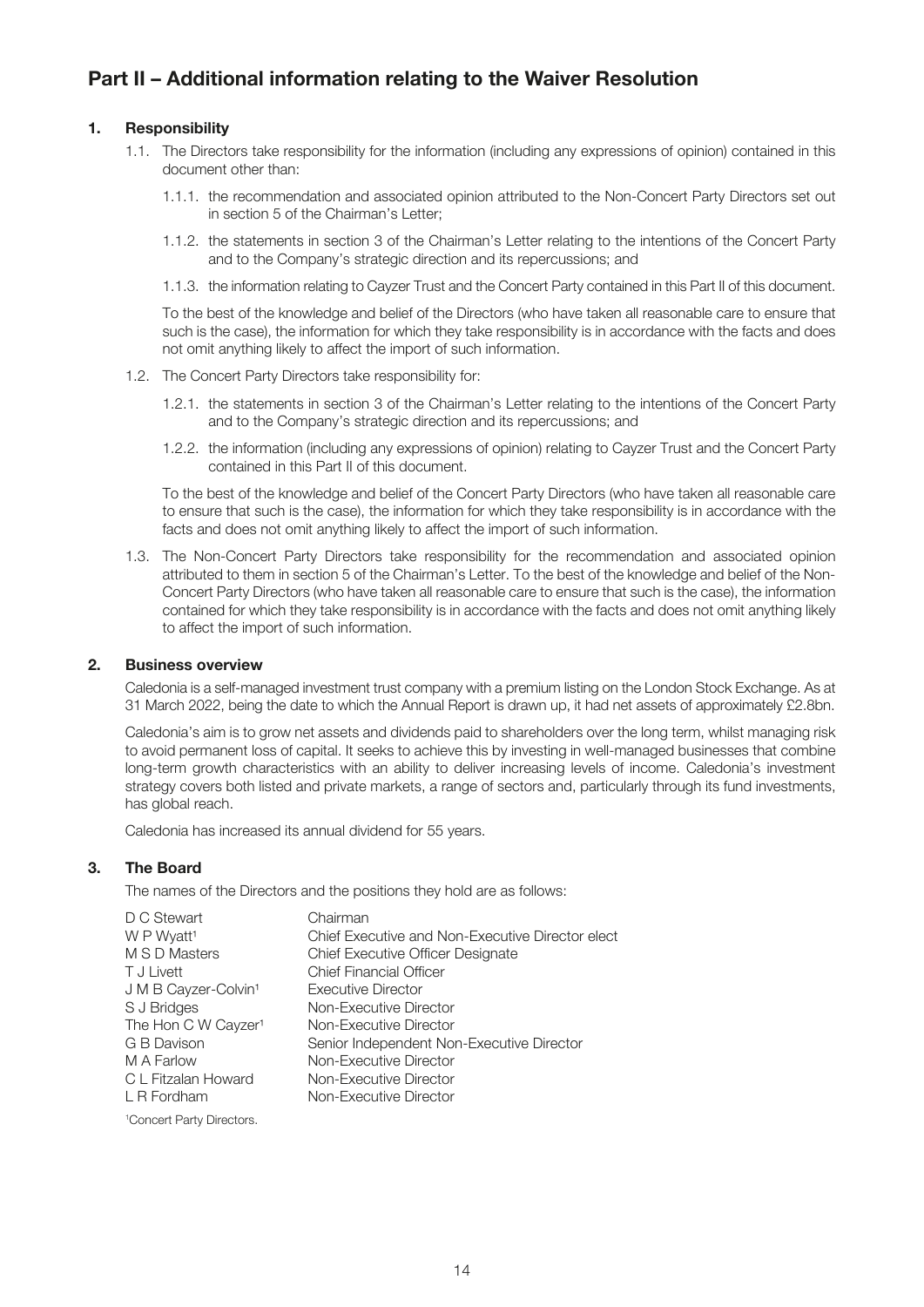#### **4. Interests in Ordinary Shares**

*Significant interests in the Company*

4.1. As at the Latest Practicable Date, the Company had received formal notifications of the following holdings in its Ordinary Shares in accordance with the requirements of the Financial Conduct Authority's Disclosure Guidance and Transparency Rules:

|                           |                 | Percentage             |
|---------------------------|-----------------|------------------------|
|                           | Number of       | of issued              |
| Name                      | Ordinary Shares | <b>Ordinary Shares</b> |
| Cayzer Trust <sup>1</sup> | 19,292,364      | 35.29                  |

1. The Company has received formal notification in accordance with the requirements of the Financial Conduct Authority's Disclosure Guidance and Transparency Rules that the Cayzer Trust held 19,292,364 Ordinary Shares, representing 35.03 per cent. of issued Ordinary Shares. The figure stated here reflects the increase in the percentage of issued Ordinary Shares held following the purchase and cancellation of Ordinary Shares by the Company.

*Directors*

4.2. As at the Latest Practicable Date, the interests of the Directors in the issued share capital of the Company and (so far as the relevant Director is aware, having made due and careful enquiry) persons whose interests in Ordinary Shares each Director is taken to be interested in pursuant to Part 22 of the 2006 Act (as have been notified or are required to be notified to the Company pursuant to article 19 of the Market Abuse Regulation) were as follows:

|                                  |                        | Number of Ordinary Shares |
|----------------------------------|------------------------|---------------------------|
| Name                             | Beneficial             | Non-beneficial            |
| D C Stewart                      | 4,072                  |                           |
| W P Wyatt <sup>1</sup>           | 1,179,990 <sup>2</sup> | 91,4672                   |
| M S D Masters                    | 46,398                 |                           |
| T J Livett                       | 3,323                  |                           |
| J M B Cayzer-Colvin <sup>1</sup> | 250,0243               | 203,3843                  |
| S J Bridges                      | 5.309                  |                           |
| The Hon C W Cayzer <sup>1</sup>  | 41,0924                | 15,5004                   |
| G B Davison                      | 8,100                  |                           |
| M A Farlow                       |                        |                           |
| C L Fitzalan Howard              | 2,000                  |                           |
| L R Fordham                      | 1,330                  |                           |

1. Concert Party Directors.

- 2. Mr Wyatt's beneficial interests included 1,026,736 Ordinary Shares owned by The Dunchurch Lodge Stud Company, a company controlled by Mr Wyatt and certain of his connected persons, and 1,000 Ordinary Shares in which The Hon C W Cayzer and Mrs S C Barry, a director of Cayzer Trust, had non-beneficial interests. His non-beneficial interests included 5,200 Ordinary Shares in which The Hon C W Cayzer had a beneficial interest and 14,500, 26,482, 59,785 and 5,200 Ordinary Shares in which The Hon C W Cayzer, Mr Gibbs (another director of Cayzer Trust), Mrs Barry and Mr Cayzer-Colvin respectively had non-beneficial interests.
- 3. Mr Cayzer-Colvin's beneficial interests included 131,338 Ordinary Shares in which Mr Gibbs and The Hon Mrs E Gilmour, another director of Cayzer Trust, had non-beneficial interests and 1,593 Ordinary Shares held by The Cayzer Family Archive, a company limited by guarantee and a registered charity, in which he and each of the remaining directors, including Mr Gibbs, The Hon Mrs E Gilmour and Mrs Barry are also treated as having a beneficial interest by virtue of them each holding a membership interest in the charity. His non-beneficial interests included 53,200 and 5,200 Ordinary Shares in which The Hon Mrs E Gilmour and The Hon C W Cayzer respectively had beneficial interests and 61,753, 5,200 and 69,437 Ordinary Shares in which Mr Gibbs, Mr Wyatt and Mrs Barry respectively had non-beneficial interests.
- 4. The Hon C W Cayzer's beneficial interests included 5,200 Ordinary Shares in which Mr Wyatt and Mr Cayzer-Colvin had non-beneficial interests. His non-beneficial interests included 1,000 Ordinary Shares in which Mr Wyatt had a beneficial interest and Mrs Barry had a non-beneficial interest and 14,500 Ordinary Shares in which Mr Wyatt and Mr Gibbs also had non-beneficial interests.
- 5. The common interests referred to in notes 2 to 4 above arise because the Ordinary Shares referred to are held in family trusts of which the relevant persons (or persons connected with them) are either beneficiaries or trustees.

Each Executive Director, as a potential beneficiary, is deemed to have an interest in Ordinary Shares held by the Employee Share Trust, which acquires and holds Ordinary Shares for subsequent transfer to employees exercising awards under the PSS and under the Deferred Bonus Plan. As at the Latest Practicable Date, the Employee Share Trust held 411,775 Ordinary Shares.

Save as described in this paragraph 4.2 and paragraphs 4.3 and 4.4 below, the Directors have no interests in, rights to subscribe for, or short positions in, Ordinary Shares.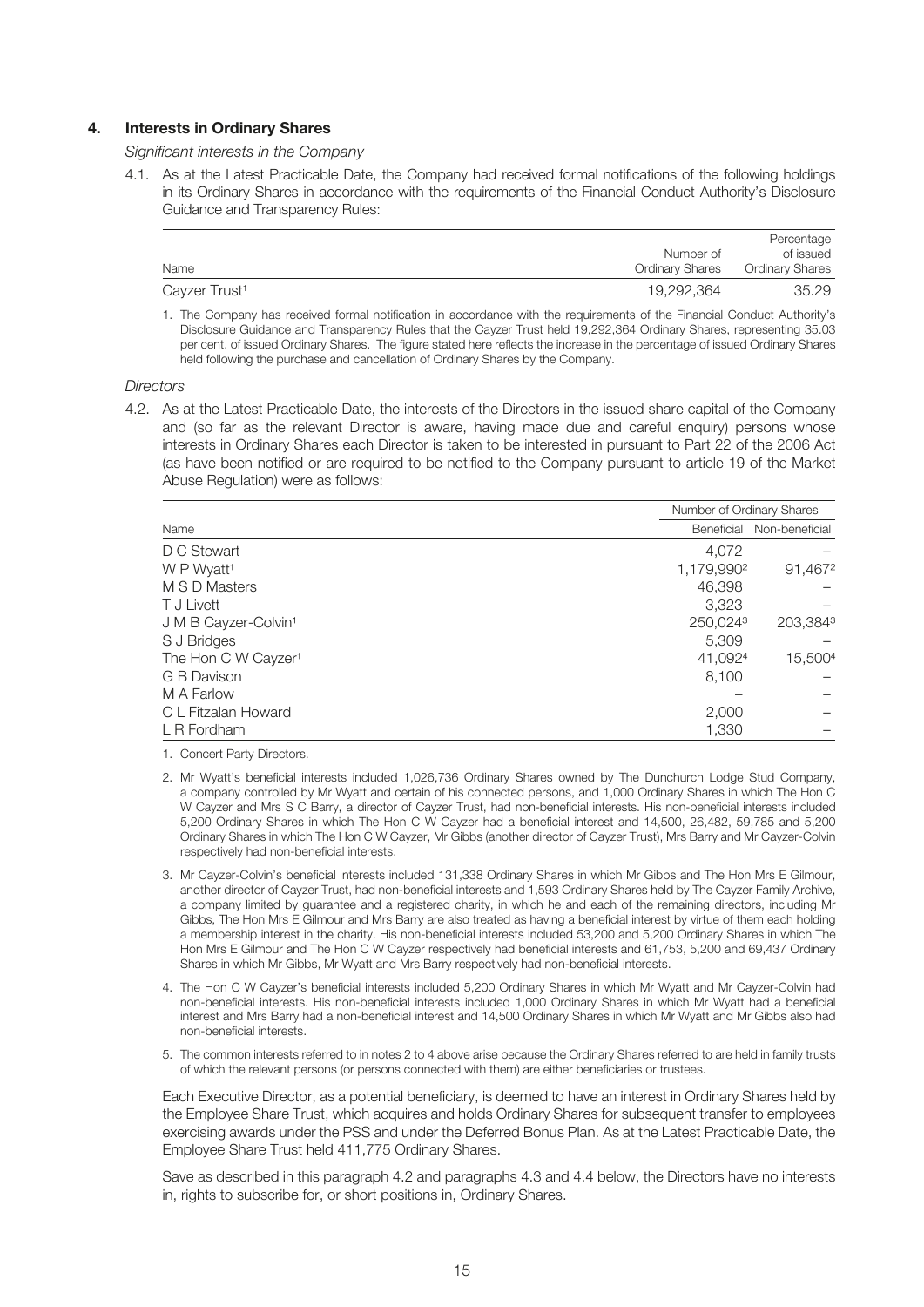4.3. As at the Latest Practicable Date, the interests of the Directors, members of their immediate families and related trusts and, so far as the Directors are aware, the interests of persons connected with them (within the meaning of sections 252 and 253 of the 2006 Act) in awards granted under the PSS were as follows:

|                                  |            | Number of          | Exercise  | Exercisable |             |
|----------------------------------|------------|--------------------|-----------|-------------|-------------|
| Name                             | Grant date | shares outstanding | price (p) | from date   | Expiry date |
| W P Wyatt <sup>1</sup>           | 21.07.17   | 18,488             | nil       | 21.07.22    | 21.07.27    |
|                                  | 30.05.18   | 19,963             | nil       | 30.05.23    | 30.05.28    |
|                                  | 30.05.19   | 18,557             | nil       | 30.05.24    | 30.05.29    |
|                                  | 04.08.20   | 30,682             | nil       | 04.08.23    | 04.08.30    |
|                                  | 04.06.21   | 26,108             | nil       | 04.06.24    | 04.06.31    |
|                                  |            | 113,798            |           |             |             |
| M S D Masters                    | 21.07.17   | 7,561              | nil       | 21.07.22    | 21.07.27    |
|                                  | 30.05.18   | 8,170              | nil       | 30.05.23    | 30.05.28    |
|                                  | 30.05.19   | 7,792              | nil       | 30.05.24    | 30.05.29    |
|                                  | 04.08.20   | 16,193             | nil       | 04.08.23    | 04.08.30    |
|                                  | 04.06.21   | 13,997             | nil       | 04.06.24    | 04.06.31    |
|                                  | 30.05.22   | 18,048             | nil       | 30.05.25    | 30.05.32    |
|                                  |            | 71,761             |           |             |             |
| T J Livett                       | 30.05.19   | 12,887             | nil       | 30.05.24    | 30.05.29    |
|                                  | 04.08.20   | 21,841             | nil       | 04.08.23    | 04.08.30    |
|                                  | 04.06.21   | 18,868             | nil       | 04.06.24    | 04.06.31    |
|                                  | 30.05.22   | 16,444             | nil       | 30.05.25    | 30.05.32    |
|                                  |            | 70,040             |           |             |             |
| J M B Cayzer-Colvin <sup>1</sup> | 21.07.17   | 11,200             | nil       | 21.07.22    | 21.07.27    |
|                                  | 30.05.18   | 12,088             | nil       | 30.05.23    | 30.05.28    |
|                                  | 30.05.19   | 11,520             | nil       | 30.05.24    | 30.05.29    |
|                                  | 04.08.20   | 19,528             | nil       | 04.08.23    | 04.08.30    |
|                                  | 04.06.21   | 16,873             | nil       | 04.06.24    | 04.06.31    |
|                                  | 30.05.22   | 14,699             | nil       | 30.05.25    | 30.05.32    |
|                                  |            | 85,908             |           |             |             |

1. Concert Party Directors.

4.4. As at the Latest Practicable Date, the interests of the Directors, members of their immediate families and related trusts and, so far as the Directors are aware, the interests of persons connected with them (within the meaning of sections 252 and 253 of the 2006 Act) in awards over Ordinary Shares under the Deferred Bonus Plan were as follows:

| Name                             | <b>Type</b> | Award date | Number of<br>shares awarded | Market price<br>at award (p) | Vesting date |
|----------------------------------|-------------|------------|-----------------------------|------------------------------|--------------|
| W P Wyatt <sup>1</sup>           | Compulsory  | 04.06.21   | 6.092                       | 3102.5                       | 01.04.24     |
|                                  |             |            | 6,092                       |                              |              |
| M S D Masters                    | Compulsory  | 04.08.20   | 1.718                       | 2640                         | 01.04.23     |
|                                  | Compulsory  | 04.06.21   | 4,593                       | 3102.5                       | 01.04.24     |
|                                  | Compulsory  | 30.05.22   | 3,870                       | 3740                         | 01.04.25     |
|                                  |             |            | 10,181                      |                              |              |
| T J Livett                       | Compulsory  | 04.06.21   | 4,956                       | 3102.5                       | 01.04.24     |
|                                  | Compulsory  | 30.05.22   | 5,217                       | 3740                         | 01.04.25     |
|                                  |             |            | 10,173                      |                              |              |
| J M B Cayzer-Colvin <sup>1</sup> | Compulsory  | 04.06.21   | 4,431                       | 3102.5                       | 01.04.24     |
|                                  | Compulsory  | 30.05.22   | 4,666                       | 3740                         | 01.04.25     |
|                                  |             |            | 9,097                       |                              |              |

1. Concert Party Directors.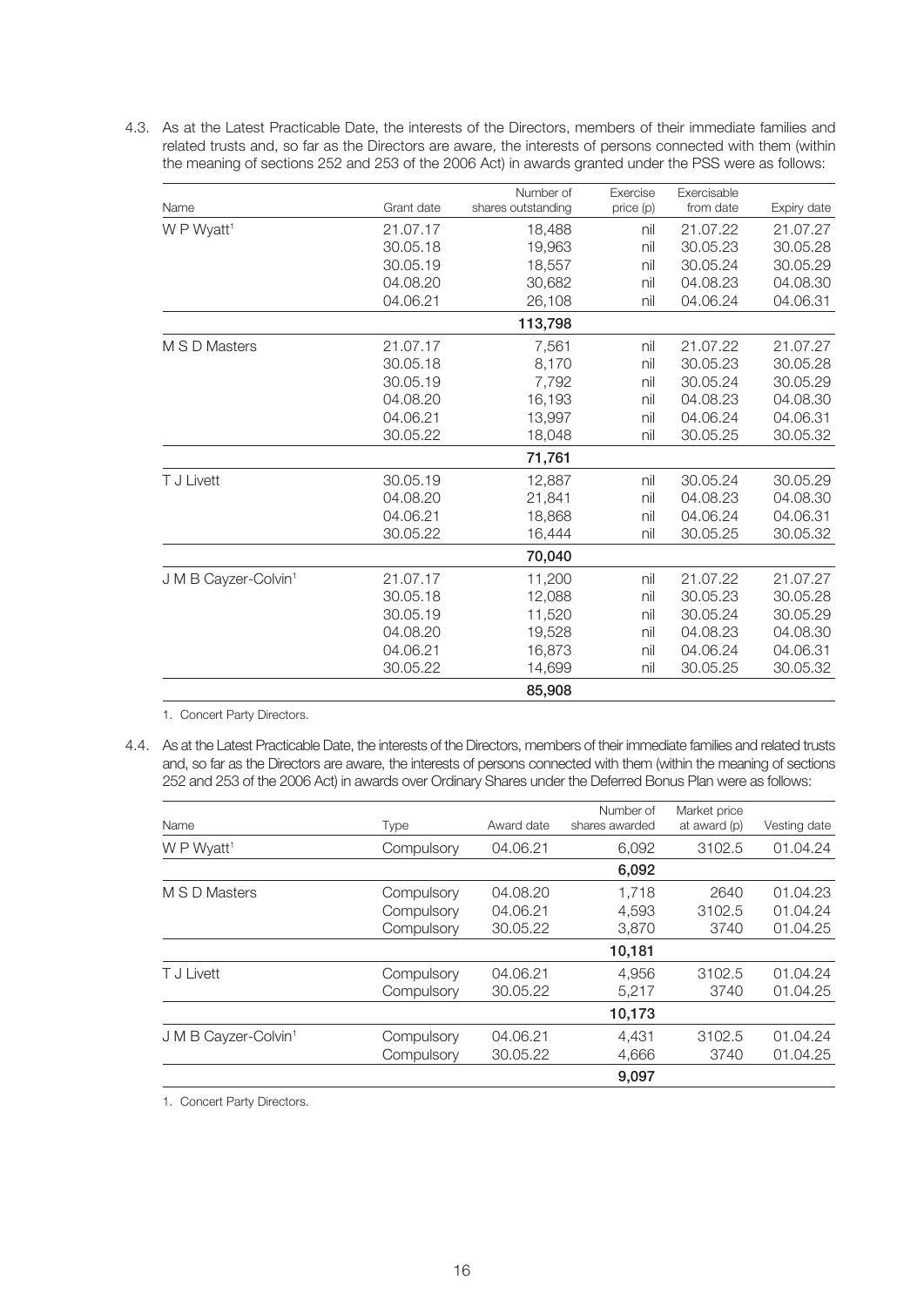4.5. No Director is or has been interested in any transactions which are or were unusual in their nature or conditions, or significant to the business of the Group, during the current or immediately preceding financial year or were effected by any member of the Group during an earlier year and remain in any respect outstanding or unperformed.

*The Concert Party*

4.6. The members of the Concert Party and their respective beneficial and non-beneficial interests in Ordinary Shares as at the Latest Practicable Date were as follows:

| Name                                                                                                        | Number of<br><b>Ordinary Shares</b><br>(beneficial and<br>non-beneficial) | Percentage<br>of issued<br><b>Ordinary Shares</b> |
|-------------------------------------------------------------------------------------------------------------|---------------------------------------------------------------------------|---------------------------------------------------|
| W P Wyatt                                                                                                   | 1,191,9721                                                                | 2.18                                              |
| J M B Cayzer-Colvin                                                                                         | 269,0781                                                                  | 0.49                                              |
| The Hon C W Cayzer                                                                                          | 55,5921                                                                   | 0.10                                              |
| Cayzer Trust <sup>2</sup>                                                                                   | 19,292,364                                                                | 35.29                                             |
| <b>Employee Share Trust</b>                                                                                 | 411,775                                                                   | 0.75                                              |
| Concert Party individual beneficial holdings of 100,000 or more Ordinary Shares<br>(other than shown above) |                                                                           |                                                   |
| The Hon Mrs E Gilmour                                                                                       | 624,7491                                                                  | 1.14                                              |
| Mrs R Leslie                                                                                                | 616,869                                                                   | 1.13                                              |
| Trustees of B G S Cayzer's 1963 Settlement                                                                  | 558,450                                                                   | 1.02                                              |
| Mrs A Hunter                                                                                                | 546,290                                                                   | 1.00                                              |
| Mrs A Ponsonby                                                                                              | 393,156                                                                   | 0.72                                              |
| Trustees of the B G S Cayzer Accumulation and Maintenance Trust                                             | 230,000                                                                   | 0.42                                              |
| Mrs A Gaggero                                                                                               | 190,073                                                                   | 0.35                                              |
| Ortac Investment Company Limited                                                                            | 173,810                                                                   | 0.32                                              |
| Mr C G P Wyatt                                                                                              | 133,835                                                                   | 0.24                                              |
| The Hon Mrs R Debarge                                                                                       | 118,517                                                                   | 0.22                                              |
| Major M G Wyatt                                                                                             | 118,100                                                                   | 0.22                                              |
| Mrs M Tetley                                                                                                | 108,780                                                                   | 0.20                                              |
| Other Concert Party holdings below 100,000 Ordinary Shares                                                  |                                                                           |                                                   |
| 134 beneficial holdings <sup>3</sup>                                                                        | 1,696,498                                                                 | 3.10                                              |
|                                                                                                             | 26,729,908                                                                | 48.90                                             |

1. 14,500 Ordinary Shares in which both The Hon C W Cayzer and Mr W P Wyatt had a non-beneficial interest have been included under the interests of The Hon C W Cayzer only. 1,000 Ordinary Shares in which Mr Wyatt had a beneficial interest and The Hon C W Cayzer a non-beneficial interest have been included under the interests of Mr Wyatt only.

5,200 Ordinary Shares in which The Hon C W Cayzer had a beneficial interest and Mr J M B Cayzer-Colvin and Mr Wyatt had nonbeneficial interests have been included under the interests of The Hon C W Cayzer only.

129,745 Ordinary Shares in which Mr Cayzer-Colvin had a beneficial interest and The Hon Mrs E Gilmour had a non-beneficial interest have been included under the interests of Mr Cayzer-Colvin only.

108,100 Ordinary Shares in which Mr Cayzer-Colvin and The Hon Mrs E Gilmour had a non-beneficial interest have been included under the interests of other members of the Concert Party who held the beneficial interest. This interest is included in the beneficial holdings of other Concert Party members with holdings below 100,000 Ordinary Shares.

53,200 Ordinary Shares in which The Hon Mrs E Gilmour had a beneficial interest and Mr Cayzer-Colvin had a non-beneficial interest have been included under the interests of The Hon Mrs E Gilmour only.

59,135 Ordinary Shares in which Mr C G P Wyatt had a beneficial interest and Mr W P Wyatt had a non-beneficial interest have been included under the interests of Mr C G P Wyatt only.

16,237 Ordinary Shares in which Mr Cazyer-Colvin had a non-beneficial interest have been included under the interests of another member of the Concert Party who held the beneficial interest. This interest is included in the beneficial holdings of other Concert Party members with holdings below 100,000 Ordinary Shares.

650 Ordinary Shares in which Mr W P Wyatt had a non-beneficial interest have been included under the interests of another member of the Concert Party who held the beneficial interest. This interest is included in the beneficial holdings of other Concert Party members with holdings below 100,000 Ordinary Shares.

1,593 Ordinary Shares held by The Cayzer Family Archive, a company limited by guarantee and a registered charity, in which The Hon Mrs E Gilmour and Mr Cayzer-Colvin had a beneficial interest have been included under the interests of The Hon Mrs E Gilmour only.

77,574 Ordinary Shares held by August Holdings Limited, a company in which The Hon Mrs E Gilmour holds a beneficial interest, have been included in the beneficial holdings of other Concert Party members with holdings below 100,000 Ordinary Shares.

- 2. The directors of Cayzer Trust are set out in paragraph 4.10 below.
- 3. 6,414 Ordinary Shares have been removed from Other Concert Party holdings during the year in respect of individuals who, following their retirement from directorships, are no longer part of the Concert Party.

897 Ordinary Shares have been included in Other Concert Party holdings. These holdings were identified in connection with an exercise undertaken by the Company pursuant to s793 of the 2006 Act.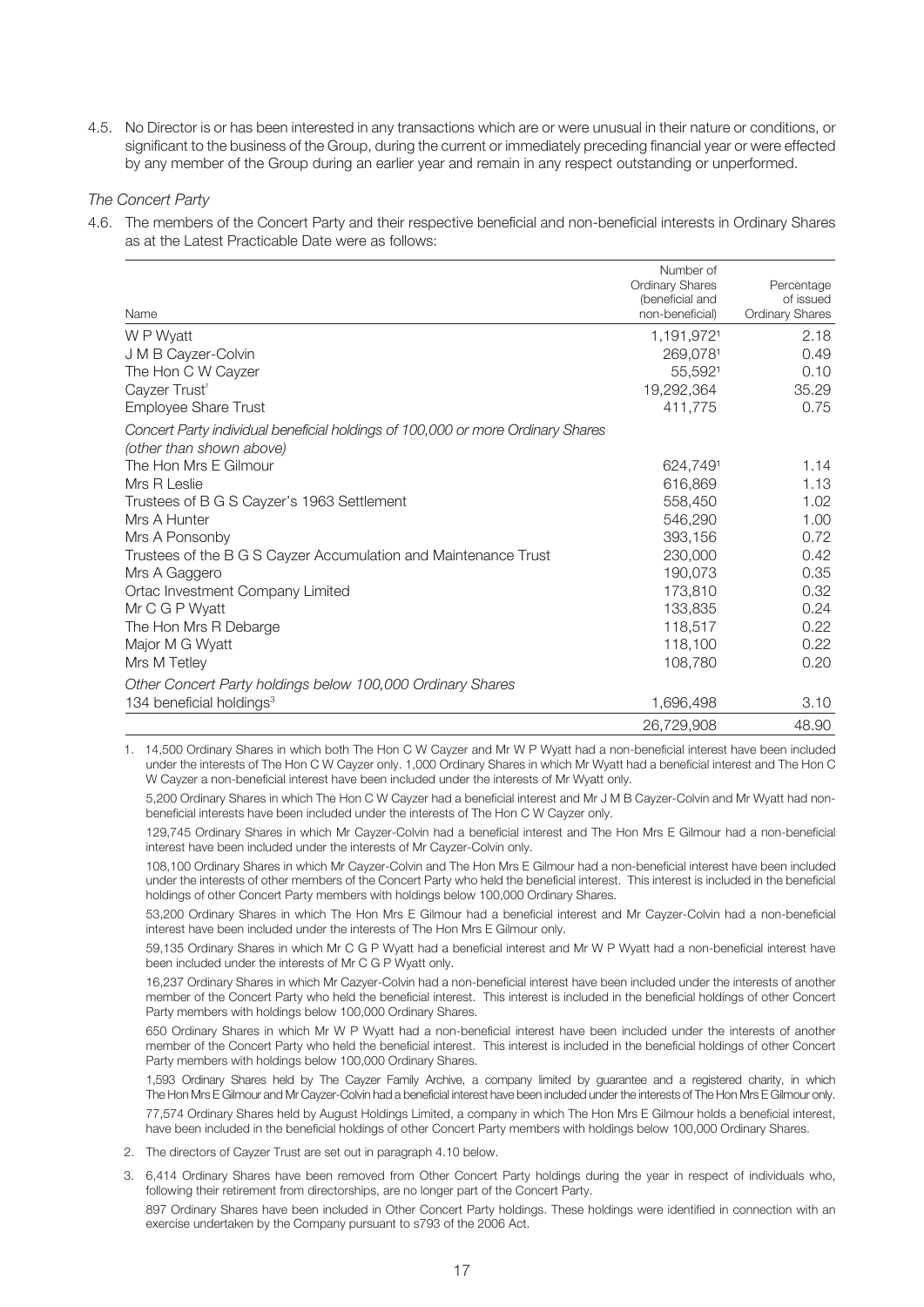The Hon C W Cayzer, Mr J M B Cayzer-Colvin and Mr W P Wyatt are all directors of Caledonia. The Hon C W Cayzer was an executive director of Caledonia from 1985 to 2012, since when he has been a nonexecutive director. Mr Cayzer-Colvin and Mr Wyatt have been executive directors of Caledonia since 2005 and Mr Wyatt was appointed Chief Executive of Caledonia in 2010. The biography of each can be found on page 7 of this document.

 The Hon C W Cayzer, Mr Cayzer-Colvin and Mr Wyatt are also all members of the Cayzer family, descendants of Sir Charles William Cayzer 1st Bt., who in 1878 founded the Clan Line shipping company which, following its merger with the Union-Castle Line to form the British & Commonwealth Shipping Company, became for a period one of the largest merchant fleets in the world. The Concert Party comprises the directors of Cayzer Trust, other current members of the Cayzer family and their related trusts and companies and the Employee Share Trust.

4.7. Concert Party members, details of whom are set out in paragraph 4.6 of Part II of this document, have dealt in Ordinary Shares during the 12 month period ended on the Latest Practicable Date as follows:

|                             |          |                       | Number of |           |
|-----------------------------|----------|-----------------------|-----------|-----------|
|                             |          |                       | Ordinary  |           |
| Name                        | Date     | Transaction           | Shares    | Price (p) |
| <b>Employee Share Trust</b> | 16.06.21 | Sale                  | 1,077     | nil       |
| <b>Employee Share Trust</b> | 16.06.21 | Purchase              | 508       | 3140      |
| <b>Employee Share Trust</b> | 01.07.21 | Sale                  | 1,245     | nil       |
| <b>Employee Share Trust</b> | 01.07.21 | Purchase              | 1,245     | 3170      |
| <b>Employee Share Trust</b> | 02.08.21 | Sale                  | 525       | nil       |
| <b>Employee Share Trust</b> | 02.08.21 | Purchase              | 525       | 3277.5    |
| I C McKellar Will Trust     | 06.08.21 | Sale                  | 320       | 3276      |
| <b>Employee Share Trust</b> | 02.09.21 | Sale <sup>1</sup>     | 15,903    | nil       |
| J M B Cayzer-Colvin         | 02.09.21 | Purchase <sup>1</sup> | 15,903    | nil       |
| J M B Cayzer-Colvin         | 02.09.21 | Sale <sup>1</sup>     | 15,903    | 3410      |
| <b>Employee Share Trust</b> | 02.09.21 | Purchase <sup>1</sup> | 15,903    | 3410      |
| <b>Employee Share Trust</b> | 02.09.21 | Sale <sup>1</sup>     | 25,250    | nil       |
| W P Wyatt                   | 02.09.21 | Purchase <sup>1</sup> | 25,250    | nil       |
| W P Wyatt                   | 02.09.21 | Sale <sup>1</sup>     | 25,250    | 3410      |
| <b>Employee Share Trust</b> | 02.09.21 | Purchase <sup>1</sup> | 25,250    | 3410      |
| <b>Employee Share Trust</b> | 03.09.21 | Sale                  | 10,987    | nil       |
| <b>Employee Share Trust</b> | 03.09.21 | Purchase              | 5,145     | 3375      |
| <b>Employee Share Trust</b> | 08.09.21 | Sale                  | 7,563     | nil       |
| <b>Employee Share Trust</b> | 08.09.21 | Purchase              | 3,567     | 3442.5    |
| <b>Employee Share Trust</b> | 24.09.21 | Sale                  | 570       | nil       |
| <b>Employee Share Trust</b> | 24.09.21 | Purchase              | 235       | 3412.5    |
| S Wyatt                     | 30.11.21 | Sale <sup>1</sup>     | 10,000    | nil       |
| A L Good                    | 30.11.21 | Purchase <sup>1</sup> | 5,000     | nil       |
| F H L von der Schulenberg   | 30.11.21 | Purchase <sup>1</sup> | 5,000     | nil       |
| <b>Employee Share Trust</b> | 22.12.21 | Sale                  | 107       | nil       |
| <b>Employee Share Trust</b> | 22.12.21 | Purchase              | 107       | 3782.5    |
| <b>Employee Share Trust</b> | 05.01.22 | Sale                  | 2,747     | nil       |
| <b>Employee Share Trust</b> | 05.01.22 | Purchase              | 2,747     | 3990      |
| C Latham                    | 06.01.22 | Sale <sup>1</sup>     | 176       | nil       |
| J Latham                    | 06.01.22 | Purchase <sup>1</sup> | 176       | nil       |
| J Latham                    | 07.01.22 | Sale <sup>1</sup>     | 176       | 3985      |
| R Copeland                  | 07.01.22 | Purchase <sup>1</sup> | 88        | 3985      |
| G Moulding                  | 07.01.22 | Purchase <sup>1</sup> | 88        | 3985      |
| <b>Employee Share Trust</b> | 12.01.22 | Sale                  | 823       | nil       |
| <b>Employee Share Trust</b> | 12.01.22 | Purchase              | 823       | 3955      |
| <b>Employee Share Trust</b> | 08.02.22 | Sale                  | 3,690     | nil       |
| <b>Employee Share Trust</b> | 08.02.22 | Purchase              | 1,741     | 3630      |
| S Purushothaman             | 16.02.22 | Sale <sup>1</sup>     | 1,745     | 3635      |
| K Wilkinson                 | 16.02.22 | Purchase <sup>1</sup> | 1,745     | 3637      |
| <b>Employee Share Trust</b> | 21.02.22 | Sale <sup>1</sup>     | 6,396     | nil       |
| G Denison                   | 21.02.22 | Purchase <sup>1</sup> | 6,396     | nil       |
| G Denison                   | 21.02.22 | Sale <sup>1</sup>     | 6,396     | 3565      |
| <b>Employee Share Trust</b> | 21.02.22 | Purchase <sup>1</sup> | 6,396     | 3565      |
| A Barder                    | 03.03.22 | Sale <sup>1</sup>     | 350       | 3495.3    |
| A Barder                    | 03.03.22 | Purchase <sup>1</sup> | 350       | 3507.5    |
| J Barder                    | 04.03.22 | Sale <sup>1</sup>     | 1,050     | 3225      |
| J Barder                    | 04.03.22 | Purchase <sup>1</sup> | 1,050     | 3227      |
| H Barder                    | 04.03.22 | Sale <sup>1</sup>     | 359       | 3225      |
| H Barder                    | 04.03.22 | Purchase <sup>1</sup> | 359       | 3227      |
| I C McKellar Will Trust     | 07.03.22 | Sale                  | 160       | 3195      |
| <b>B</b> Giffard-Taylor     | 09.03.22 | Sale <sup>1</sup>     | 375       | nil       |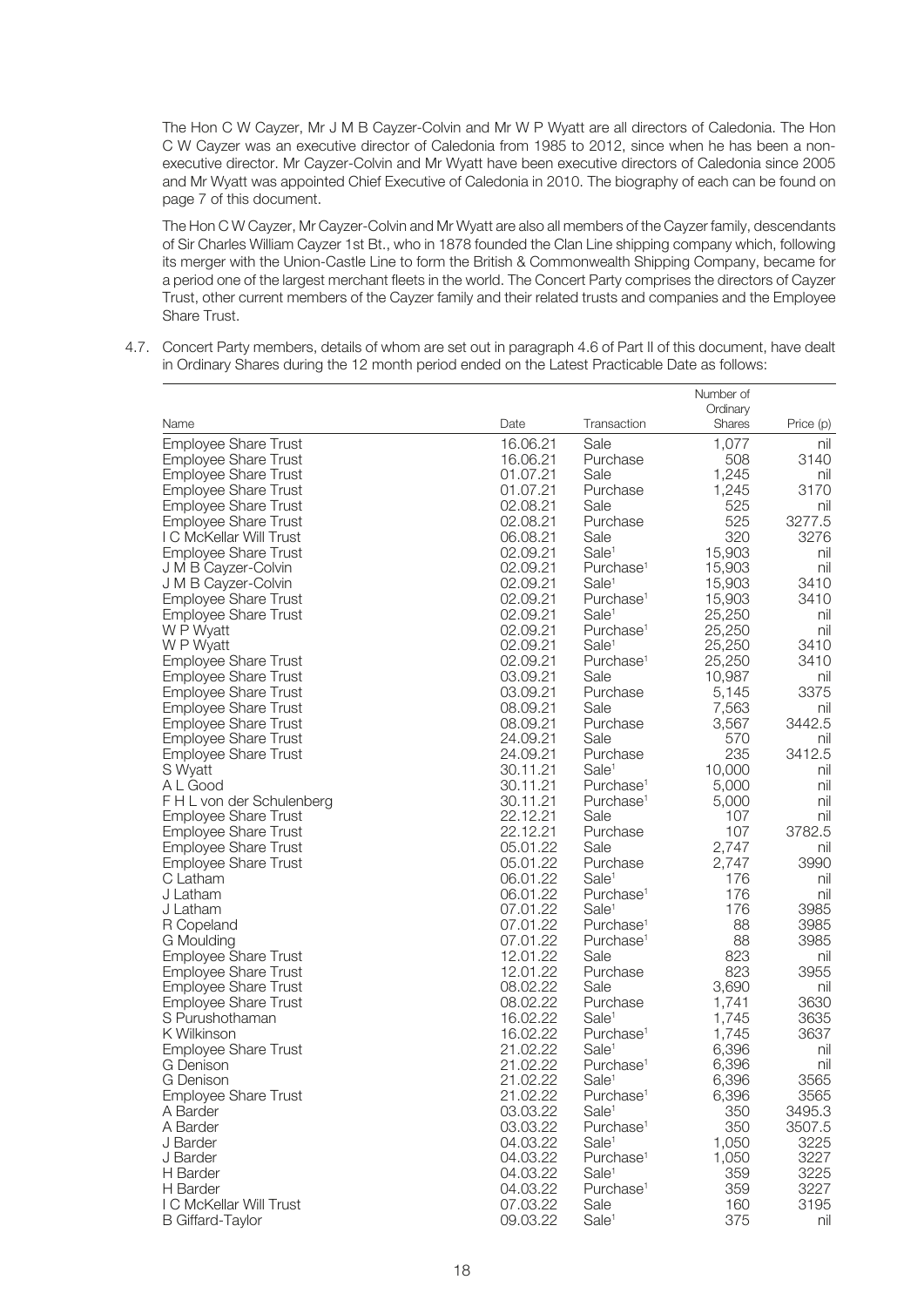| Date<br>Shares<br>Price (p)<br>Name<br>Transaction<br>E V Giffard-Taylor<br>09.03.22<br>Purchase <sup>1</sup><br>125<br>nil<br>09.03.22<br>125<br>J W Giffard-Taylor<br>Purchase <sup>1</sup><br>nil<br>09.03.22<br>125<br>J A Giffard-Taylor<br>Purchase <sup>1</sup><br>nil<br>Sale <sup>1</sup><br>nil<br>C Williams<br>14.03.22<br>27,000<br>E M Pettifer<br>14.03.22<br>3,000<br>Purchase <sup>1</sup><br>nil<br>14.03.22<br>H D Pettifer<br>Purchase <sup>1</sup><br>3,000<br>nil<br>Bare Trust for I M Wyatt<br>14.03.22<br>nil<br>Purchase <sup>1</sup><br>3,000<br>14.03.22<br>3,000<br>Bare Trust for O P Wyatt<br>Purchase <sup>1</sup><br>nil<br>14.03.22<br>Bare Trust for I A Wyatt<br>Purchase <sup>1</sup><br>3,000<br>nil<br>nil<br>Bare Trust for J C Wyatt<br>14.03.22<br>Purchase <sup>1</sup><br>3,000<br>Bare Trust for L R Wyatt<br>14.03.22<br>Purchase <sup>1</sup><br>3,000<br>nil<br>Bare Trust for W C P Wyatt<br>14.03.22<br>Purchase <sup>1</sup><br>3,000<br>nil<br>nil<br>Bare Trust for T P Wyatt<br>14.03.22<br>Purchase <sup>1</sup><br>3,000<br>16.03.22<br>45,956<br>Trustees of The Lord Cayzer Will Trust<br>Sale <sup>1</sup><br>nil<br>16.03.22<br>Purchase <sup>1</sup><br>45,956<br>nil<br>G Ponsonby<br>W Scott<br>Sale <sup>1</sup><br>3660<br>18.03.22<br>245<br>W Scott<br>18.03.22<br>245<br>3671<br>Purchase <sup>1</sup><br>W P Wyatt<br>21.03.22<br>Sale <sup>1</sup><br>2,500<br>nil<br>F D H Wyatt<br>21.03.22<br>Purchase <sup>1</sup><br>2,500<br>nil<br>21.03.22<br>Sale <sup>1</sup><br>200<br>3658.4<br>H Loudon<br>21.03.22<br>H Loudon<br>Purchase <sup>1</sup><br>200<br>3565<br>Sale <sup>1</sup><br>350<br>3612<br>M Tetley<br>21.03.22<br>350<br>3612.5<br>21.03.22<br>Purchase <sup>1</sup><br>M Tetley<br><b>Employee Share Trust</b><br>22.03.22<br>Sale<br>7,626<br>nil<br>3660<br><b>Employee Share Trust</b><br>22.03.22<br>Purchase<br>1,626<br>W P Wyatt<br>25.03.22<br>Sale <sup>1</sup><br>2,500<br>nil<br>25.03.22<br>2,500<br>Trustees of The W P Wyatt 2022 Discretionary Trust<br>Purchase <sup>1</sup><br>nil<br>25.03.22<br>Sale <sup>1</sup><br>2,500<br>nil<br>F D H Wyatt<br>Trustees of The F D H Wyatt 2022 Discretionary Trust 25.03.22<br>2,500<br>Purchase <sup>1</sup><br>nil<br><b>Employee Share Trust</b><br>27.04.22<br>Sale<br>266<br>nil<br>3665<br><b>Employee Share Trust</b><br>27.04.22<br>Purchase<br>266<br><b>Employee Share Trust</b><br>10.05.22<br>Sale<br>1,717<br>nil<br><b>Employee Share Trust</b><br>10.05.22<br>799<br>3600<br>Purchase<br><b>Employee Share Trust</b><br>13.05.22<br>Sale<br>2,281<br>nil<br>2,281<br>13.05.22<br>3647.5<br><b>Employee Share Trust</b><br>Purchase<br>C P Latham<br>26.05.22<br>Sale <sup>1</sup><br>353<br>3635<br>353<br>3635<br>C P Latham<br>26.05.22<br>Purchase <sup>1</sup><br><b>Employee Share Trust</b><br>30.05.22<br>Sale<br>6,800<br>nil<br>3815<br><b>Employee Share Trust</b><br>30.05.22<br>3,345<br>Purchase<br><b>Employee Share Trust</b><br>31.05.22<br>Sale<br>8,419<br>nil<br>3872.5<br><b>Employee Share Trust</b><br>31.05.22<br>Purchase<br>4,270<br>Employee Share Trust<br>01.06.22<br>10,553<br>Sale<br>nil<br><b>Employee Share Trust</b><br>01.06.22<br>Purchase<br>7,230<br>3827.5<br>Executors of the late P H Bromage<br>01.06.22<br>Sale <sup>1</sup><br>62,283<br>nil<br>01.06.22<br>Purchase <sup>1</sup><br>21,936<br>nil<br>J Bromage<br>01.06.22<br>Purchase <sup>1</sup><br>29,247<br>C N Bromage<br>nil<br>Trustees of The P H Bromage Will Trust for I Bromage<br>01.06.22<br>Purchase <sup>1</sup><br>11,100<br>nil<br><b>Employee Share Trust</b><br>06.06.22<br>Sale<br>525<br>nil<br>525<br><b>Employee Share Trust</b><br>06.06.22<br>Purchase<br>3847.5<br><b>Employee Share Trust</b><br>07.06.22<br>Sale<br>1,285<br>nil<br><b>Employee Share Trust</b><br>07.06.22<br>Purchase<br>1,285<br>3725<br><b>Employee Share Trust</b><br>08.06.22<br>Sale<br>3,630<br>nil<br>08.06.22<br>3767.5<br><b>Employee Share Trust</b><br>Purchase<br>2,542<br>08.06.22<br>Sale <sup>1</sup><br>3787.5<br>A Barder<br>210<br>A Barder<br>08.06.22<br>Purchase <sup>1</sup><br>210<br>3795<br>H Barder<br>08.06.22<br>Sale <sup>1</sup><br>24<br>3783.75<br>24<br>H Barder<br>08.06.22<br>Purchase <sup>1</sup><br>3794<br>Sale<br><b>Employee Share Trust</b><br>09.06.22<br>9,572<br>nil<br><b>Employee Share Trust</b><br>4,603<br>3807.5<br>09.06.22<br>Purchase<br><b>Employee Share Trust</b><br>10.06.22<br>Sale<br>490<br>nil<br><b>Employee Share Trust</b><br>10.06.22<br>Purchase<br>238<br>3732.5<br><b>Employee Share Trust</b><br>13.06.22<br>Sale<br>581<br>nil<br><b>Employee Share Trust</b><br>Purchase<br>581<br>3637.5<br>13.06.22<br>Sale <sup>1</sup><br><b>Employee Share Trust</b><br>14.06.22<br>16,838<br>nil<br>W P Wyatt<br>14.06.22<br>Purchase <sup>1</sup><br>16,838<br>nil |  | Number of |  |
|------------------------------------------------------------------------------------------------------------------------------------------------------------------------------------------------------------------------------------------------------------------------------------------------------------------------------------------------------------------------------------------------------------------------------------------------------------------------------------------------------------------------------------------------------------------------------------------------------------------------------------------------------------------------------------------------------------------------------------------------------------------------------------------------------------------------------------------------------------------------------------------------------------------------------------------------------------------------------------------------------------------------------------------------------------------------------------------------------------------------------------------------------------------------------------------------------------------------------------------------------------------------------------------------------------------------------------------------------------------------------------------------------------------------------------------------------------------------------------------------------------------------------------------------------------------------------------------------------------------------------------------------------------------------------------------------------------------------------------------------------------------------------------------------------------------------------------------------------------------------------------------------------------------------------------------------------------------------------------------------------------------------------------------------------------------------------------------------------------------------------------------------------------------------------------------------------------------------------------------------------------------------------------------------------------------------------------------------------------------------------------------------------------------------------------------------------------------------------------------------------------------------------------------------------------------------------------------------------------------------------------------------------------------------------------------------------------------------------------------------------------------------------------------------------------------------------------------------------------------------------------------------------------------------------------------------------------------------------------------------------------------------------------------------------------------------------------------------------------------------------------------------------------------------------------------------------------------------------------------------------------------------------------------------------------------------------------------------------------------------------------------------------------------------------------------------------------------------------------------------------------------------------------------------------------------------------------------------------------------------------------------------------------------------------------------------------------------------------------------------------------------------------------------------------------------------------------------------------------------------------------------------------------------------------------------------------------------------------------------------------------------------------------------------------------------------------------------------------------------------------------------------------------------------------------------------------------------------------------------------------------------------------------------------------------------------------------------------------------------------------------------------------------------------------------------------------------------------------------------------------------------------------------------------------------------------------------------------------------------------------------------------------------------------------------------------------------------------------------------------------------------------------------------------------------------------------------------------------------------------------------------------|--|-----------|--|
|                                                                                                                                                                                                                                                                                                                                                                                                                                                                                                                                                                                                                                                                                                                                                                                                                                                                                                                                                                                                                                                                                                                                                                                                                                                                                                                                                                                                                                                                                                                                                                                                                                                                                                                                                                                                                                                                                                                                                                                                                                                                                                                                                                                                                                                                                                                                                                                                                                                                                                                                                                                                                                                                                                                                                                                                                                                                                                                                                                                                                                                                                                                                                                                                                                                                                                                                                                                                                                                                                                                                                                                                                                                                                                                                                                                                                                                                                                                                                                                                                                                                                                                                                                                                                                                                                                                                                                                                                                                                                                                                                                                                                                                                                                                                                                                                                                                                                                |  | Ordinary  |  |
|                                                                                                                                                                                                                                                                                                                                                                                                                                                                                                                                                                                                                                                                                                                                                                                                                                                                                                                                                                                                                                                                                                                                                                                                                                                                                                                                                                                                                                                                                                                                                                                                                                                                                                                                                                                                                                                                                                                                                                                                                                                                                                                                                                                                                                                                                                                                                                                                                                                                                                                                                                                                                                                                                                                                                                                                                                                                                                                                                                                                                                                                                                                                                                                                                                                                                                                                                                                                                                                                                                                                                                                                                                                                                                                                                                                                                                                                                                                                                                                                                                                                                                                                                                                                                                                                                                                                                                                                                                                                                                                                                                                                                                                                                                                                                                                                                                                                                                |  |           |  |
|                                                                                                                                                                                                                                                                                                                                                                                                                                                                                                                                                                                                                                                                                                                                                                                                                                                                                                                                                                                                                                                                                                                                                                                                                                                                                                                                                                                                                                                                                                                                                                                                                                                                                                                                                                                                                                                                                                                                                                                                                                                                                                                                                                                                                                                                                                                                                                                                                                                                                                                                                                                                                                                                                                                                                                                                                                                                                                                                                                                                                                                                                                                                                                                                                                                                                                                                                                                                                                                                                                                                                                                                                                                                                                                                                                                                                                                                                                                                                                                                                                                                                                                                                                                                                                                                                                                                                                                                                                                                                                                                                                                                                                                                                                                                                                                                                                                                                                |  |           |  |
|                                                                                                                                                                                                                                                                                                                                                                                                                                                                                                                                                                                                                                                                                                                                                                                                                                                                                                                                                                                                                                                                                                                                                                                                                                                                                                                                                                                                                                                                                                                                                                                                                                                                                                                                                                                                                                                                                                                                                                                                                                                                                                                                                                                                                                                                                                                                                                                                                                                                                                                                                                                                                                                                                                                                                                                                                                                                                                                                                                                                                                                                                                                                                                                                                                                                                                                                                                                                                                                                                                                                                                                                                                                                                                                                                                                                                                                                                                                                                                                                                                                                                                                                                                                                                                                                                                                                                                                                                                                                                                                                                                                                                                                                                                                                                                                                                                                                                                |  |           |  |
|                                                                                                                                                                                                                                                                                                                                                                                                                                                                                                                                                                                                                                                                                                                                                                                                                                                                                                                                                                                                                                                                                                                                                                                                                                                                                                                                                                                                                                                                                                                                                                                                                                                                                                                                                                                                                                                                                                                                                                                                                                                                                                                                                                                                                                                                                                                                                                                                                                                                                                                                                                                                                                                                                                                                                                                                                                                                                                                                                                                                                                                                                                                                                                                                                                                                                                                                                                                                                                                                                                                                                                                                                                                                                                                                                                                                                                                                                                                                                                                                                                                                                                                                                                                                                                                                                                                                                                                                                                                                                                                                                                                                                                                                                                                                                                                                                                                                                                |  |           |  |
|                                                                                                                                                                                                                                                                                                                                                                                                                                                                                                                                                                                                                                                                                                                                                                                                                                                                                                                                                                                                                                                                                                                                                                                                                                                                                                                                                                                                                                                                                                                                                                                                                                                                                                                                                                                                                                                                                                                                                                                                                                                                                                                                                                                                                                                                                                                                                                                                                                                                                                                                                                                                                                                                                                                                                                                                                                                                                                                                                                                                                                                                                                                                                                                                                                                                                                                                                                                                                                                                                                                                                                                                                                                                                                                                                                                                                                                                                                                                                                                                                                                                                                                                                                                                                                                                                                                                                                                                                                                                                                                                                                                                                                                                                                                                                                                                                                                                                                |  |           |  |
|                                                                                                                                                                                                                                                                                                                                                                                                                                                                                                                                                                                                                                                                                                                                                                                                                                                                                                                                                                                                                                                                                                                                                                                                                                                                                                                                                                                                                                                                                                                                                                                                                                                                                                                                                                                                                                                                                                                                                                                                                                                                                                                                                                                                                                                                                                                                                                                                                                                                                                                                                                                                                                                                                                                                                                                                                                                                                                                                                                                                                                                                                                                                                                                                                                                                                                                                                                                                                                                                                                                                                                                                                                                                                                                                                                                                                                                                                                                                                                                                                                                                                                                                                                                                                                                                                                                                                                                                                                                                                                                                                                                                                                                                                                                                                                                                                                                                                                |  |           |  |
|                                                                                                                                                                                                                                                                                                                                                                                                                                                                                                                                                                                                                                                                                                                                                                                                                                                                                                                                                                                                                                                                                                                                                                                                                                                                                                                                                                                                                                                                                                                                                                                                                                                                                                                                                                                                                                                                                                                                                                                                                                                                                                                                                                                                                                                                                                                                                                                                                                                                                                                                                                                                                                                                                                                                                                                                                                                                                                                                                                                                                                                                                                                                                                                                                                                                                                                                                                                                                                                                                                                                                                                                                                                                                                                                                                                                                                                                                                                                                                                                                                                                                                                                                                                                                                                                                                                                                                                                                                                                                                                                                                                                                                                                                                                                                                                                                                                                                                |  |           |  |
|                                                                                                                                                                                                                                                                                                                                                                                                                                                                                                                                                                                                                                                                                                                                                                                                                                                                                                                                                                                                                                                                                                                                                                                                                                                                                                                                                                                                                                                                                                                                                                                                                                                                                                                                                                                                                                                                                                                                                                                                                                                                                                                                                                                                                                                                                                                                                                                                                                                                                                                                                                                                                                                                                                                                                                                                                                                                                                                                                                                                                                                                                                                                                                                                                                                                                                                                                                                                                                                                                                                                                                                                                                                                                                                                                                                                                                                                                                                                                                                                                                                                                                                                                                                                                                                                                                                                                                                                                                                                                                                                                                                                                                                                                                                                                                                                                                                                                                |  |           |  |
|                                                                                                                                                                                                                                                                                                                                                                                                                                                                                                                                                                                                                                                                                                                                                                                                                                                                                                                                                                                                                                                                                                                                                                                                                                                                                                                                                                                                                                                                                                                                                                                                                                                                                                                                                                                                                                                                                                                                                                                                                                                                                                                                                                                                                                                                                                                                                                                                                                                                                                                                                                                                                                                                                                                                                                                                                                                                                                                                                                                                                                                                                                                                                                                                                                                                                                                                                                                                                                                                                                                                                                                                                                                                                                                                                                                                                                                                                                                                                                                                                                                                                                                                                                                                                                                                                                                                                                                                                                                                                                                                                                                                                                                                                                                                                                                                                                                                                                |  |           |  |
|                                                                                                                                                                                                                                                                                                                                                                                                                                                                                                                                                                                                                                                                                                                                                                                                                                                                                                                                                                                                                                                                                                                                                                                                                                                                                                                                                                                                                                                                                                                                                                                                                                                                                                                                                                                                                                                                                                                                                                                                                                                                                                                                                                                                                                                                                                                                                                                                                                                                                                                                                                                                                                                                                                                                                                                                                                                                                                                                                                                                                                                                                                                                                                                                                                                                                                                                                                                                                                                                                                                                                                                                                                                                                                                                                                                                                                                                                                                                                                                                                                                                                                                                                                                                                                                                                                                                                                                                                                                                                                                                                                                                                                                                                                                                                                                                                                                                                                |  |           |  |
|                                                                                                                                                                                                                                                                                                                                                                                                                                                                                                                                                                                                                                                                                                                                                                                                                                                                                                                                                                                                                                                                                                                                                                                                                                                                                                                                                                                                                                                                                                                                                                                                                                                                                                                                                                                                                                                                                                                                                                                                                                                                                                                                                                                                                                                                                                                                                                                                                                                                                                                                                                                                                                                                                                                                                                                                                                                                                                                                                                                                                                                                                                                                                                                                                                                                                                                                                                                                                                                                                                                                                                                                                                                                                                                                                                                                                                                                                                                                                                                                                                                                                                                                                                                                                                                                                                                                                                                                                                                                                                                                                                                                                                                                                                                                                                                                                                                                                                |  |           |  |
|                                                                                                                                                                                                                                                                                                                                                                                                                                                                                                                                                                                                                                                                                                                                                                                                                                                                                                                                                                                                                                                                                                                                                                                                                                                                                                                                                                                                                                                                                                                                                                                                                                                                                                                                                                                                                                                                                                                                                                                                                                                                                                                                                                                                                                                                                                                                                                                                                                                                                                                                                                                                                                                                                                                                                                                                                                                                                                                                                                                                                                                                                                                                                                                                                                                                                                                                                                                                                                                                                                                                                                                                                                                                                                                                                                                                                                                                                                                                                                                                                                                                                                                                                                                                                                                                                                                                                                                                                                                                                                                                                                                                                                                                                                                                                                                                                                                                                                |  |           |  |
|                                                                                                                                                                                                                                                                                                                                                                                                                                                                                                                                                                                                                                                                                                                                                                                                                                                                                                                                                                                                                                                                                                                                                                                                                                                                                                                                                                                                                                                                                                                                                                                                                                                                                                                                                                                                                                                                                                                                                                                                                                                                                                                                                                                                                                                                                                                                                                                                                                                                                                                                                                                                                                                                                                                                                                                                                                                                                                                                                                                                                                                                                                                                                                                                                                                                                                                                                                                                                                                                                                                                                                                                                                                                                                                                                                                                                                                                                                                                                                                                                                                                                                                                                                                                                                                                                                                                                                                                                                                                                                                                                                                                                                                                                                                                                                                                                                                                                                |  |           |  |
|                                                                                                                                                                                                                                                                                                                                                                                                                                                                                                                                                                                                                                                                                                                                                                                                                                                                                                                                                                                                                                                                                                                                                                                                                                                                                                                                                                                                                                                                                                                                                                                                                                                                                                                                                                                                                                                                                                                                                                                                                                                                                                                                                                                                                                                                                                                                                                                                                                                                                                                                                                                                                                                                                                                                                                                                                                                                                                                                                                                                                                                                                                                                                                                                                                                                                                                                                                                                                                                                                                                                                                                                                                                                                                                                                                                                                                                                                                                                                                                                                                                                                                                                                                                                                                                                                                                                                                                                                                                                                                                                                                                                                                                                                                                                                                                                                                                                                                |  |           |  |
|                                                                                                                                                                                                                                                                                                                                                                                                                                                                                                                                                                                                                                                                                                                                                                                                                                                                                                                                                                                                                                                                                                                                                                                                                                                                                                                                                                                                                                                                                                                                                                                                                                                                                                                                                                                                                                                                                                                                                                                                                                                                                                                                                                                                                                                                                                                                                                                                                                                                                                                                                                                                                                                                                                                                                                                                                                                                                                                                                                                                                                                                                                                                                                                                                                                                                                                                                                                                                                                                                                                                                                                                                                                                                                                                                                                                                                                                                                                                                                                                                                                                                                                                                                                                                                                                                                                                                                                                                                                                                                                                                                                                                                                                                                                                                                                                                                                                                                |  |           |  |
|                                                                                                                                                                                                                                                                                                                                                                                                                                                                                                                                                                                                                                                                                                                                                                                                                                                                                                                                                                                                                                                                                                                                                                                                                                                                                                                                                                                                                                                                                                                                                                                                                                                                                                                                                                                                                                                                                                                                                                                                                                                                                                                                                                                                                                                                                                                                                                                                                                                                                                                                                                                                                                                                                                                                                                                                                                                                                                                                                                                                                                                                                                                                                                                                                                                                                                                                                                                                                                                                                                                                                                                                                                                                                                                                                                                                                                                                                                                                                                                                                                                                                                                                                                                                                                                                                                                                                                                                                                                                                                                                                                                                                                                                                                                                                                                                                                                                                                |  |           |  |
|                                                                                                                                                                                                                                                                                                                                                                                                                                                                                                                                                                                                                                                                                                                                                                                                                                                                                                                                                                                                                                                                                                                                                                                                                                                                                                                                                                                                                                                                                                                                                                                                                                                                                                                                                                                                                                                                                                                                                                                                                                                                                                                                                                                                                                                                                                                                                                                                                                                                                                                                                                                                                                                                                                                                                                                                                                                                                                                                                                                                                                                                                                                                                                                                                                                                                                                                                                                                                                                                                                                                                                                                                                                                                                                                                                                                                                                                                                                                                                                                                                                                                                                                                                                                                                                                                                                                                                                                                                                                                                                                                                                                                                                                                                                                                                                                                                                                                                |  |           |  |
|                                                                                                                                                                                                                                                                                                                                                                                                                                                                                                                                                                                                                                                                                                                                                                                                                                                                                                                                                                                                                                                                                                                                                                                                                                                                                                                                                                                                                                                                                                                                                                                                                                                                                                                                                                                                                                                                                                                                                                                                                                                                                                                                                                                                                                                                                                                                                                                                                                                                                                                                                                                                                                                                                                                                                                                                                                                                                                                                                                                                                                                                                                                                                                                                                                                                                                                                                                                                                                                                                                                                                                                                                                                                                                                                                                                                                                                                                                                                                                                                                                                                                                                                                                                                                                                                                                                                                                                                                                                                                                                                                                                                                                                                                                                                                                                                                                                                                                |  |           |  |
|                                                                                                                                                                                                                                                                                                                                                                                                                                                                                                                                                                                                                                                                                                                                                                                                                                                                                                                                                                                                                                                                                                                                                                                                                                                                                                                                                                                                                                                                                                                                                                                                                                                                                                                                                                                                                                                                                                                                                                                                                                                                                                                                                                                                                                                                                                                                                                                                                                                                                                                                                                                                                                                                                                                                                                                                                                                                                                                                                                                                                                                                                                                                                                                                                                                                                                                                                                                                                                                                                                                                                                                                                                                                                                                                                                                                                                                                                                                                                                                                                                                                                                                                                                                                                                                                                                                                                                                                                                                                                                                                                                                                                                                                                                                                                                                                                                                                                                |  |           |  |
|                                                                                                                                                                                                                                                                                                                                                                                                                                                                                                                                                                                                                                                                                                                                                                                                                                                                                                                                                                                                                                                                                                                                                                                                                                                                                                                                                                                                                                                                                                                                                                                                                                                                                                                                                                                                                                                                                                                                                                                                                                                                                                                                                                                                                                                                                                                                                                                                                                                                                                                                                                                                                                                                                                                                                                                                                                                                                                                                                                                                                                                                                                                                                                                                                                                                                                                                                                                                                                                                                                                                                                                                                                                                                                                                                                                                                                                                                                                                                                                                                                                                                                                                                                                                                                                                                                                                                                                                                                                                                                                                                                                                                                                                                                                                                                                                                                                                                                |  |           |  |
|                                                                                                                                                                                                                                                                                                                                                                                                                                                                                                                                                                                                                                                                                                                                                                                                                                                                                                                                                                                                                                                                                                                                                                                                                                                                                                                                                                                                                                                                                                                                                                                                                                                                                                                                                                                                                                                                                                                                                                                                                                                                                                                                                                                                                                                                                                                                                                                                                                                                                                                                                                                                                                                                                                                                                                                                                                                                                                                                                                                                                                                                                                                                                                                                                                                                                                                                                                                                                                                                                                                                                                                                                                                                                                                                                                                                                                                                                                                                                                                                                                                                                                                                                                                                                                                                                                                                                                                                                                                                                                                                                                                                                                                                                                                                                                                                                                                                                                |  |           |  |
|                                                                                                                                                                                                                                                                                                                                                                                                                                                                                                                                                                                                                                                                                                                                                                                                                                                                                                                                                                                                                                                                                                                                                                                                                                                                                                                                                                                                                                                                                                                                                                                                                                                                                                                                                                                                                                                                                                                                                                                                                                                                                                                                                                                                                                                                                                                                                                                                                                                                                                                                                                                                                                                                                                                                                                                                                                                                                                                                                                                                                                                                                                                                                                                                                                                                                                                                                                                                                                                                                                                                                                                                                                                                                                                                                                                                                                                                                                                                                                                                                                                                                                                                                                                                                                                                                                                                                                                                                                                                                                                                                                                                                                                                                                                                                                                                                                                                                                |  |           |  |
|                                                                                                                                                                                                                                                                                                                                                                                                                                                                                                                                                                                                                                                                                                                                                                                                                                                                                                                                                                                                                                                                                                                                                                                                                                                                                                                                                                                                                                                                                                                                                                                                                                                                                                                                                                                                                                                                                                                                                                                                                                                                                                                                                                                                                                                                                                                                                                                                                                                                                                                                                                                                                                                                                                                                                                                                                                                                                                                                                                                                                                                                                                                                                                                                                                                                                                                                                                                                                                                                                                                                                                                                                                                                                                                                                                                                                                                                                                                                                                                                                                                                                                                                                                                                                                                                                                                                                                                                                                                                                                                                                                                                                                                                                                                                                                                                                                                                                                |  |           |  |
|                                                                                                                                                                                                                                                                                                                                                                                                                                                                                                                                                                                                                                                                                                                                                                                                                                                                                                                                                                                                                                                                                                                                                                                                                                                                                                                                                                                                                                                                                                                                                                                                                                                                                                                                                                                                                                                                                                                                                                                                                                                                                                                                                                                                                                                                                                                                                                                                                                                                                                                                                                                                                                                                                                                                                                                                                                                                                                                                                                                                                                                                                                                                                                                                                                                                                                                                                                                                                                                                                                                                                                                                                                                                                                                                                                                                                                                                                                                                                                                                                                                                                                                                                                                                                                                                                                                                                                                                                                                                                                                                                                                                                                                                                                                                                                                                                                                                                                |  |           |  |
|                                                                                                                                                                                                                                                                                                                                                                                                                                                                                                                                                                                                                                                                                                                                                                                                                                                                                                                                                                                                                                                                                                                                                                                                                                                                                                                                                                                                                                                                                                                                                                                                                                                                                                                                                                                                                                                                                                                                                                                                                                                                                                                                                                                                                                                                                                                                                                                                                                                                                                                                                                                                                                                                                                                                                                                                                                                                                                                                                                                                                                                                                                                                                                                                                                                                                                                                                                                                                                                                                                                                                                                                                                                                                                                                                                                                                                                                                                                                                                                                                                                                                                                                                                                                                                                                                                                                                                                                                                                                                                                                                                                                                                                                                                                                                                                                                                                                                                |  |           |  |
|                                                                                                                                                                                                                                                                                                                                                                                                                                                                                                                                                                                                                                                                                                                                                                                                                                                                                                                                                                                                                                                                                                                                                                                                                                                                                                                                                                                                                                                                                                                                                                                                                                                                                                                                                                                                                                                                                                                                                                                                                                                                                                                                                                                                                                                                                                                                                                                                                                                                                                                                                                                                                                                                                                                                                                                                                                                                                                                                                                                                                                                                                                                                                                                                                                                                                                                                                                                                                                                                                                                                                                                                                                                                                                                                                                                                                                                                                                                                                                                                                                                                                                                                                                                                                                                                                                                                                                                                                                                                                                                                                                                                                                                                                                                                                                                                                                                                                                |  |           |  |
|                                                                                                                                                                                                                                                                                                                                                                                                                                                                                                                                                                                                                                                                                                                                                                                                                                                                                                                                                                                                                                                                                                                                                                                                                                                                                                                                                                                                                                                                                                                                                                                                                                                                                                                                                                                                                                                                                                                                                                                                                                                                                                                                                                                                                                                                                                                                                                                                                                                                                                                                                                                                                                                                                                                                                                                                                                                                                                                                                                                                                                                                                                                                                                                                                                                                                                                                                                                                                                                                                                                                                                                                                                                                                                                                                                                                                                                                                                                                                                                                                                                                                                                                                                                                                                                                                                                                                                                                                                                                                                                                                                                                                                                                                                                                                                                                                                                                                                |  |           |  |
|                                                                                                                                                                                                                                                                                                                                                                                                                                                                                                                                                                                                                                                                                                                                                                                                                                                                                                                                                                                                                                                                                                                                                                                                                                                                                                                                                                                                                                                                                                                                                                                                                                                                                                                                                                                                                                                                                                                                                                                                                                                                                                                                                                                                                                                                                                                                                                                                                                                                                                                                                                                                                                                                                                                                                                                                                                                                                                                                                                                                                                                                                                                                                                                                                                                                                                                                                                                                                                                                                                                                                                                                                                                                                                                                                                                                                                                                                                                                                                                                                                                                                                                                                                                                                                                                                                                                                                                                                                                                                                                                                                                                                                                                                                                                                                                                                                                                                                |  |           |  |
|                                                                                                                                                                                                                                                                                                                                                                                                                                                                                                                                                                                                                                                                                                                                                                                                                                                                                                                                                                                                                                                                                                                                                                                                                                                                                                                                                                                                                                                                                                                                                                                                                                                                                                                                                                                                                                                                                                                                                                                                                                                                                                                                                                                                                                                                                                                                                                                                                                                                                                                                                                                                                                                                                                                                                                                                                                                                                                                                                                                                                                                                                                                                                                                                                                                                                                                                                                                                                                                                                                                                                                                                                                                                                                                                                                                                                                                                                                                                                                                                                                                                                                                                                                                                                                                                                                                                                                                                                                                                                                                                                                                                                                                                                                                                                                                                                                                                                                |  |           |  |
|                                                                                                                                                                                                                                                                                                                                                                                                                                                                                                                                                                                                                                                                                                                                                                                                                                                                                                                                                                                                                                                                                                                                                                                                                                                                                                                                                                                                                                                                                                                                                                                                                                                                                                                                                                                                                                                                                                                                                                                                                                                                                                                                                                                                                                                                                                                                                                                                                                                                                                                                                                                                                                                                                                                                                                                                                                                                                                                                                                                                                                                                                                                                                                                                                                                                                                                                                                                                                                                                                                                                                                                                                                                                                                                                                                                                                                                                                                                                                                                                                                                                                                                                                                                                                                                                                                                                                                                                                                                                                                                                                                                                                                                                                                                                                                                                                                                                                                |  |           |  |
|                                                                                                                                                                                                                                                                                                                                                                                                                                                                                                                                                                                                                                                                                                                                                                                                                                                                                                                                                                                                                                                                                                                                                                                                                                                                                                                                                                                                                                                                                                                                                                                                                                                                                                                                                                                                                                                                                                                                                                                                                                                                                                                                                                                                                                                                                                                                                                                                                                                                                                                                                                                                                                                                                                                                                                                                                                                                                                                                                                                                                                                                                                                                                                                                                                                                                                                                                                                                                                                                                                                                                                                                                                                                                                                                                                                                                                                                                                                                                                                                                                                                                                                                                                                                                                                                                                                                                                                                                                                                                                                                                                                                                                                                                                                                                                                                                                                                                                |  |           |  |
|                                                                                                                                                                                                                                                                                                                                                                                                                                                                                                                                                                                                                                                                                                                                                                                                                                                                                                                                                                                                                                                                                                                                                                                                                                                                                                                                                                                                                                                                                                                                                                                                                                                                                                                                                                                                                                                                                                                                                                                                                                                                                                                                                                                                                                                                                                                                                                                                                                                                                                                                                                                                                                                                                                                                                                                                                                                                                                                                                                                                                                                                                                                                                                                                                                                                                                                                                                                                                                                                                                                                                                                                                                                                                                                                                                                                                                                                                                                                                                                                                                                                                                                                                                                                                                                                                                                                                                                                                                                                                                                                                                                                                                                                                                                                                                                                                                                                                                |  |           |  |
|                                                                                                                                                                                                                                                                                                                                                                                                                                                                                                                                                                                                                                                                                                                                                                                                                                                                                                                                                                                                                                                                                                                                                                                                                                                                                                                                                                                                                                                                                                                                                                                                                                                                                                                                                                                                                                                                                                                                                                                                                                                                                                                                                                                                                                                                                                                                                                                                                                                                                                                                                                                                                                                                                                                                                                                                                                                                                                                                                                                                                                                                                                                                                                                                                                                                                                                                                                                                                                                                                                                                                                                                                                                                                                                                                                                                                                                                                                                                                                                                                                                                                                                                                                                                                                                                                                                                                                                                                                                                                                                                                                                                                                                                                                                                                                                                                                                                                                |  |           |  |
|                                                                                                                                                                                                                                                                                                                                                                                                                                                                                                                                                                                                                                                                                                                                                                                                                                                                                                                                                                                                                                                                                                                                                                                                                                                                                                                                                                                                                                                                                                                                                                                                                                                                                                                                                                                                                                                                                                                                                                                                                                                                                                                                                                                                                                                                                                                                                                                                                                                                                                                                                                                                                                                                                                                                                                                                                                                                                                                                                                                                                                                                                                                                                                                                                                                                                                                                                                                                                                                                                                                                                                                                                                                                                                                                                                                                                                                                                                                                                                                                                                                                                                                                                                                                                                                                                                                                                                                                                                                                                                                                                                                                                                                                                                                                                                                                                                                                                                |  |           |  |
|                                                                                                                                                                                                                                                                                                                                                                                                                                                                                                                                                                                                                                                                                                                                                                                                                                                                                                                                                                                                                                                                                                                                                                                                                                                                                                                                                                                                                                                                                                                                                                                                                                                                                                                                                                                                                                                                                                                                                                                                                                                                                                                                                                                                                                                                                                                                                                                                                                                                                                                                                                                                                                                                                                                                                                                                                                                                                                                                                                                                                                                                                                                                                                                                                                                                                                                                                                                                                                                                                                                                                                                                                                                                                                                                                                                                                                                                                                                                                                                                                                                                                                                                                                                                                                                                                                                                                                                                                                                                                                                                                                                                                                                                                                                                                                                                                                                                                                |  |           |  |
|                                                                                                                                                                                                                                                                                                                                                                                                                                                                                                                                                                                                                                                                                                                                                                                                                                                                                                                                                                                                                                                                                                                                                                                                                                                                                                                                                                                                                                                                                                                                                                                                                                                                                                                                                                                                                                                                                                                                                                                                                                                                                                                                                                                                                                                                                                                                                                                                                                                                                                                                                                                                                                                                                                                                                                                                                                                                                                                                                                                                                                                                                                                                                                                                                                                                                                                                                                                                                                                                                                                                                                                                                                                                                                                                                                                                                                                                                                                                                                                                                                                                                                                                                                                                                                                                                                                                                                                                                                                                                                                                                                                                                                                                                                                                                                                                                                                                                                |  |           |  |
|                                                                                                                                                                                                                                                                                                                                                                                                                                                                                                                                                                                                                                                                                                                                                                                                                                                                                                                                                                                                                                                                                                                                                                                                                                                                                                                                                                                                                                                                                                                                                                                                                                                                                                                                                                                                                                                                                                                                                                                                                                                                                                                                                                                                                                                                                                                                                                                                                                                                                                                                                                                                                                                                                                                                                                                                                                                                                                                                                                                                                                                                                                                                                                                                                                                                                                                                                                                                                                                                                                                                                                                                                                                                                                                                                                                                                                                                                                                                                                                                                                                                                                                                                                                                                                                                                                                                                                                                                                                                                                                                                                                                                                                                                                                                                                                                                                                                                                |  |           |  |
|                                                                                                                                                                                                                                                                                                                                                                                                                                                                                                                                                                                                                                                                                                                                                                                                                                                                                                                                                                                                                                                                                                                                                                                                                                                                                                                                                                                                                                                                                                                                                                                                                                                                                                                                                                                                                                                                                                                                                                                                                                                                                                                                                                                                                                                                                                                                                                                                                                                                                                                                                                                                                                                                                                                                                                                                                                                                                                                                                                                                                                                                                                                                                                                                                                                                                                                                                                                                                                                                                                                                                                                                                                                                                                                                                                                                                                                                                                                                                                                                                                                                                                                                                                                                                                                                                                                                                                                                                                                                                                                                                                                                                                                                                                                                                                                                                                                                                                |  |           |  |
|                                                                                                                                                                                                                                                                                                                                                                                                                                                                                                                                                                                                                                                                                                                                                                                                                                                                                                                                                                                                                                                                                                                                                                                                                                                                                                                                                                                                                                                                                                                                                                                                                                                                                                                                                                                                                                                                                                                                                                                                                                                                                                                                                                                                                                                                                                                                                                                                                                                                                                                                                                                                                                                                                                                                                                                                                                                                                                                                                                                                                                                                                                                                                                                                                                                                                                                                                                                                                                                                                                                                                                                                                                                                                                                                                                                                                                                                                                                                                                                                                                                                                                                                                                                                                                                                                                                                                                                                                                                                                                                                                                                                                                                                                                                                                                                                                                                                                                |  |           |  |
|                                                                                                                                                                                                                                                                                                                                                                                                                                                                                                                                                                                                                                                                                                                                                                                                                                                                                                                                                                                                                                                                                                                                                                                                                                                                                                                                                                                                                                                                                                                                                                                                                                                                                                                                                                                                                                                                                                                                                                                                                                                                                                                                                                                                                                                                                                                                                                                                                                                                                                                                                                                                                                                                                                                                                                                                                                                                                                                                                                                                                                                                                                                                                                                                                                                                                                                                                                                                                                                                                                                                                                                                                                                                                                                                                                                                                                                                                                                                                                                                                                                                                                                                                                                                                                                                                                                                                                                                                                                                                                                                                                                                                                                                                                                                                                                                                                                                                                |  |           |  |
|                                                                                                                                                                                                                                                                                                                                                                                                                                                                                                                                                                                                                                                                                                                                                                                                                                                                                                                                                                                                                                                                                                                                                                                                                                                                                                                                                                                                                                                                                                                                                                                                                                                                                                                                                                                                                                                                                                                                                                                                                                                                                                                                                                                                                                                                                                                                                                                                                                                                                                                                                                                                                                                                                                                                                                                                                                                                                                                                                                                                                                                                                                                                                                                                                                                                                                                                                                                                                                                                                                                                                                                                                                                                                                                                                                                                                                                                                                                                                                                                                                                                                                                                                                                                                                                                                                                                                                                                                                                                                                                                                                                                                                                                                                                                                                                                                                                                                                |  |           |  |
|                                                                                                                                                                                                                                                                                                                                                                                                                                                                                                                                                                                                                                                                                                                                                                                                                                                                                                                                                                                                                                                                                                                                                                                                                                                                                                                                                                                                                                                                                                                                                                                                                                                                                                                                                                                                                                                                                                                                                                                                                                                                                                                                                                                                                                                                                                                                                                                                                                                                                                                                                                                                                                                                                                                                                                                                                                                                                                                                                                                                                                                                                                                                                                                                                                                                                                                                                                                                                                                                                                                                                                                                                                                                                                                                                                                                                                                                                                                                                                                                                                                                                                                                                                                                                                                                                                                                                                                                                                                                                                                                                                                                                                                                                                                                                                                                                                                                                                |  |           |  |
|                                                                                                                                                                                                                                                                                                                                                                                                                                                                                                                                                                                                                                                                                                                                                                                                                                                                                                                                                                                                                                                                                                                                                                                                                                                                                                                                                                                                                                                                                                                                                                                                                                                                                                                                                                                                                                                                                                                                                                                                                                                                                                                                                                                                                                                                                                                                                                                                                                                                                                                                                                                                                                                                                                                                                                                                                                                                                                                                                                                                                                                                                                                                                                                                                                                                                                                                                                                                                                                                                                                                                                                                                                                                                                                                                                                                                                                                                                                                                                                                                                                                                                                                                                                                                                                                                                                                                                                                                                                                                                                                                                                                                                                                                                                                                                                                                                                                                                |  |           |  |
|                                                                                                                                                                                                                                                                                                                                                                                                                                                                                                                                                                                                                                                                                                                                                                                                                                                                                                                                                                                                                                                                                                                                                                                                                                                                                                                                                                                                                                                                                                                                                                                                                                                                                                                                                                                                                                                                                                                                                                                                                                                                                                                                                                                                                                                                                                                                                                                                                                                                                                                                                                                                                                                                                                                                                                                                                                                                                                                                                                                                                                                                                                                                                                                                                                                                                                                                                                                                                                                                                                                                                                                                                                                                                                                                                                                                                                                                                                                                                                                                                                                                                                                                                                                                                                                                                                                                                                                                                                                                                                                                                                                                                                                                                                                                                                                                                                                                                                |  |           |  |
|                                                                                                                                                                                                                                                                                                                                                                                                                                                                                                                                                                                                                                                                                                                                                                                                                                                                                                                                                                                                                                                                                                                                                                                                                                                                                                                                                                                                                                                                                                                                                                                                                                                                                                                                                                                                                                                                                                                                                                                                                                                                                                                                                                                                                                                                                                                                                                                                                                                                                                                                                                                                                                                                                                                                                                                                                                                                                                                                                                                                                                                                                                                                                                                                                                                                                                                                                                                                                                                                                                                                                                                                                                                                                                                                                                                                                                                                                                                                                                                                                                                                                                                                                                                                                                                                                                                                                                                                                                                                                                                                                                                                                                                                                                                                                                                                                                                                                                |  |           |  |
|                                                                                                                                                                                                                                                                                                                                                                                                                                                                                                                                                                                                                                                                                                                                                                                                                                                                                                                                                                                                                                                                                                                                                                                                                                                                                                                                                                                                                                                                                                                                                                                                                                                                                                                                                                                                                                                                                                                                                                                                                                                                                                                                                                                                                                                                                                                                                                                                                                                                                                                                                                                                                                                                                                                                                                                                                                                                                                                                                                                                                                                                                                                                                                                                                                                                                                                                                                                                                                                                                                                                                                                                                                                                                                                                                                                                                                                                                                                                                                                                                                                                                                                                                                                                                                                                                                                                                                                                                                                                                                                                                                                                                                                                                                                                                                                                                                                                                                |  |           |  |
|                                                                                                                                                                                                                                                                                                                                                                                                                                                                                                                                                                                                                                                                                                                                                                                                                                                                                                                                                                                                                                                                                                                                                                                                                                                                                                                                                                                                                                                                                                                                                                                                                                                                                                                                                                                                                                                                                                                                                                                                                                                                                                                                                                                                                                                                                                                                                                                                                                                                                                                                                                                                                                                                                                                                                                                                                                                                                                                                                                                                                                                                                                                                                                                                                                                                                                                                                                                                                                                                                                                                                                                                                                                                                                                                                                                                                                                                                                                                                                                                                                                                                                                                                                                                                                                                                                                                                                                                                                                                                                                                                                                                                                                                                                                                                                                                                                                                                                |  |           |  |
|                                                                                                                                                                                                                                                                                                                                                                                                                                                                                                                                                                                                                                                                                                                                                                                                                                                                                                                                                                                                                                                                                                                                                                                                                                                                                                                                                                                                                                                                                                                                                                                                                                                                                                                                                                                                                                                                                                                                                                                                                                                                                                                                                                                                                                                                                                                                                                                                                                                                                                                                                                                                                                                                                                                                                                                                                                                                                                                                                                                                                                                                                                                                                                                                                                                                                                                                                                                                                                                                                                                                                                                                                                                                                                                                                                                                                                                                                                                                                                                                                                                                                                                                                                                                                                                                                                                                                                                                                                                                                                                                                                                                                                                                                                                                                                                                                                                                                                |  |           |  |
|                                                                                                                                                                                                                                                                                                                                                                                                                                                                                                                                                                                                                                                                                                                                                                                                                                                                                                                                                                                                                                                                                                                                                                                                                                                                                                                                                                                                                                                                                                                                                                                                                                                                                                                                                                                                                                                                                                                                                                                                                                                                                                                                                                                                                                                                                                                                                                                                                                                                                                                                                                                                                                                                                                                                                                                                                                                                                                                                                                                                                                                                                                                                                                                                                                                                                                                                                                                                                                                                                                                                                                                                                                                                                                                                                                                                                                                                                                                                                                                                                                                                                                                                                                                                                                                                                                                                                                                                                                                                                                                                                                                                                                                                                                                                                                                                                                                                                                |  |           |  |
|                                                                                                                                                                                                                                                                                                                                                                                                                                                                                                                                                                                                                                                                                                                                                                                                                                                                                                                                                                                                                                                                                                                                                                                                                                                                                                                                                                                                                                                                                                                                                                                                                                                                                                                                                                                                                                                                                                                                                                                                                                                                                                                                                                                                                                                                                                                                                                                                                                                                                                                                                                                                                                                                                                                                                                                                                                                                                                                                                                                                                                                                                                                                                                                                                                                                                                                                                                                                                                                                                                                                                                                                                                                                                                                                                                                                                                                                                                                                                                                                                                                                                                                                                                                                                                                                                                                                                                                                                                                                                                                                                                                                                                                                                                                                                                                                                                                                                                |  |           |  |
|                                                                                                                                                                                                                                                                                                                                                                                                                                                                                                                                                                                                                                                                                                                                                                                                                                                                                                                                                                                                                                                                                                                                                                                                                                                                                                                                                                                                                                                                                                                                                                                                                                                                                                                                                                                                                                                                                                                                                                                                                                                                                                                                                                                                                                                                                                                                                                                                                                                                                                                                                                                                                                                                                                                                                                                                                                                                                                                                                                                                                                                                                                                                                                                                                                                                                                                                                                                                                                                                                                                                                                                                                                                                                                                                                                                                                                                                                                                                                                                                                                                                                                                                                                                                                                                                                                                                                                                                                                                                                                                                                                                                                                                                                                                                                                                                                                                                                                |  |           |  |
|                                                                                                                                                                                                                                                                                                                                                                                                                                                                                                                                                                                                                                                                                                                                                                                                                                                                                                                                                                                                                                                                                                                                                                                                                                                                                                                                                                                                                                                                                                                                                                                                                                                                                                                                                                                                                                                                                                                                                                                                                                                                                                                                                                                                                                                                                                                                                                                                                                                                                                                                                                                                                                                                                                                                                                                                                                                                                                                                                                                                                                                                                                                                                                                                                                                                                                                                                                                                                                                                                                                                                                                                                                                                                                                                                                                                                                                                                                                                                                                                                                                                                                                                                                                                                                                                                                                                                                                                                                                                                                                                                                                                                                                                                                                                                                                                                                                                                                |  |           |  |
|                                                                                                                                                                                                                                                                                                                                                                                                                                                                                                                                                                                                                                                                                                                                                                                                                                                                                                                                                                                                                                                                                                                                                                                                                                                                                                                                                                                                                                                                                                                                                                                                                                                                                                                                                                                                                                                                                                                                                                                                                                                                                                                                                                                                                                                                                                                                                                                                                                                                                                                                                                                                                                                                                                                                                                                                                                                                                                                                                                                                                                                                                                                                                                                                                                                                                                                                                                                                                                                                                                                                                                                                                                                                                                                                                                                                                                                                                                                                                                                                                                                                                                                                                                                                                                                                                                                                                                                                                                                                                                                                                                                                                                                                                                                                                                                                                                                                                                |  |           |  |
|                                                                                                                                                                                                                                                                                                                                                                                                                                                                                                                                                                                                                                                                                                                                                                                                                                                                                                                                                                                                                                                                                                                                                                                                                                                                                                                                                                                                                                                                                                                                                                                                                                                                                                                                                                                                                                                                                                                                                                                                                                                                                                                                                                                                                                                                                                                                                                                                                                                                                                                                                                                                                                                                                                                                                                                                                                                                                                                                                                                                                                                                                                                                                                                                                                                                                                                                                                                                                                                                                                                                                                                                                                                                                                                                                                                                                                                                                                                                                                                                                                                                                                                                                                                                                                                                                                                                                                                                                                                                                                                                                                                                                                                                                                                                                                                                                                                                                                |  |           |  |
|                                                                                                                                                                                                                                                                                                                                                                                                                                                                                                                                                                                                                                                                                                                                                                                                                                                                                                                                                                                                                                                                                                                                                                                                                                                                                                                                                                                                                                                                                                                                                                                                                                                                                                                                                                                                                                                                                                                                                                                                                                                                                                                                                                                                                                                                                                                                                                                                                                                                                                                                                                                                                                                                                                                                                                                                                                                                                                                                                                                                                                                                                                                                                                                                                                                                                                                                                                                                                                                                                                                                                                                                                                                                                                                                                                                                                                                                                                                                                                                                                                                                                                                                                                                                                                                                                                                                                                                                                                                                                                                                                                                                                                                                                                                                                                                                                                                                                                |  |           |  |
|                                                                                                                                                                                                                                                                                                                                                                                                                                                                                                                                                                                                                                                                                                                                                                                                                                                                                                                                                                                                                                                                                                                                                                                                                                                                                                                                                                                                                                                                                                                                                                                                                                                                                                                                                                                                                                                                                                                                                                                                                                                                                                                                                                                                                                                                                                                                                                                                                                                                                                                                                                                                                                                                                                                                                                                                                                                                                                                                                                                                                                                                                                                                                                                                                                                                                                                                                                                                                                                                                                                                                                                                                                                                                                                                                                                                                                                                                                                                                                                                                                                                                                                                                                                                                                                                                                                                                                                                                                                                                                                                                                                                                                                                                                                                                                                                                                                                                                |  |           |  |
|                                                                                                                                                                                                                                                                                                                                                                                                                                                                                                                                                                                                                                                                                                                                                                                                                                                                                                                                                                                                                                                                                                                                                                                                                                                                                                                                                                                                                                                                                                                                                                                                                                                                                                                                                                                                                                                                                                                                                                                                                                                                                                                                                                                                                                                                                                                                                                                                                                                                                                                                                                                                                                                                                                                                                                                                                                                                                                                                                                                                                                                                                                                                                                                                                                                                                                                                                                                                                                                                                                                                                                                                                                                                                                                                                                                                                                                                                                                                                                                                                                                                                                                                                                                                                                                                                                                                                                                                                                                                                                                                                                                                                                                                                                                                                                                                                                                                                                |  |           |  |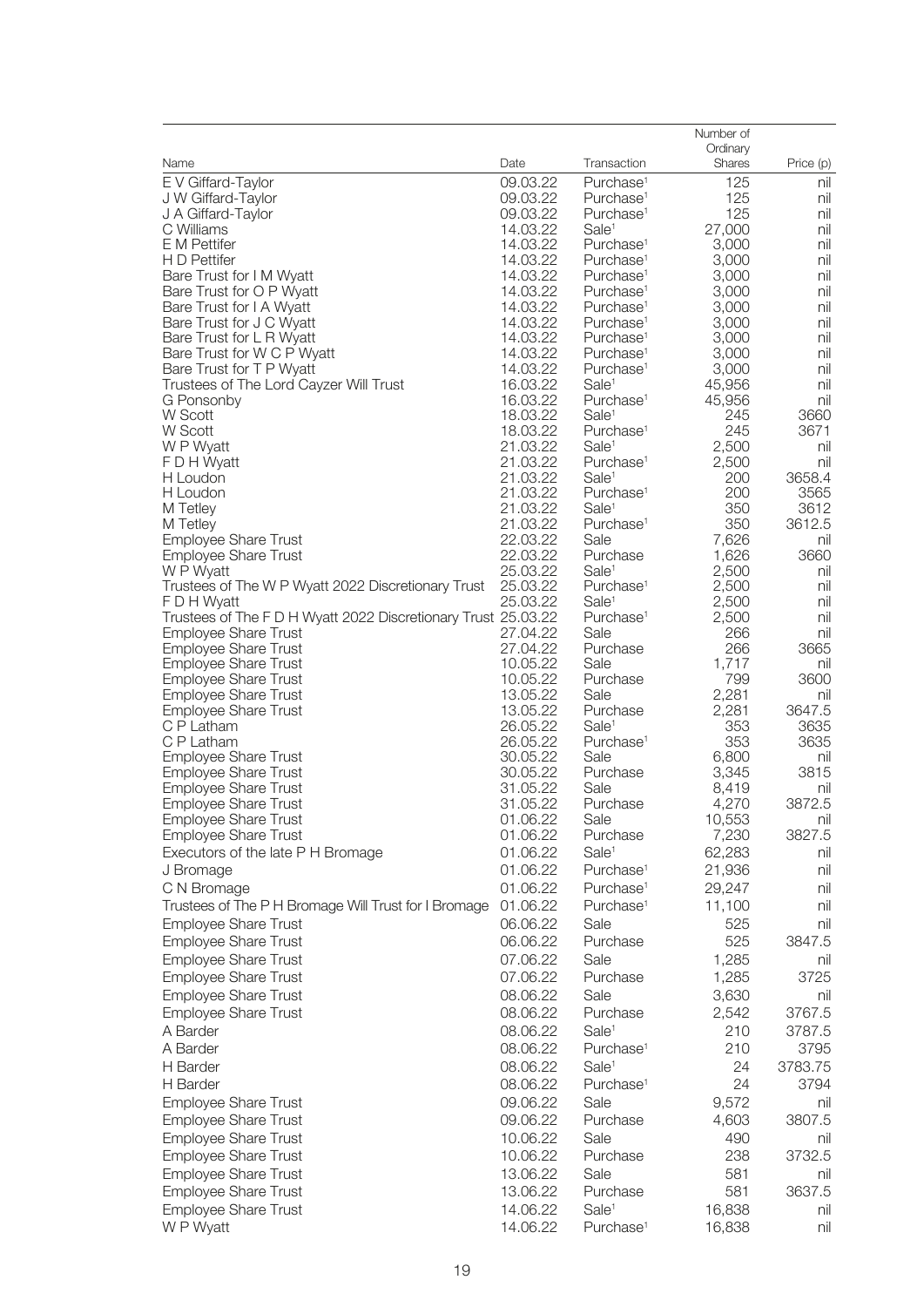| Name                             | Date     | Transaction           | Number of<br>Ordinary<br><b>Shares</b> | Price $(p)$ |
|----------------------------------|----------|-----------------------|----------------------------------------|-------------|
| W P Wyatt                        | 14.06.22 | Sale <sup>1</sup>     | 16,838                                 | 3565        |
| The Dunchurch Lodge Stud Company | 14.06.22 | Purchase <sup>1</sup> | 16.838                                 | 3565.3      |
| <b>Employee Share Trust</b>      | 14.06.22 | Sale <sup>1</sup>     | 11,379                                 | nil         |
| J M B Cayzer-Colvin              | 14.06.22 | Purchase <sup>1</sup> | 11.379                                 | nil         |
| J M B Cayzer-Colvin              | 14.06.22 | Sale <sup>1</sup>     | 11.379                                 | 3565        |
| <b>Employee Share Trust</b>      | 14.06.22 | Purchase <sup>1</sup> | 11.379                                 | 3565.3      |
| <b>Employee Share Trust</b>      | 16.06.22 | Sale                  | 9,258                                  | nil         |
| <b>Employee Share Trust</b>      | 16.06.22 | Purchase              | 3.452                                  | 3625        |

1. Denotes intra-Concert Party dealings.

- 4.8. Cayzer Trust is an investment holding company controlled by the Cayzer family. As at 31 March 2021, being the date to which Cayzer Trust's latest audited accounts have been prepared, Cayzer Trust had net assets of £301.0m, which comprised fixed assets (inclusive of long-term investments recorded at £285.2m) of £287.7m and net current assets after provisions of £13.4m. Long-term investments were recorded at fair value, with the exception of £226.3m of investments in associates recorded at cost of which £225.2m was attributable to Cayzer Trust's holding of Ordinary Shares. The fair value of these Ordinary Shares, based on the closing market share price on 31 March 2021, was £510.3m. A copy of the audited accounts of Cayzer Trust as at 31 March 2021 is available for inspection as noted in Part III of this document.
- 4.9. As at the Latest Practicable Date, Cayzer Trust's issued share capital comprised 126,301,085 ordinary 1p shares. Each ordinary share carries one vote.
- 4.10. As at the Latest Practicable Date, the interests in the issued share capital of Cayzer Trust of the directors of Cayzer Trust and (so far as the relevant Cayzer Trust director is aware, having made due and careful enquiry) persons whose interests in Cayzer Trust shares each such director is taken to be interested in pursuant to Part 22 of the 2006 Act were as follows:

|                       | Number of Cayzer Trust shares | Percentage of<br>voting share<br>capital held |                    |
|-----------------------|-------------------------------|-----------------------------------------------|--------------------|
| Name                  | Beneficial                    | Non-beneficial                                | beneficially       |
| Mrs S C Barry         | $-3$                          | 13,485,3431                                   | $-3$               |
| The Hon C W Cayzer    | 3,796,5191                    | 1,370,8231                                    | 3.01               |
| J M B Cayzer-Colvin   | 15, 183, 7661, 3              | 839.2311                                      | 12.02 <sup>3</sup> |
| G P Denison           |                               |                                               |                    |
| D V Gibbs             | $\overline{\phantom{0}}^3$    | 46,641,7871                                   | $-3$               |
| The Hon Mrs E Gilmour | 6,228,5821,3,4                | 11,958,7951                                   | 4.933              |
| Mrs R N Leslie        | 16,747,997                    | 1,982,337                                     | 13.26              |
| W P Wyatt             | 21,942,0651,2                 | 2,833,0171                                    | 17.37              |

1. Including interests held by other directors arising through co-trusteeships.

- 2. The beneficial interests of Mr W P Wyatt included 17,609,202 Cayzer Trust shares owned by The Dunchurch Lodge Stud Company, a company controlled by Mr Wyatt and certain of his connected persons.
- 3. Mrs S C Barry, J M B Cayzer-Colvin, D V Gibbs and The Hon Mrs E Gilmour are each directors of The Cazyer Family Archive, a company limited by guarantee and a registered charity, which holds 29,054 Cazyer Trust shares. All directors of The Cayzer Family Archive are treated as having a beneficial interest in these Cayzer Trust shares by virtue of them each holding a membership interest in the charity. However, for reporting purposes, these have been included under the interests of The Hon Mrs E Gilmour only, one of the five current directors.
- 4. The beneficial interests of The Hon Mrs E Gilmour excludes 314,065 Cayzer Trust shares owned by August Holdings Limited, a company in which The Hon Mrs E Gilmour holds a beneficial interest.
- 4.11. The Company has no interests in, rights to subscribe for, or short positions in, the issued share capital of Cayzer Trust. Save as disclosed in the table above, the Directors have no interests in, rights to subscribe for, or short positions in, the shares of Cayzer Trust.
- 4.12. Excluding intra-Concert Party dealings, during the disclosure period there were no dealings in the issued share capital of Cayzer Trust by the Directors.
- 4.13. As at the Latest Practicable Date, J.P. Morgan Cazenove did not hold a net short position of Ordinary Shares in the Company.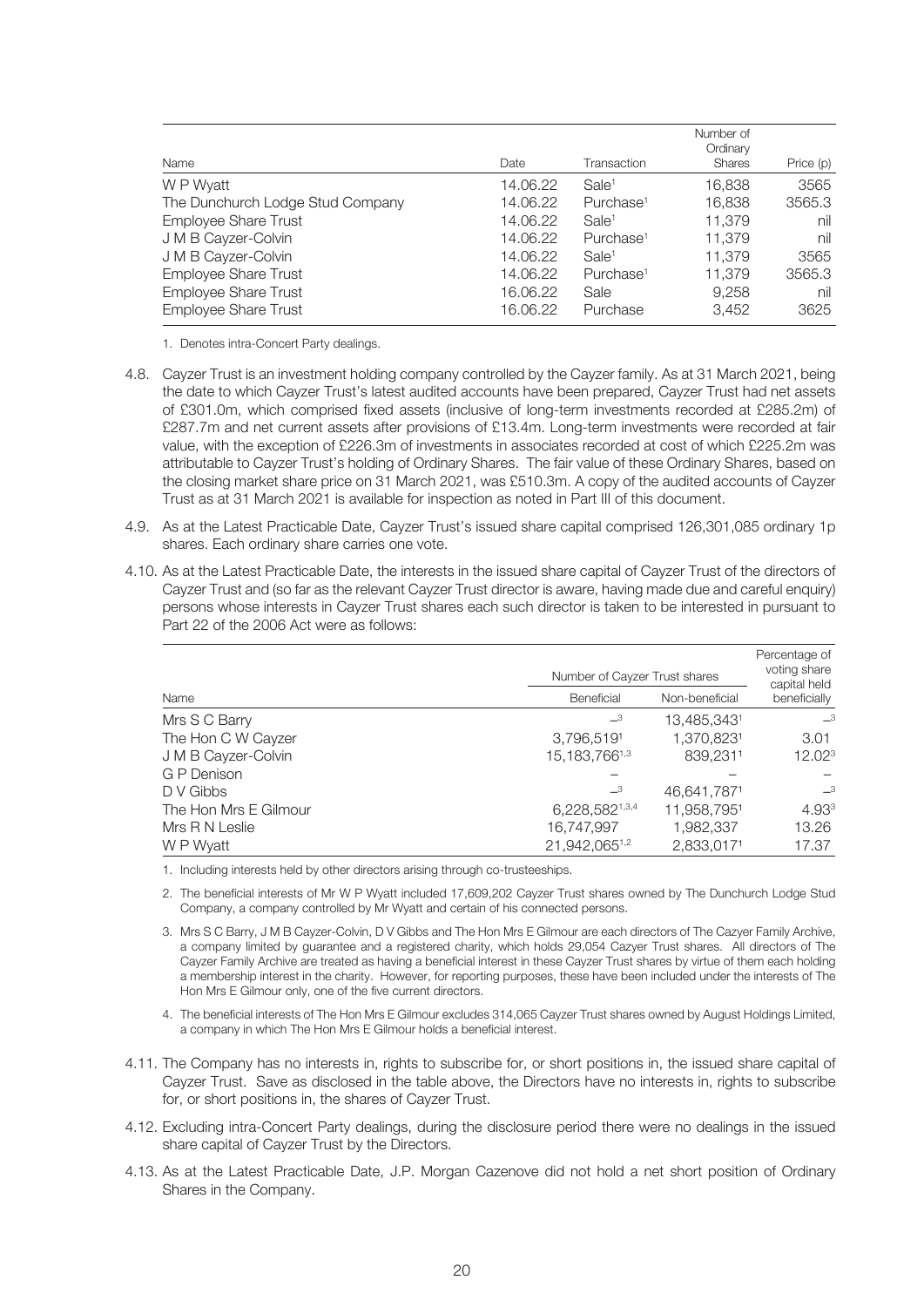#### *General*

- 4.14. Save as disclosed in this paragraph 4 of Part II of this document and except for intra-Concert Party dealings:
	- 4.14.1.none of the persons described in paragraph 4.14.2 below: (i) was interested, directly or indirectly, in any relevant securities; (ii) had any rights to subscribe for, or any short positions in, any relevant securities; or (iii) had entered into any agreements to sell any relevant securities, or any delivery obligations, or rights to require another person to purchase or take delivery of, any relevant securities;
	- 4.14.2.the following persons are those persons referred to in paragraph 4.14.1 above: (i) each Director and the members of his or her immediate family and related trusts and, so far as each Director is aware, persons connected with him or her (within the meaning of sections 252 and 253 of the 2006 Act); (ii) any person acting in concert with the Company; and (iii) each member of the Concert Party and any persons acting in concert with members of the Concert Party;
	- 4.14.3.no member of the Concert Party, nor any person acting in concert with members of the Concert Party, has dealt in any relevant securities during the 12 month period ended on the Latest Practicable Date;
	- 4.14.4.neither the Company, nor its Directors, nor any person acting in concert with the Company, has borrowed or lent any relevant securities, nor has any member of the Concert Party, nor any person acting in concert with any of them, borrowed or lent any relevant securities.
- 4.15. In paragraph 4.14 above and this paragraph 4.15:
	- 4.15.1.'derivative' includes any financial product whose value, in whole or in part, is determined directly or indirectly by reference to the price of an underlying security; and
	- 4.15.2.'relevant securities' means the Ordinary Shares, options (including traded option contracts) in respect of, and derivatives referenced to, the Ordinary Shares, and any other securities of the Company carrying conversion or subscription rights into Ordinary Shares.

#### **5. Middle market quotations**

Set out below are the closing middle market quotations for Ordinary Shares, as derived from the Official List, for the first dealing day of each of the six months immediately preceding the date of this document and for the Latest Practicable Date:

| Date            | Price per<br>Ordinary Share (p) |
|-----------------|---------------------------------|
| 4 January 2022  | 4100xd                          |
| 1 February 2022 | 3745                            |
| 1 March 2022    | 3460                            |
| 1 April 2022    | 3560                            |
| 3 May 2022      | 3695                            |
| 1 June 2022     | 3808                            |
| 17 June 2022    | 3653                            |

#### **6. Directors**

*Executive Directors*

6.1. Executive Directors have service contracts with Caledonia Group Services as follows:

| Name                                            | Date of<br>contract | Job title                                            | Annual<br>$31.03.22$ (£) | Current<br>salary to annual salary<br>(E) | Notice<br>period | Unexpired term                                             |
|-------------------------------------------------|---------------------|------------------------------------------------------|--------------------------|-------------------------------------------|------------------|------------------------------------------------------------|
| W P Wyatt <sup>1</sup><br>M S D Masters         |                     | 02.06.05 Chief Executive<br>15.05.08 Chief Executive | 540,000<br>N/A           | 540,000<br>450,000                        |                  | 12 months Rolling 12 months<br>12 months Rolling 12 months |
|                                                 |                     | <b>Officer Designate</b>                             |                          |                                           |                  |                                                            |
| T J Livett                                      |                     | 14.11.18 Chief Financial Officer                     | 384,400                  | 390.250                                   |                  | 12 months Rolling 12 months                                |
| J M B Cayzer-Colvin 19.04.05 Executive Director |                     |                                                      | 343,700                  | 349,000                                   |                  | 12 months Rolling 12 months                                |

1. Mr Wyatt will retire as Chief Executive at the AGM.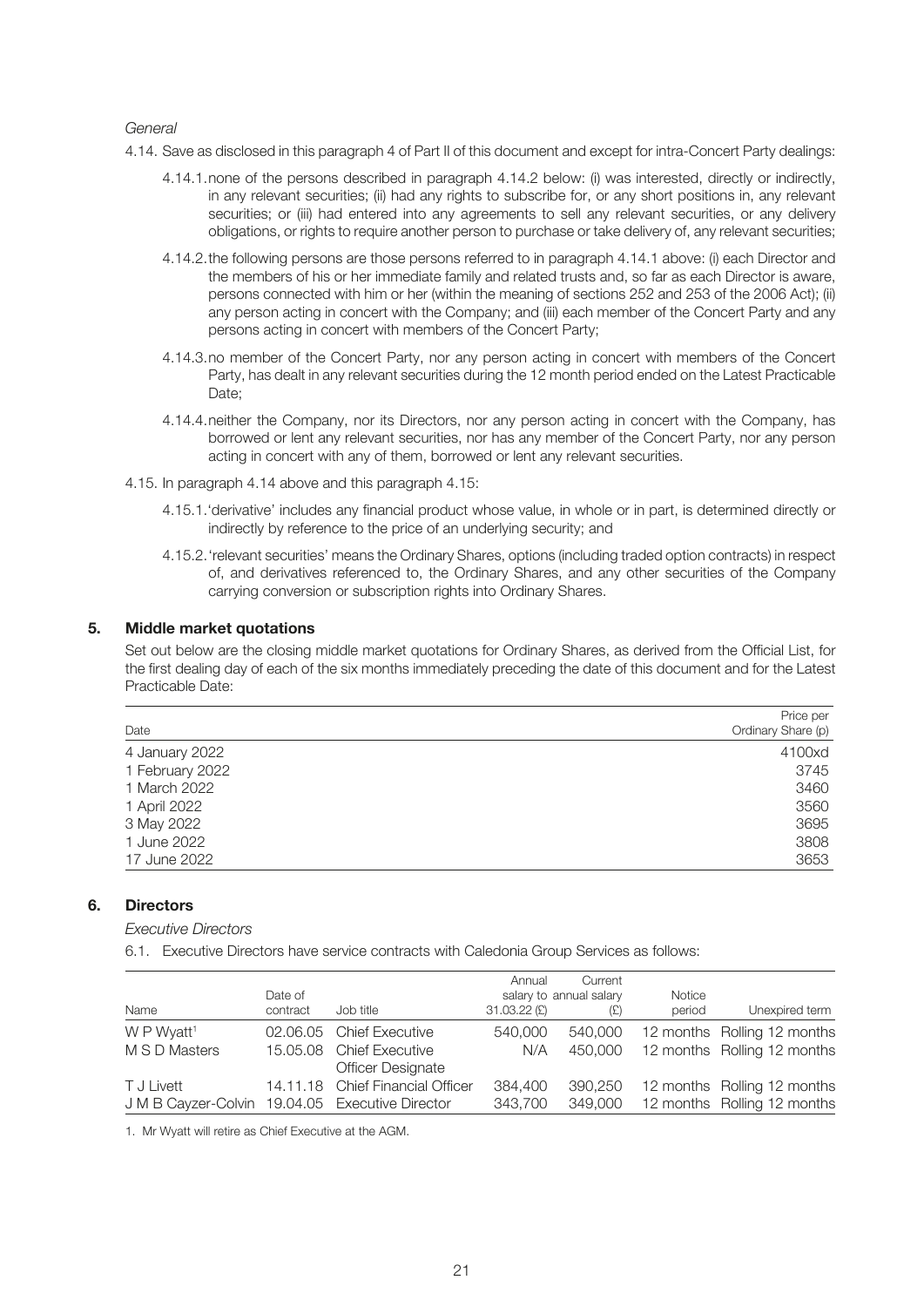- 6.2. Pursuant to each Executive Director's service contract:
	- 6.2.1. Caledonia Group Services may, at its discretion, terminate the relevant service contract without notice and make a payment in lieu of notice; and
	- 6.2.2. (other than in the case of Mr Livett) Caledonia Group Services is required to pay a liquidated sum to the Executive Director if the relevant service contract is terminated within one year of a change of control of the Company.

Any such payment in lieu of notice or liquidated sum may not exceed one year's total emoluments for the relevant Executive Director.

- 6.3. Caledonia Group Services operates a discretionary annual bonus scheme for each Executive Director. The amount of bonus payable, which is limited to 100 per cent. of basic salary, depends on the level of the outperformance of Caledonia's diluted net asset value per Ordinary Share on a total return basis over the Retail Prices Index and on the attainment of individual performance objectives. In the case of Mr Cayzer-Colvin, part of the annual bonus is also determined by reference to the performance and objectives of the pool of capital for which he is responsible. The payment of any such bonus is subject to the overriding discretion of the Remuneration Committee.
- 6.4. Under the Company's current Directors' remuneration policy, any bonus that amounts to more than 50 per cent. of the basic salary of an Executive Director for the financial year to which the bonus relates is compulsorily deferred into Ordinary Shares for a three-year period under the Deferred Bonus Plan.
- 6.5. Under their service contracts, Mr Wyatt, Mr Masters, Mr Livett and Mr Cayzer-Colvin, are entitled to have a fixed percentage of basic salary paid into personal pension arrangements or alternatively may receive this as a cash supplement. The fixed percentage is 15.0 per cent for each Executive Director. Where a Director elects to receive a cash supplement in lieu of pension contribution, the supplement is reduced by such amount as is necessary to make the payment cost neutral to the Company taking into account its National Insurance contributions.
- 6.6. Each Executive Director receives additional benefits, which include items such as a cash allowance in lieu of a company car, private health care and life insurance. Executive Directors may also hold external nonexecutive directorships unrelated to the Company's business, in relation to which it may be agreed that those Executive Directors retain the fees arising therefrom. Mr Cayzer-Colvin retained fees from his former non-executive directorship of The Henderson Smaller Companies Investment Trust plc and Mr Livett retains fees from a non-executive directorship of Premier Marinas Holdings Ltd, a position he held prior to joining Caledonia.
- 6.7. Save as disclosed above, there are no entitlements to commissions, profit sharing arrangements or any other specific compensation payments under any Executive Director's service contract.

#### *Chairman and Non-Executive Directors*

6.8. The Chairman and the Non-Executive Directors do not have service contracts, but are appointed under letters of appointment that provide for termination without notice or compensation. Appointments are for a fixed period of three years, unless the Chairman or the relevant Non-Executive Director is not re-elected by Ordinary Shareholders at the next annual general meeting at which he or she stands for re-election. The Chairman and the Non-Executive Directors receive fees, which include fees payable in relation to memberships of Board committees. As at 1 April 2022 these are as follows:

| Name                            | Fee $(E)$ |
|---------------------------------|-----------|
| D C Stewart                     | 165,000   |
| S J Bridges                     | 55,000    |
| The Hon C W Cayzer <sup>1</sup> | 45,000    |
| G B Davison                     | 53,500    |
| M A Farlow                      | 49,500    |
| C L Fitzalan Howard             | 47,000    |
| L R Fordham                     | 47,500    |

1. The Hon C W Cayzer also receives an annual fee of £5,000 in respect of his services as a trustee of the Caledonia Pension Scheme.

2. Mr W P Wyatt will, subject to shareholder approval at the AGM, continue to serve on the Board as a non-independent non-executive director and receive a fee of £45,000 per annum.

6.9. Neither the Chairman nor any Non-Executive Director, other than The Hon C W Cayzer, is eligible to participate in any incentive or pension arrangements. The Hon C W Cayzer receives a pension under the Caledonia Pension Scheme, a defined benefit scheme, which also provides for dependants' pensions.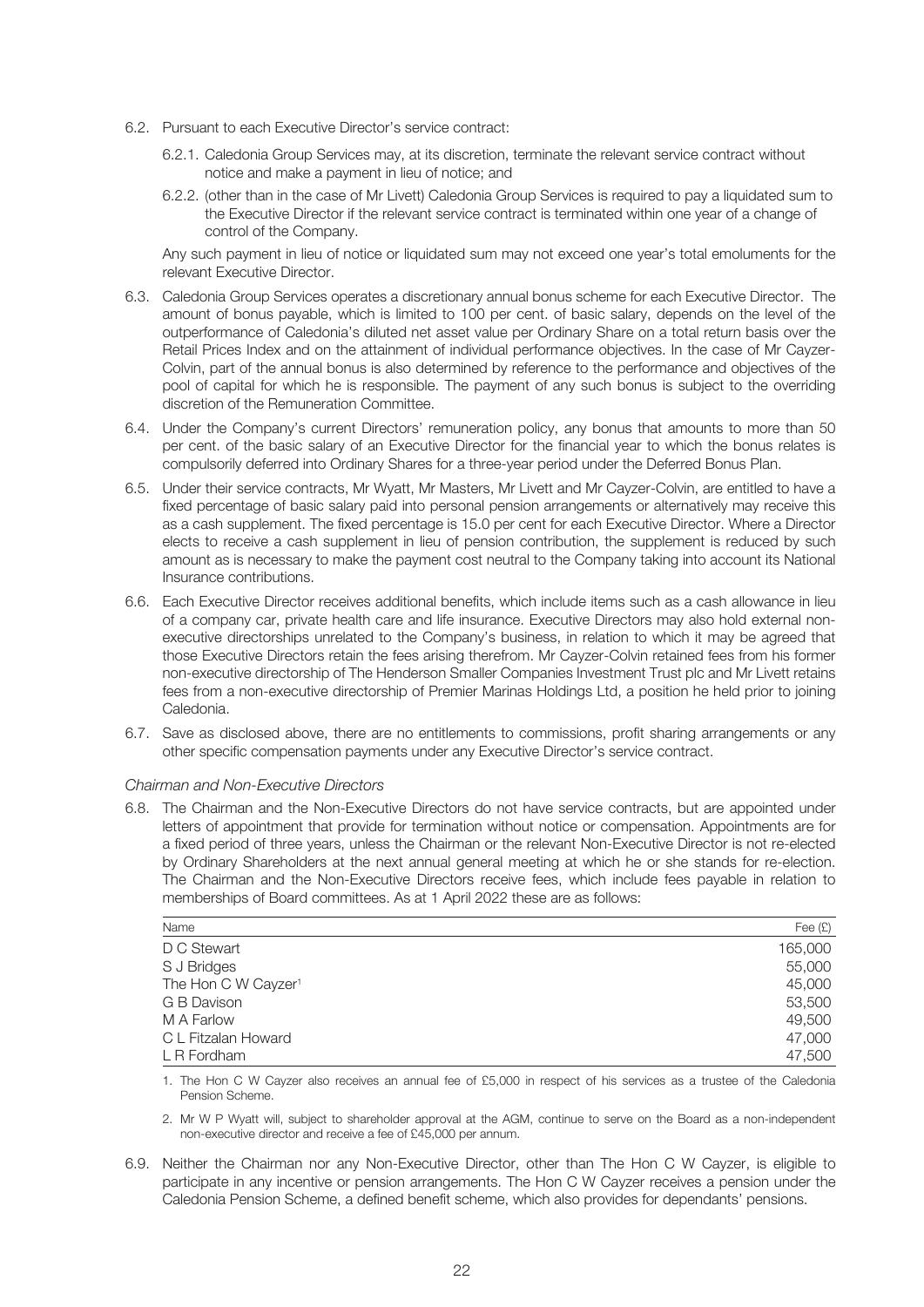#### *General*

- 6.10. Save as disclosed above, there are no service contracts in force between any Director or proposed director of the Company and any member of the Group, and no such contract has been entered into or amended in the last six months preceding the date of this document.
- 6.11. Each of the Directors has the benefit, under article 220 of the Articles, of an indemnity, to the extent permitted by the 2006 Act, against any liability incurred by him or her for negligence, default, breach of duty or breach of trust in relation to the affairs of the Company.

#### **7. Material contracts**

No contracts have been entered into by the Group, other than in the ordinary course of business, within the period of two years prior to the publication of this document, which are or may be material.

#### **8. Current ratings**

Dun & Bradstreet Inc ('D&B') publishes failure scores on companies within its database, which predict the likelihood that an organisation will obtain legal relief from its creditors or cease operations over the next 12 month period. The D&B failure score is a relative measure of risk within a range of 1 to 100, whereby a failure score of 1 represents organisations that have the highest probability of failure, and 100 the lowest, within their country. As at the Latest Practicable Date, Caledonia and Cayzer Trust each had D&B failure scores of 100.

#### **9. General**

- 9.1. J.P. Morgan Cazenove has given and has not withdrawn its written consent to the issue of this document with the inclusion herein of the references to its name in the form and context in which it appears.
- 9.2. There has been no material or significant change in the financial or trading position of the Company since 31 March 2022, being the date to which the latest audited accounts have been prepared.
- 9.3. No agreement, arrangement or understanding exists whereby beneficial ownership of any Ordinary Shares acquired by the Company pursuant to the Authority to Make Market Purchases will be transferred to any other person.
- 9.4. No agreement, arrangement or understanding (including any compensation arrangement) exists between the Concert Party or any person acting in concert with it and any of the Directors or recent directors, shareholders or recent shareholders of the Company having any connection with or dependence on, or which is conditional on, the implementation of the Authority to Make Market Purchases.

#### **10. Documents available for inspection**

Please see Part III of this document for a list of the documents which will be made available for inspection as required, and details of how to receive hard copies of this document and any documents incorporated by reference herein.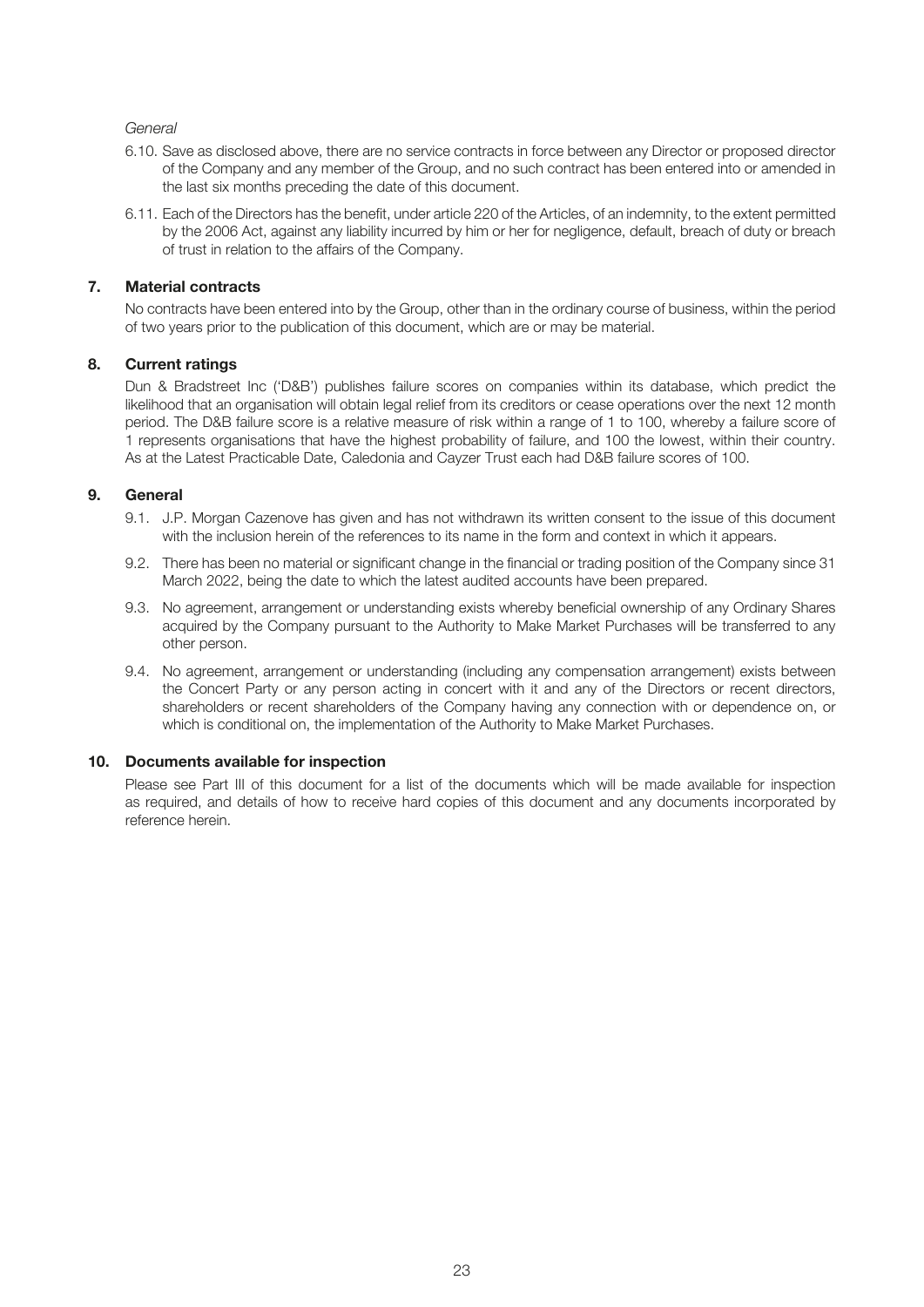### **Part III – Documents available for inspection**

Copies of the following documents will be available for inspection at the offices of Freshfields Bruckhaus Deringer LLP, 100 Bishopsgate, London EC2P 2SR, and at the registered office of the Company during normal business hours on any weekday (Saturdays, Sundays and public holidays excepted) up to and including 27 July 2022 and at the AGM to be held on that day, and also on the Company's website at https://www.caledonia.com/shareholder-information/ shareholder-meetings:

- 1. The Annual Report.
- 2. The audited accounts of the Company for the financial year ended 31 March 2021.
- 3. The audited accounts of Cayzer Trust for the financial year ended 31 March 2021.
- 4. The audited accounts of Cayzer Trust for the financial year ended 31 March 2020.
- 5. Details of the Concert Party holdings of Ordinary Shares referred to above in paragraph 4.6 of Part II of this document.
- 6. The consent letter referred to above in paragraph 9.1 of Part II of this document.
- 7. The memorandum of association of the Company and the Articles.
- 8. The service contracts of each Executive Director and the letters of appointment of the Chairman and each Non-Executive Director.
- 9. The memorandum and articles of association of Cayzer Trust.
- 10. This document.

The documents available for inspection listed under items 1 to 4 above are incorporated by reference into this document. Printed copies of the audited accounts of the Company for the financial year ended 31 March 2021 and of those of Cayzer Trust for its financial years ended 31 March 2021 and 2020 will not be sent to Ordinary Shareholders, persons with information rights or other persons to whom this document is being sent unless requested. Printed copies of all of the documents incorporated by reference into this document are available free of charge on request in writing or by telephone from the Company Secretary at Caledonia Investments plc, Cayzer House, 30 Buckingham Gate, London SW1E 6NN (tel: +44 20 7802 8080).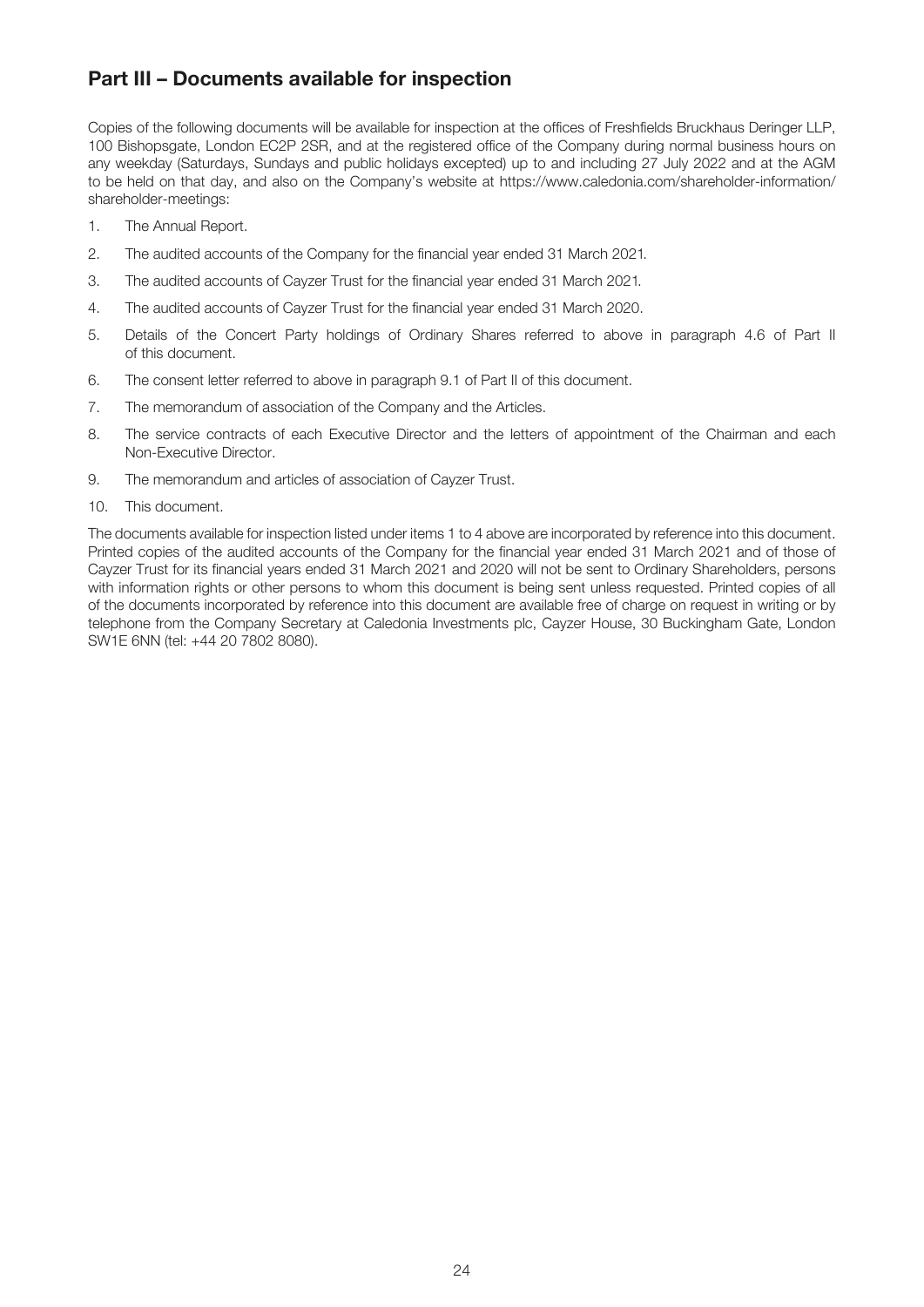# **Notice of Annual General Meeting**

NOTICE IS HEREBY GIVEN that the ninety-third annual general meeting of Caledonia Investments plc will be held at Cayzer House, 30 Buckingham Gate, London SW1E 6NN at 11.30 a.m. on 27 July 2022 for the purposes of considering and, if thought fit, passing the following resolutions, which, in the case of resolutions 18, 21 and 22 will be proposed as special resolutions and, in the case of all of the other resolutions, will be proposed as ordinary resolutions:

- 1. THAT the annual report and accounts for the year ended 31 March 2022, including the auditor's report to the members, be received and adopted.
- 2. THAT the directors' remuneration report, other than that part containing the directors' remuneration policy, as set out in the annual report and accounts for the year ended 31 March 2022, be approved.
- 3. THAT a final dividend of 47.3p per ordinary share for the year ended 31 March 2022 be approved and declared.
- 4. THAT a special dividend of 175p per ordinary share for the year ended 31 March 2022 be approved and declared.
- 5. THAT Mr D C Stewart be re-elected as a director of the company.
- 6. THAT Mr M S D Masters be elected as a director of the company.
- 7. THAT Mr T J Livett be re-elected as a director of the company.
- 8. THAT Mr J M B Cayzer-Colvin be re-elected as a director of the company.
- 9. THAT The Hon C W Cayzer be re-elected as a director of the company.
- 10. THAT Mr W P Wyatt be re-elected as a director of the company.
- 11. THAT Mr S J Bridges be re-elected as a director of the company.
- 12. THAT Mr G B Davison be re-elected as a director of the company.
- 13. THAT Ms M A Farlow be elected as a director of the company.
- 14. THAT Mrs C L Fitzalan Howard be re-elected as a director of the company.
- 15. THAT Ms L R Fordham be elected as a director of the company.
- 16. THAT BDO LLP be re-appointed as the company's auditor until the conclusion of the next general meeting of the company at which the accounts of the company are laid.
- 17. THAT the directors, acting through the Audit Committee, be authorised to agree the auditor's remuneration.
- 18. THAT, in place of all existing authorities to make market purchases of its ordinary shares, the company be and is hereby unconditionally and generally authorised for the purpose of section 701 of the Companies Act 2006 ('2006 Act') at any time or times to make a market purchase or market purchases (within the meaning of section 693(4) of the 2006 Act) of any of its own ordinary shares of 5p each in the capital of the company provided that:
	- a. the maximum number of ordinary shares hereby authorised to be so acquired is 5,466,300;
	- b. the minimum price, exclusive of expenses, which may be paid for such an ordinary share is 5p each;
	- c. the maximum price, exclusive of expenses, which may be paid for an ordinary share contracted to be purchased on any day, is an amount not more than the higher of:
		- i. 5 per cent. above the average of the middle market quotations for the ordinary shares of the company as taken from the London Stock Exchange Daily Official List for the five business days immediately preceding the day on which such ordinary share is contracted to be purchased; and
		- ii. the higher of:
			- aa. the price of the last independent trade in an ordinary share of the company; and
			- bb. the highest current independent bid relating to an ordinary share thereto on the trading venue where the purchase is carried out;
	- d. the authority hereby conferred shall expire on 27 October 2023 or, if earlier, at the conclusion of the next annual general meeting of the company; and
	- e. the company may make a contract to purchase its own shares under the authority hereby conferred prior to the expiry of such authority and may make a purchase of its own shares in pursuance of any such contract.
- 19. THAT the waiver granted by the Panel on Takeovers and Mergers of the obligation that would otherwise arise on the members of the Concert Party (as defined in the circular to shareholders dated 17 June 2022 accompanying this notice ('Circular')) to make a general offer to the shareholders of the company pursuant to Rule 9 of the City Code on Takeovers and Mergers ('Takeover Code') as a result of the exercise by the company of the authority to purchase its own ordinary shares as described in the Circular, be and is hereby approved, subject to the maximum percentage of voting rights in which the Concert Party is interested arising on the exercise by the company of the authority to purchase its own ordinary shares not exceeding 49.9 per cent. of the issued ordinary share capital in the company carrying voting rights.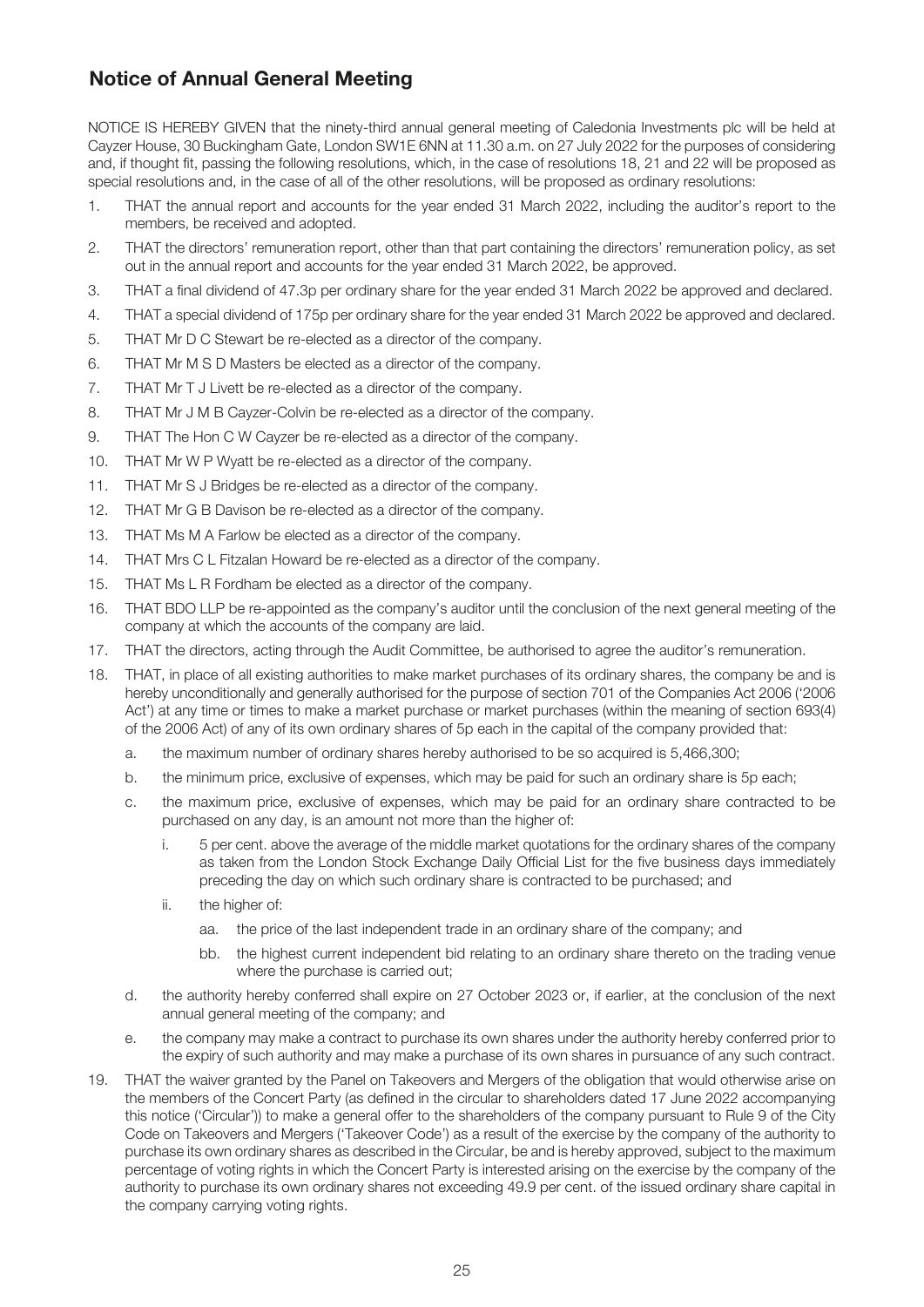In order to comply with the Takeover Code, resolution 19 will be taken on a poll and each of the members of the Concert Party will not be eligible to vote on the resolution.

- 20. THAT the directors be generally and unconditionally authorised to allot relevant securities (as defined in the 2006 Act):
	- a. up to a nominal amount of £911,000; and
	- b. comprising equity securities (as defined in the 2006 Act) up to a nominal amount of £1,822,000 (including within such limit any shares issued under (a) above) in connection with an offer by way of a rights issue:
		- i. to ordinary shareholders in proportion (as nearly as may be practicable) to their existing holdings; and
		- ii. to people who are holders of other equity securities if this is required by the rights of those securities or, if the directors consider it necessary, as permitted by the rights of those securities,

 and so that the directors may impose any limits or restrictions and make any arrangements which they consider necessary or appropriate to deal with treasury shares, fractional entitlements, record dates, legal, regulatory or practical problems in, or under the laws of, any territory or any other matter,

such authorities to apply until the conclusion of next year's annual general meeting or, if earlier, until the close of business on 27 October 2023, but, in each case, so that the company may make offers and enter into agreements during the relevant period which would, or might, require relevant securities to be allotted after the authority ends and the directors may allot relevant securities under any such offer or agreement as if the authority had not ended.

- 21. THAT, if resolution 20 is passed, the directors be given power to allot equity securities (as defined in the 2006 Act) for cash under the authority given by that resolution and/or where the allotment constitutes an allotment of equity securities by virtue of section 560 of the 2006 Act, free of the restriction in section 561 of the 2006 Act, such power to be limited:
	- a. to the allotment of equity securities in connection with an offer of equity securities (but in the case of the authority granted under resolution 20(b), by way of a rights issue only):
		- i. to ordinary shareholders in proportion (as nearly as may be practicable) to their existing holdings; and
		- ii. to people who are holders of other equity securities, if this is required by the rights of those securities or, if the directors consider it necessary, as permitted by the rights of those securities,

 and so that the directors may impose any limits or restrictions and make any arrangements which they consider necessary or appropriate to deal with treasury shares, fractional entitlements, record dates, legal, regulatory or practical problems in, or under the laws of, any territory or any other matter; and

b. in the case of the authority granted under resolution 20(a), to the allotment (otherwise than under (a) above) of equity securities up to a nominal amount of £136,659,

such power to apply until the conclusion of next year's annual general meeting or, if earlier, until the close of business on 27 October 2023, but during this period the company may make offers, and enter into agreements, which would, or might, require equity securities to be allotted after the power ends and the directors may allot equity securities under any such offer or agreement as if the power had not ended.

22. THAT the directors be authorised to convene general meetings, other than annual general meetings, on not less than 14 clear days' notice, such authority to expire on the date of the next annual general meeting of the company.

By order of the board

Richard Webster Company Secretary 17 June 2022

Caledonia Investments plc Registered in England and Wales under No. 235481

Registered and head office: Cayzer House 30 Buckingham Gate London SW1E 6NN